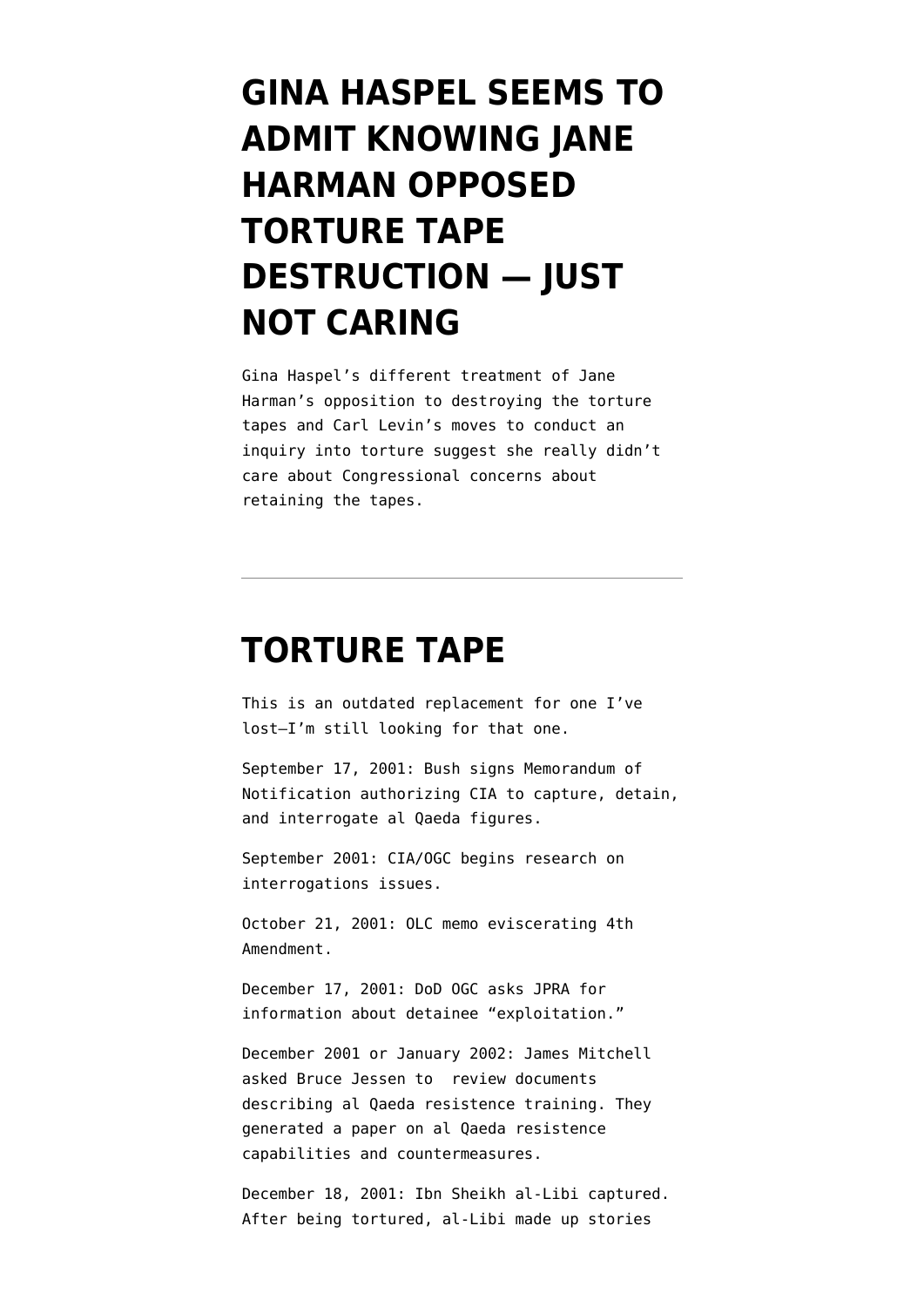about Al Qaeda ties to Iraq.

December 27, 2001: Rumsfeld announces plans to hold detainees at Gitmo.

January 20, 2002: Bybee to Abu Gonzales memo specifying that common article 3 of the Geneva Convention does not apply to "an armed conflict between a nation-state and a transnational terrorist organization."

January 25, 2002: Gonzales memo for Bush [recommends](http://news.lp.findlaw.com/hdocs/docs/torture/gnzls12502mem2gwb.html) against applying the Geneva Convention to enemy detainees.

January 2002: Supplemental Public Affairs Guidance on Detainees affirms Geneva Convention wrt *media* photographs.

February 2, 2002: William Taft [argues](http://www.google.com/url?sa=t&source=web&ct=res&cd=1&url=http%3A%2F%2Fwww.fas.org%2Fsgp%2Fothergov%2Ftaft.pdf&ei=A1T0SZCgF5O-MuKU1bgP&usg=AFQjCNHbvS0lp-4Y4b6ME6r4g8Bu6FUDlg) for the application of Geneva Conventions.

February 7, 2002: Bush memo on Geneva Conventions.

February 12, 2002: Jessen sends paper on al Qaeda resistance capabilities to JPRA commander Randy Moulton.

Before February 22, 2002: After the interrogation team declares al-Libi compliant, Cheney [orders him](http://www.thewashingtonnote.com/archives/2009/05/the_truth_about/) to be waterboarded again.

February 22, 2002: DIA [voices doubts](http://intelligence.senate.gov/phaseiiaccuracy.pdf) about al-Libi's claims of Iraq-al Qaeda ties.

March 28, 2002: Abu Zubaydah taken into custody.

March 29, 2002: James Mitchell [closes](http://www.google.com/url?sa=t&source=web&ct=res&cd=5&url=http%3A%2F%2Fwww.vanityfair.com%2Fpolitics%2Ffeatures%2F2007%2F07%2Ftorture200707%3FcurrentPage%3D2&ei=uwH0Sa6GKpfCMpzlsMUP&usg=AFQjCNGhDAOjnx7c55Nyi9TcPEoFg-xO6Q) consulting company, Knowledge Works, in NC.

March 31, 2002: Abu Zubaydah [flown](http://www.washingtonpost.com/wp-dyn/content/article/2007/12/17/AR2007121702151.html?hpid=topnews) to Thailand.

April 2002: CIA OGC lawyers [begin](http://intelligence.senate.gov/pdfs/olcopinion.pdf) conversations with John Bellinger and John Yoo/Jay Bybee on proposed interrogation plan for Abu Zubaydah. Bellinger briefed Condi, Hadley, and Gonzales, as well as Ashcroft and Chertoff.

April 3, 2002: CIA officer [making notes](http://www.aclu.org/safefree/torture/40890lgl20090831.html) on interrogation of Abu Zubaydah.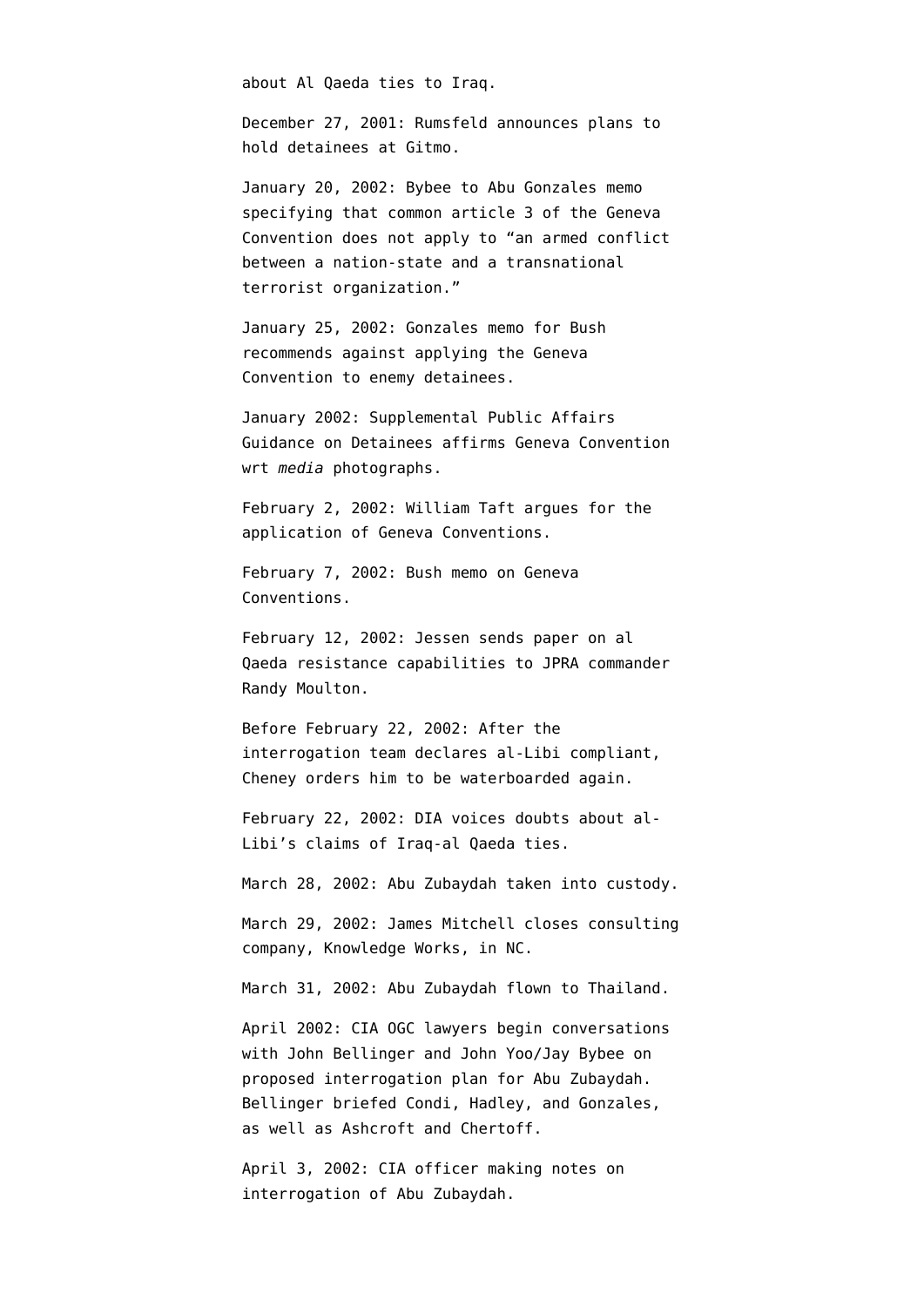April 11, 2002: Yoo formally begins work on torture memos–but he had already done research by that point.

April 16, 2002: Bruce Jessen [circulates](http://armed-services.senate.gov/Publications/Detainee%20Report%20Final_April%2022%202009.pdf) draft exploitation plan to JPRA Commander. Yoo's initial research discussed at NSC meeting.

April 17, 2002: Cable [providing](http://www.aclu.org/files/assets/20091120_Govt_Para_4_55_Hardcopy_Vaughn_Index.pdf) guidance on retention of videotapes.

April 27, 2002: Second email in [series](http://www.aclu.org/files/assets/20091120_Govt_Para_4_55_Hardcopy_Vaughn_Index.pdf) pertaining to torture tapes and their destruction.

April 30, 2002: First draft of Bybee Memo.

May 2, 2002: The US ["un-signs](http://news.bbc.co.uk/2/hi/americas/1970312.stm)" the International Criminal Court treaty.

May 8, 2002: Jose Padilla taken into custody based on material warrant [signed by](http://www.opinionjournal.com/extra/?id=110010505) Michael Mukasey and based on testimony from Abu Zubaydah.

Mid-May 2002: CIA OGC lawyers [meet](http://intelligence.senate.gov/pdfs/olcopinion.pdf) with Ashcroft, Condi, Hadley, Bellinger, and Gonzales to discuss alternative interrogation methods, including waterboarding.

May 17, 2002: Sleep deprivation of Binyam Mohamed–deemed "cruel, inhuman, and degrading" by UK Court[–completed](http://www.guardian.co.uk/world/2010/feb/10/binyam-mohamed-torture-evidence-paragraphs). This was "new strategy designed by an expert interviewer." Second draft of Bybee Memo completed.

May 22, 2002: Bybee nominated for Circuit Court Judge.

Mid to Late May: Ali Soufan [leaves](http://www.usdoj.gov/oig/special/s0805/final.pdf) interrogation because of "borderline torture" (threat of small box confinement).

May 28, 2002: CIA HQ [sends](http://www.aclu.org/torturefoia/legaldocuments/torturefoia_list_20090518.pdf) cable to Abu Zubaydah's interrogators.

June 25, 2002: Moussaoui [arraigned](http://www.courttv.com/trials/moussaoui/062502_ap.html).

June 26, 2002: Third draft of Bybee Memo drafted.

July 1-2, 2002: JPRA [conducts](http://armed-services.senate.gov/Publications/Detainee%20Report%20Final_April%2022%202009.pdf) two-day training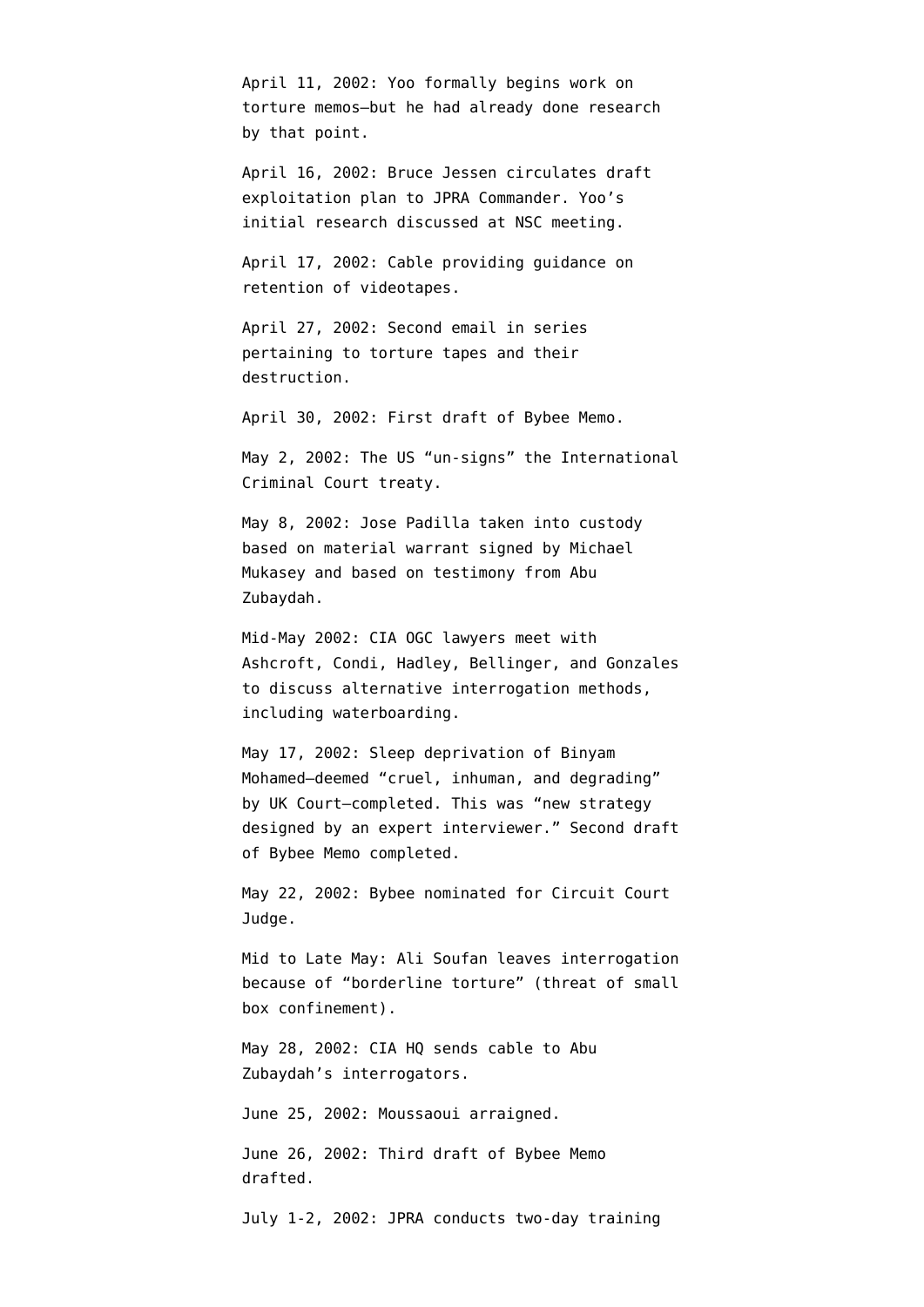for CIA officers. Approved JPRA-techniques at the time include, "body slaps, face slaps, hooding, stress positions, walling, immersion in water, stripping, isolation, and sleep deprivation, among others." The training included a demonstration of waterboarding. Two CIA lawyers explained that officers could use "all forms of psychological pressure discussed and all of the physiological pressures with the exception of the 'water board.'"

July 8, 2002: Fourth draft of Bybee Memo; first one shared outside of OLC.

July 10, 2002: Date of first interrogation report from Abu Zubaydah [cited](http://emptywheel.firedoglake.com/2009/04/22/abu-zubaydah-waterboarded-83-times-for-10-pieces-of-intelligence/) in 9/11 Report.

July 11, 2002: Chertoff briefing on Bybee memo.

July 12, 2002: Yoo meets with WHCO Gonzales–and probably Addington and Flanigan–on draft.

July 13, 2002: CIA OGC (Rizzo?) [meets](http://emptywheel.firedoglake.com/wp-admin/July%2017,%202002:%20Tenet%20met%20with%20Condi,%20who%20advised%20CIA%20could%20proceed%20with%20torture,%20subject%20to%20a%20determination%20of%20legality%20by%20OLC.) with Bellinger, Yoo, Chertoff, Daniel Levin, and Gonzales for overview of interrogation plan and for briefing of Bybee Memo draft. Yoo [writes](http://emptywheel.firedoglake.com/files/28/files//2009/08/020713-yoo-rizzo.pdf) initial okay for torture. Chertoff tells Yoo to draft letter saying DOJ won't pre-decline to prosecute before actions.

July 16, 2002: Yoo meets with Gonzales and probably Addington and Flanigan. All say they have no memory of what was discussed. The "predeclination" and "advance pardon" discussion had already taken place. Yoo showed them the July 13 "how to break the law" memo.

July 17, 2002: Tenet met with Condi, who advised CIA could proceed with torture, subject to a determination of legality by OLC. Yoo "No predeclination" letter drafted BUT NEVER SENT.

Late July 2002: Bybee [discusses](http://armed-services.senate.gov/Publications/Detainee%20Report%20Final_April%2022%202009.pdf) SERE with Yoo and Ashcroft.

July 24, 2002: OLC advises CIA that Ashcroft concluded attention grasp, walling, facial hold, facial slap, cramped confinement, and wall standing were legal. Yoo said he was waiting on more info from CIA on the more controversial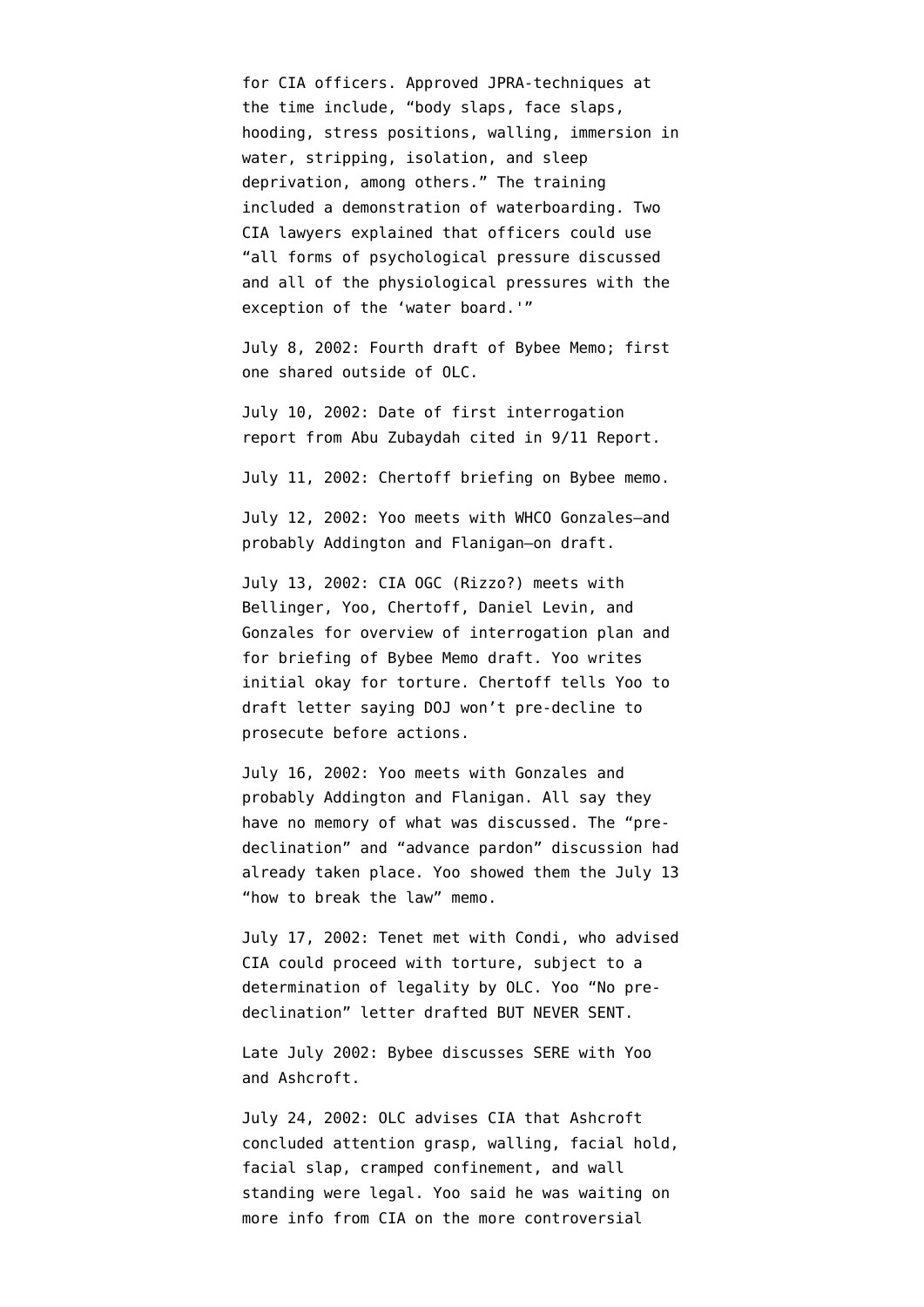techniques (including waterboarding and presumably the still redacted one) [Date](http://www.aclu.org/torturefoia/released/082409/olcremand/2004olc4.pdf) of Abu Zubaydah's psychological profile.

July 26, 2002: OLC tells CIA waterboarding is legal. CIA begins to waterboard Abu Zubaydah.

July 31, 2002: DIA [issues](http://emptywheel.firedoglake.com/wp-admin/July%202002:%20DIA%20issues%20second%20report%20doubting%20al-Libi%27s%20confession%20of%20Iraq-al%20Qaeda%20ties.) second report doubting al-Libi's confession of Iraq-al Qaeda ties.

August 1, 2002: "Bybee Memo" (written by John Yoo) describes torture as that which is equivalent to :the pain accompanying serious physical injury, such as organ failure, impairment of bodily function, or even death." 11:00: One of only Bybee drafts with comments; 4:45: Another Bybee comment draft; 10:30PM OLC faxes signed Bybee Two memo to CIA.

August 2, 2002: CIA (and DOD, though Yoo disclaims this) receives Bybee One memo–CIA by 4PM.

August 20, 2002: Field [writes](http://www.aclu.org/files/assets/20091120_Govt_Para_4_55_Hardcopy_Vaughn_Index.pdf) HQ discussing policy for security risks of videotape retention and suggests new procedure for videotape retention and disposal.

September 4, 2002: Porter Goss and Nancy Pelosi [briefed](http://static1.firedoglake.com/28/files//2009/05/2009-05-06-eit-enclosure0001.pdf) on OLC memos, [not told](http://emptywheel.firedoglake.com/2009/04/25/porter-goss-attacks-on-pelosi-and-harman-but-admits-cia-broke-the-law/) Abu Zubaydah had already been tortured.

September 6, 2002: One page [email](http://www.aclu.org/files/assets/20091120_Govt_Para_4_55_Hardcopy_Vaughn_Index.pdf) between CIA attorneys on revisions regarding disposition of torture tapes. Five-page email destruction proposal for torture tapes.

September 11, 2002: Ramzi bin al-Shibh captured, [purportedly](http://www.washingtonpost.com/wp-dyn/content/article/2007/12/17/AR2007121702151.html?hpid=topnews) as a result of intelligence gained through torturing Abu Zubaydah.

September 16, 2002: JTF 170 Gitmo attend training at JPRA's SERE school.

September 25, 2002: Jim Haynes, John Rizzo, David Addington, Jack Goldsmith, Patrick Philbin, Alice Fisher visit Gitmo and Charleston (Padilla) and Norfolk (Hamdi) brigs.

September 27, 2002: Bob Graham and Richard Shelby [briefed](http://static1.firedoglake.com/28/files//2009/05/2009-05-06-eit-enclosure0001.pdf) on torture.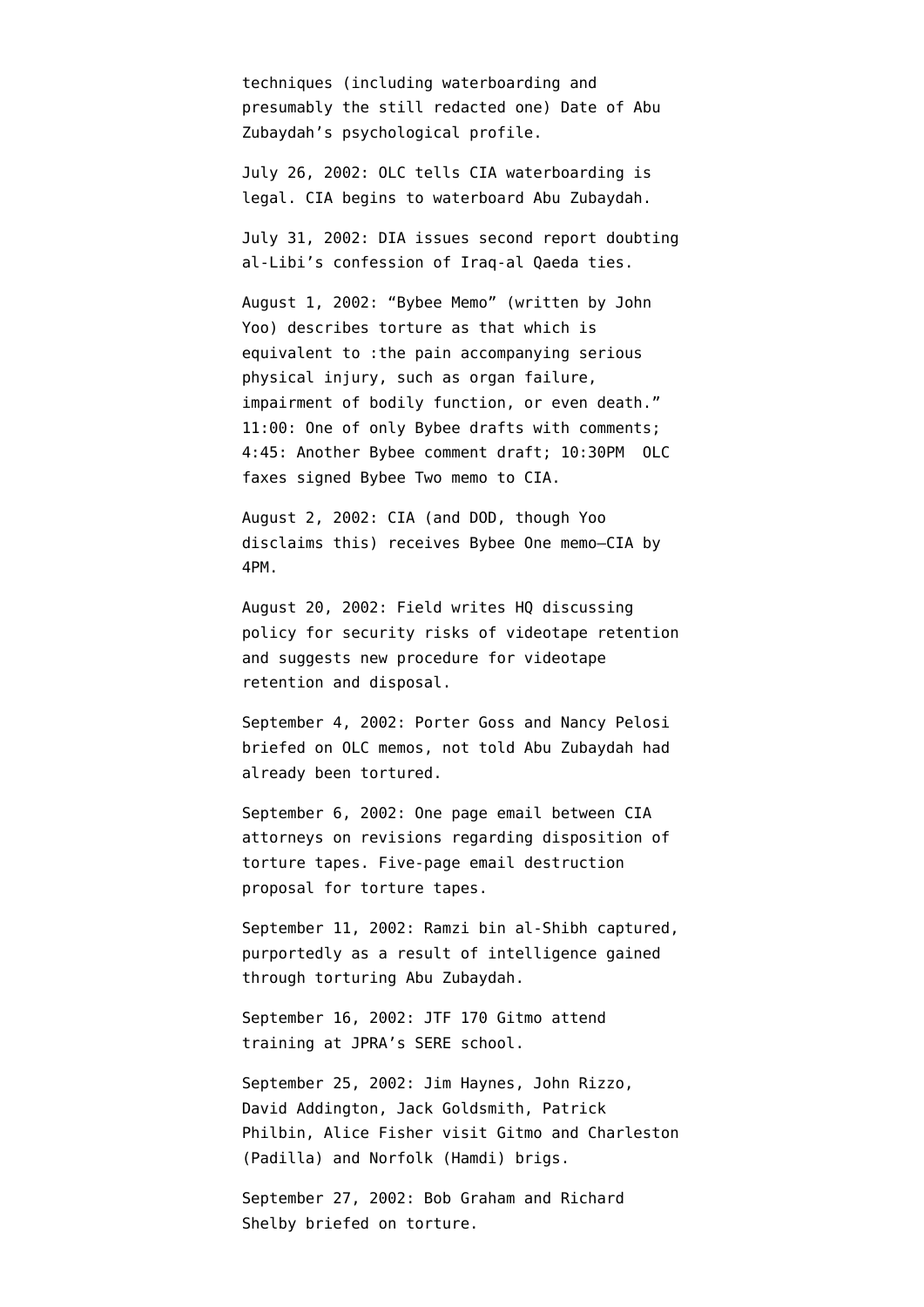October 2002: Abd al-Rahim al-Nashiri [captured.](http://www.google.com/url?sa=t&source=web&ct=res&cd=1&url=http%3A%2F%2Fwww.nybooks.com%2Ficrc-report.pdf&ei=k33zSZ2QPIOMtge8ibGjDw&usg=AFQjCNHXMJ6SZ1Q3LiiwnXFpNKw-jYnAiA) Held and interrogated in Dubai for a month then handed over to US custody.

October 2, 2002: Gitmo lawyers [draft](http://armed-services.senate.gov/Publications/Detainee%20Report%20Final_April%2022%202009.pdf) list of new techniques; Johnathan Fredman (Chief Counsel to CTC) attends meeting.

October 11, 2002: Date of photograph Abu Zubaydah [associated](http://www.aclu.org/torturefoia/legaldocuments/torturefoia_list_20090518.pdf) with contents of torture tapes.

October 11, 2002: Dunlavey requests authority to use aggressive techniques.

October 25, 2002: General Hill forwards Dunlavey's request to Richard Myers. Field [writes](http://www.aclu.org/files/assets/20091120_Govt_Para_4_55_Hardcopy_Vaughn_Index.pdf) HQ "discussing the security risks of videotapes are retained."

November 2, 2002: CIA [proposes](http://www.aclu.org/safefree/torture/40890lgl20090831.html) more intense counterterrorism program for "detained unlawful combatants," specifying torture techniques.

November 6, 2002: One page [email](http://www.aclu.org/files/assets/20091120_Govt_Para_4_55_Hardcopy_Vaughn_Index.pdf) from CIA officer to officers and attorneys "following up with the proper procedures for destruction of the interrogation video tapes."

November, 2002: Afghan detained in Kabul [freezes](http://www.nytimes.com/2007/12/30/washington/30intel.html?pagewanted=3&_r=1) [to death](http://www.nytimes.com/2007/12/30/washington/30intel.html?pagewanted=3&_r=1) in CIA custody.

November, 2002: Pavitt [dispatches](http://www.aclu.org/oigreport) investigative team (to Afghanistan?) and informs Helgerson of interrogation program.

November, 2002: CTC [implements](http://www.aclu.org/oigreport) training program for officers assigned to the Interrogation Program.

"Twelve Days into Nashiri's Interrogation:" Nashiri [waterboarded](http://stream.luxmedia501.com/?file=clients/aclu/olc_05302005_bradbury.pdf&method=dl) two times.

November 15, 2002: Three-page email [chain,](http://www.aclu.org/files/assets/20091120_Govt_Para_4_55_Hardcopy_Vaughn_Index.pdf) including email from field to officers and attorneys at HQ, "expressing personnel concerns with the disposition of the video tapes" with "headquarters request to have a random independent review of the video tapes, before they are destroyed." al-Nashiri [brought](http://judiciary.house.gov/hearings/pdf/OPRFirstReport081222.pdf) to torture site.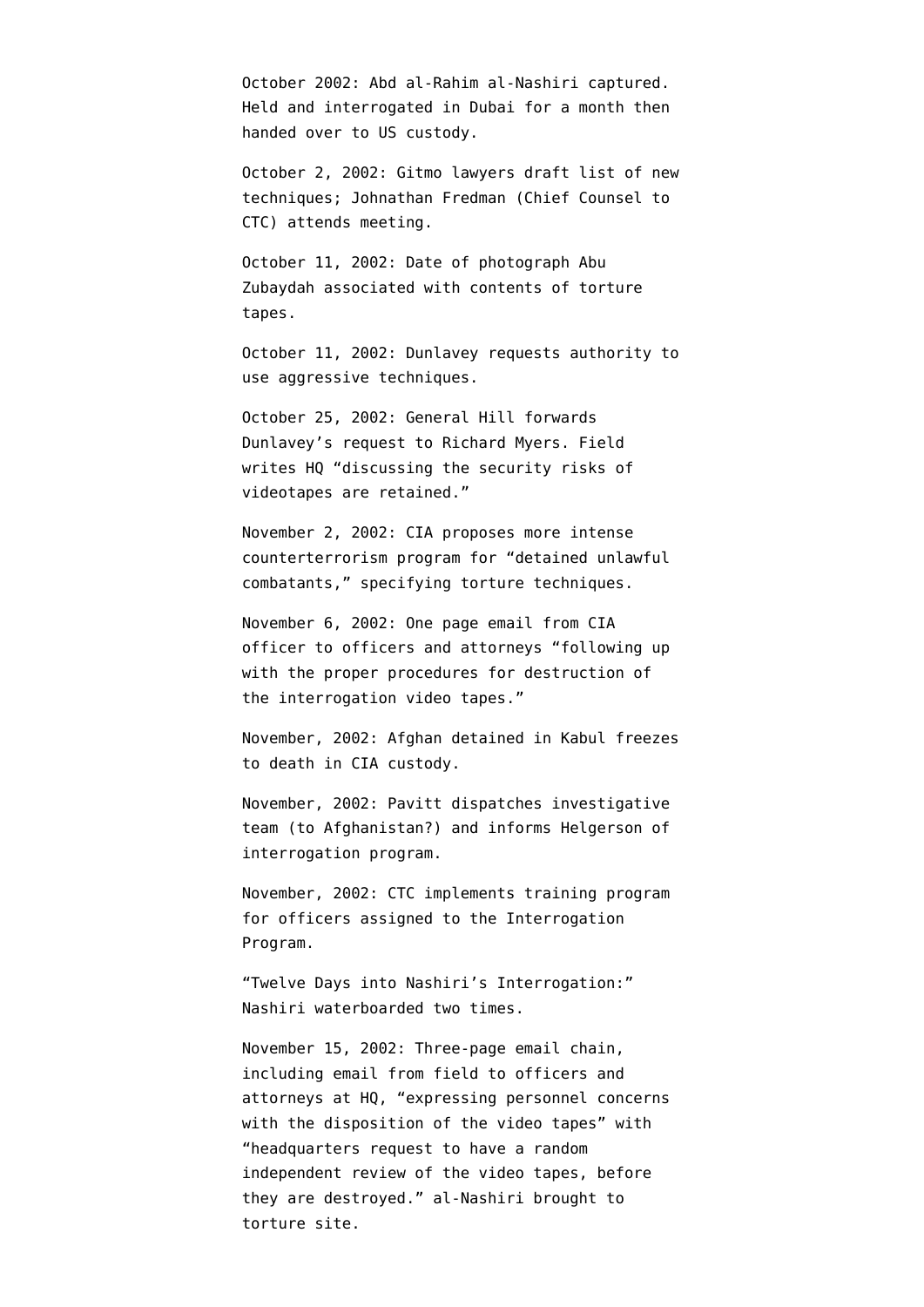November 16, 2002: One-page [email](http://www.aclu.org/files/assets/20091120_Govt_Para_4_55_Hardcopy_Vaughn_Index.pdf) from Field to attorneys at HQ "informing headquarters of personnel concerns regarding the videotapes." Three-email chain (possibly including earlier email?) [discussing](http://www.aclu.org/files/assets/20091120_Govt_Para_4_55_Hardcopy_Vaughn_Index.pdf) draft language on logistics of destroying torture tapes.

November 19, 2002: HQ [writes](http://www.aclu.org/files/assets/20091120_Govt_Para_4_55_Hardcopy_Vaughn_Index.pdf) field discussing disposition of torture tapes and "the duties of the CIA attorney who is visiting the field to review the tapes."

November 20, 2002: Date on which spot report on Nashiri's interrogation–later [forwarded](http://www.aclu.org/torturefoia/released/082409/cia_ig/oig196.pdf) to IG–written. Field [writes](http://www.aclu.org/files/assets/20091120_Govt_Para_4_55_Hardcopy_Vaughn_Index.pdf) HQ "discussing the OGC review" of torture tapes.

November 21, 2002: 5-page [cable](http://www.aclu.org/safefree/torture/40890lgl20090831.html) from field to HQ on Nashiri's interrogation.

November 22, 2002: Nashiri's capture publicly announced.

November 23, 2002: Abuse of Mohammed al-Khatani begins.

November 27, 2002: Haynes recommends Rumsfeld approve most aggressive techniques for use at Gitmo. Field [writes](http://www.aclu.org/files/assets/20091120_Govt_Para_4_55_Hardcopy_Vaughn_Index.pdf) HQ requesting to destroy torture tapes. HQ [writes](http://www.aclu.org/files/assets/20091120_Govt_Para_4_55_Hardcopy_Vaughn_Index.pdf) field "regarding disposition of tapes and discussion action for base compliance according to policy guidance." [Probably the day they waterboarded al-Nashiri, "without achieving any results."

November 28, 2002: Cable [discusses](http://www.aclu.org/files/assets/20091120_Govt_Para_4_55_Hardcopy_Vaughn_Index.pdf) CIA attorney's travel to field station to "survey video tapes and review pertinent logs, and cable traffic."

November 30, 2002: Field [writes](http://www.aclu.org/files/assets/20091120_Govt_Para_4_55_Hardcopy_Vaughn_Index.pdf) HQ regarding "disposition" of classified media in field.

December 1, 2002: CIA attorney's [notes.](http://www.aclu.org/files/assets/20091120_Govt_Para_4_55_Hardcopy_Vaughn_Index.pdf) Possibly on content of video?

December 2, 2002: Rumsfeld approves aggressive techniques for Gitmo. Yoo [gives](http://judiciary.house.gov/hearings/pdf/OPRFirstReport081222.pdf) Haynes advice about a particular detainee, probably al-Qahtani.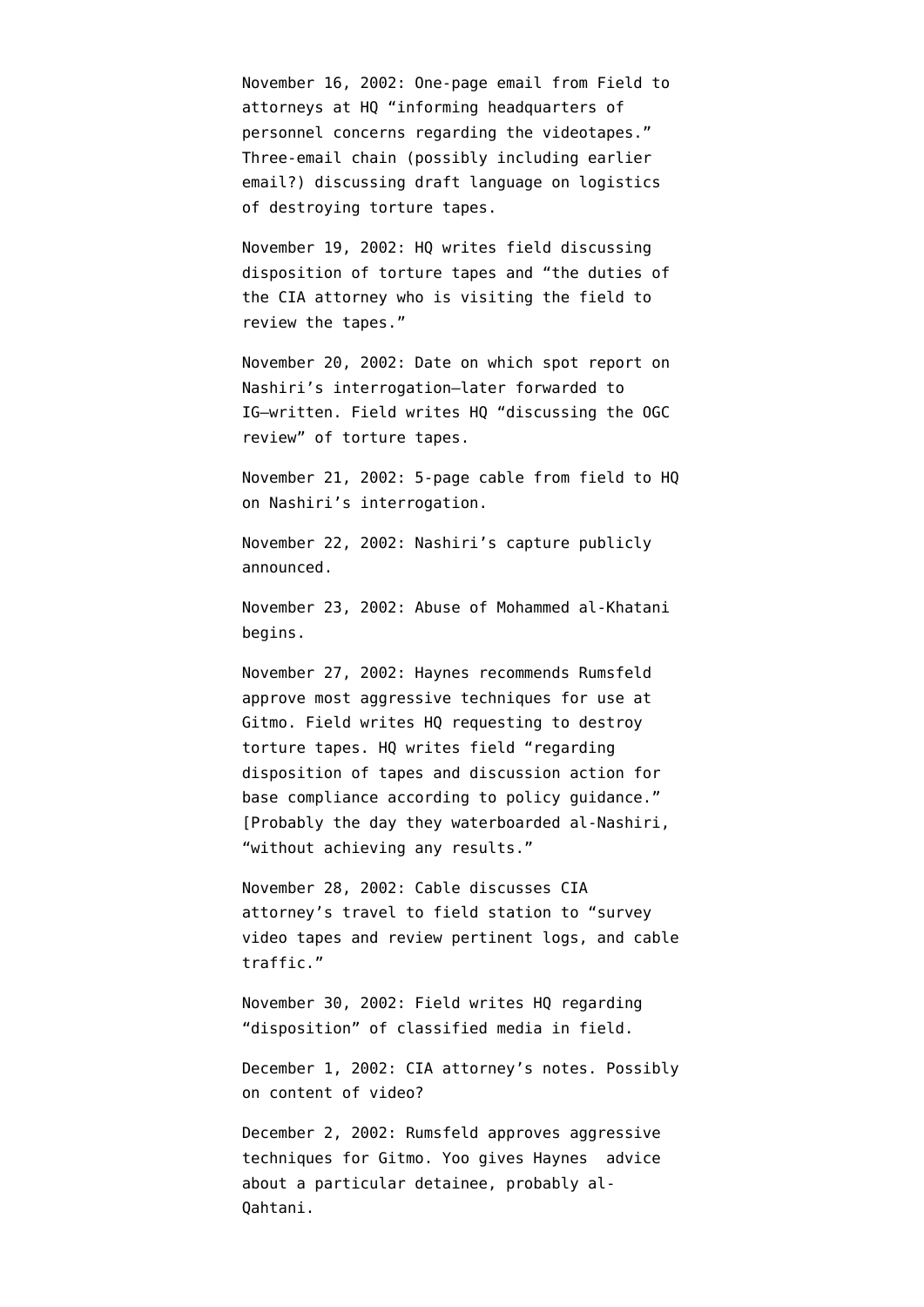December 3, 2002: Habibullah [dies](http://emptywheel.firedoglake.com/2009/05/19/if-the-detainee-dies-doing-sleep-deprivation-is-wrong/) after being tortured. One page email [outlining](http://www.aclu.org/files/assets/20091120_Govt_Para_4_55_Hardcopy_Vaughn_Index.pdf) destruction plan for torture tapes. CIA HQ [writes](http://www.aclu.org/files/assets/20091120_Govt_Para_4_55_Hardcopy_Vaughn_Index.pdf) field regarding closing facility and destroying torture tapes.

December 4, 2002: CIA [stops taping](http://www.aclu.org/torturefoia/legaldocuments/torturefoia_list_20090518.pdf) Abu Zubaydah and al-Nashiri's interrogations.

December 9 or 10, 2002: Dilawar [dies](http://emptywheel.firedoglake.com/2009/05/19/if-the-detainee-dies-doing-sleep-deprivation-is-wrong/) after being tortured.

December 19, 2002: Cable in coordination[–destruction](http://www.aclu.org/files/assets/20091120_Govt_Para_4_55_Hardcopy_Vaughn_Index.pdf) of tapes currently held in field. Short [decision note](http://www.aclu.org/files/assets/20091120_Govt_Para_4_55_Hardcopy_Vaughn_Index.pdf) on tapes issue (request for decision).

December 20, 2002: 3-page [memo](http://www.aclu.org/files/assets/20091120_Govt_Para_4_55_Hardcopy_Vaughn_Index.pdf) with cable from HQ to field regarding policies on tape usage and destruction. ["Draft/outline of leaks memo"](http://www.aclu.org/files/assets/20091120_Govt_Para_4_55_Hardcopy_Vaughn_Index.pdf) with request to destroy tapes. Email [providing](http://www.aclu.org/files/assets/20091120_Govt_Para_4_55_Hardcopy_Vaughn_Index.pdf) guidance on a short note decision regarding torture tapes.

December 23,2002: [First draft](http://www.aclu.org/files/assets/20091120_Govt_Para_4_55_Hardcopy_Vaughn_Index.pdf) of memo by CIA OGC regarding disposition of torture tapes.

December 24, 2002: Unclassified [change](http://www.aclu.org/files/assets/20091120_Govt_Para_4_55_Hardcopy_Vaughn_Index.pdf) to first draft of memo on disposition of torture tapes. One-page email [confirming](http://www.aclu.org/files/assets/20091120_Govt_Para_4_55_Hardcopy_Vaughn_Index.pdf) receipt of memo regarding torture tapes (email has "Tapes–CTC memorandum re tapes" as subject).

Late December 2003: Unauthorized interrogation techniques used on al-Nashiri.

January 2003: Pavitt [informs](http://www.aclu.org/oigreport) Helgerson of al-Nashiri abuse.

January 2003: CIA OIG [starts](http://emptywheel.firedoglake.com/2008/01/13/cia-inspector-general-we-never-had-any-torture-tapes/) investigation of detainee interrogation.

January 2003: Leonie Brinkema grants Moussaoui right to interview Ramzi Bin-al-Shibh by video.

January 9, 2003: Memo [summarizing](http://www.aclu.org/files/assets/20091120_Govt_Para_4_55_Hardcopy_Vaughn_Index.pdf) review of torture tapes. (An earlier Vaughn describes it–[document 60](http://static1.firedoglake.com/28/files//2009/06/090608-vaughn-2.pdf)–as five pages, not six.

January 12, 2003: Email [asking](http://www.aclu.org/files/assets/20091120_Govt_Para_4_55_Hardcopy_Vaughn_Index.pdf) what would make video tapes an official record. Email [proposing](http://www.aclu.org/files/assets/20091120_Govt_Para_4_55_Hardcopy_Vaughn_Index.pdf)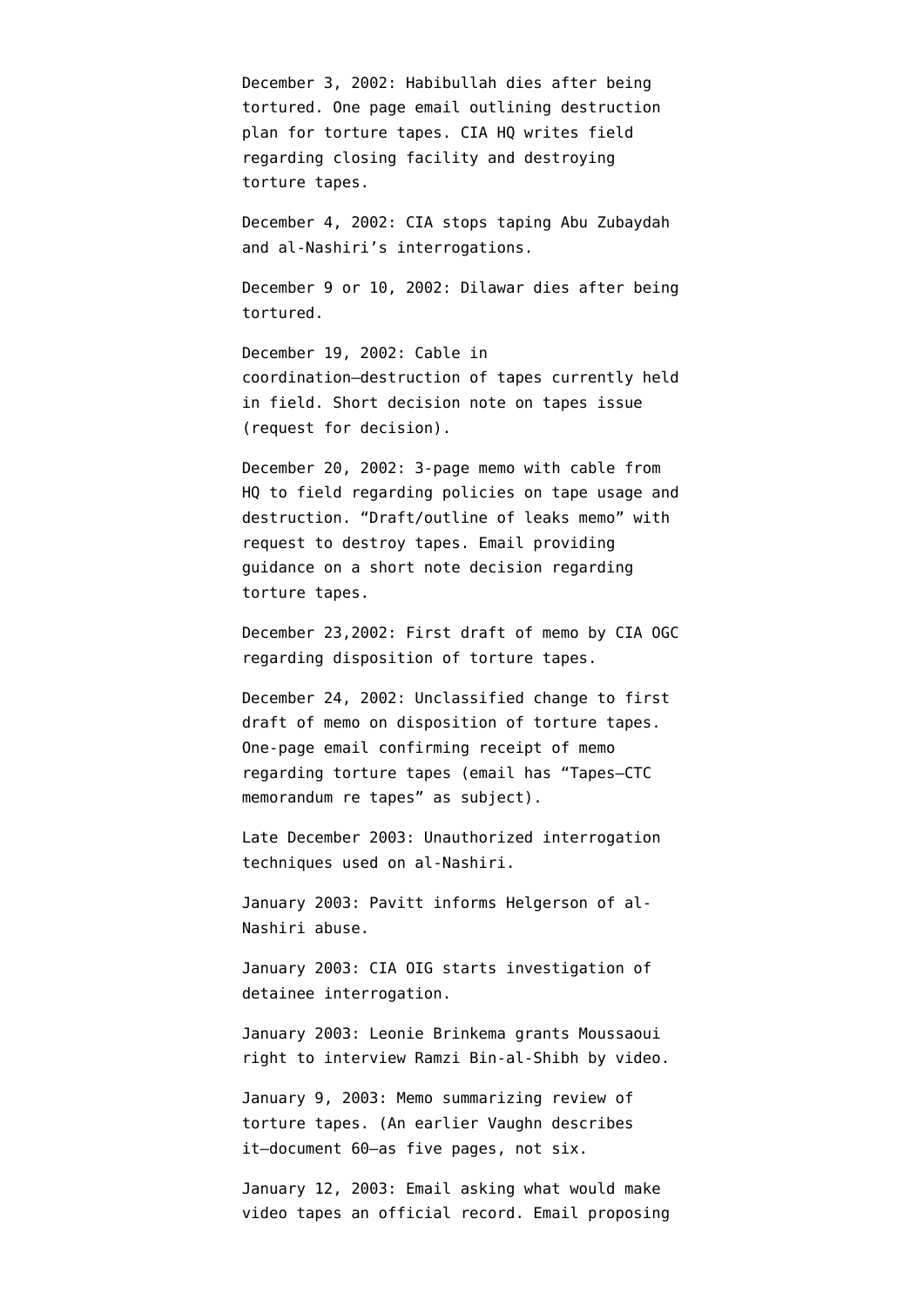how to reference torture tapes for briefing. Third email [informing and reminding](http://www.aclu.org/files/assets/20091120_Govt_Para_4_55_Hardcopy_Vaughn_Index.pdf) officers what actions would make the torture tapes an official record.

January 13, 2003: HQ [writes](http://www.aclu.org/files/assets/20091120_Govt_Para_4_55_Hardcopy_Vaughn_Index.pdf) Field providing guidance on procedures for retention of Abu Zubaydah videotapes. Field responds to email regarding maintenance of video recordings.

January 15, 2003: After having three-times orally warned Jim Haynes that Gitmo interrogation techniques "could rise to the level of torture," Alberto Mora drafts memo and threatens to sign it unless techniques stopped. Techniques stopped. Rumsfeld convenes "Working Group" on interrogation, but Haynes directs Yoo to draft memo anyway.

January 16, 2003: Haynes and Rummy probably briefed on CIA torture.

January 24, 2003: DOJ [finds out](http://judiciary.house.gov/hearings/pdf/OPRFirstReport081222.pdf) about abuse of al-Nashiri when Rizzo, Muller and someone else (Rodriguez) meet with Chertoff, Fisher, Yoo, and someone else to discuss torture.

January 28, 2003: Tenet [writes](http://emptywheel.firedoglake.com/files/28/files//2008/07/030128-tenet-memo-to-olc.pdf) memo to OLC outlining acceptable interrogation and confinement methods and stating that records must be kept. OGC [informed](http://www.aclu.org/safefree/torture/40890lgl20090831.html) of IG review. Helgerson informs Yoo CIA IG is looking into one of the abuse allegations.

February 2003: CIA [claims](http://www.warandpiece.com/blogdirs/006826.html#more) to have informed Intell leadership of torture tapes' destruction; though SSCI has no records.

February 4, 2003: Pat Roberts is [briefed](http://static1.firedoglake.com/28/files//2009/05/2009-05-06-eit-enclosure0001.pdf) on torture, along with staff director and minority staff director of Committee; Jay Rockefeller [did](http://intelligence.senate.gov/pdfs/olcopinion.pdf) [not attend](http://intelligence.senate.gov/pdfs/olcopinion.pdf) briefing.

February 5, 2003: Jane Harman and Porter Goss [briefed](http://www.house.gov/apps/list/press/ca36_harman/Jan_3.shtml) on interrogation methods and torture tape.

February 7, 2003: Unclassified [email](http://www.aclu.org/files/assets/20091120_Govt_Para_4_55_Hardcopy_Vaughn_Index.pdf) asking how to accommodate a request for a review of video tapes.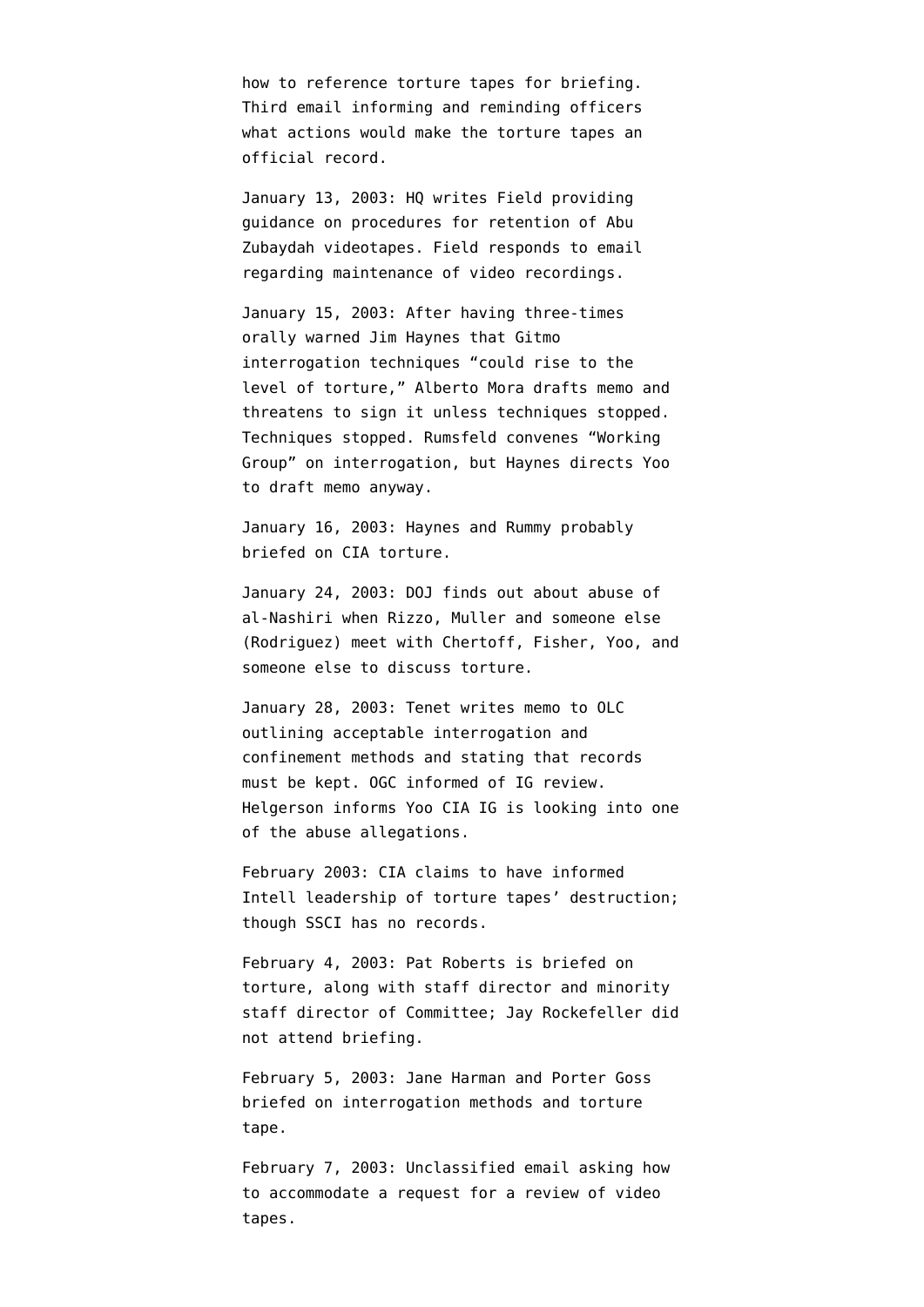February 10, 2003: Harman writes letter [advising](http://www.house.gov/apps/list/press/ca36_harman/Jan_3.shtml) against the destruction of the tape.

February 19, 2003: Interview report for review of interrogations. Response to Harman [drafted](http://www.aclu.org/files/assets/20091120_Govt_Para_4_55_Hardcopy_Vaughn_Index.pdf).

February 22, 2003: Email [discusses](http://www.aclu.org/files/assets/20091120_Govt_Para_4_55_Hardcopy_Vaughn_Index.pdf) meeting between White House and CIA "regarding CIA's response to a congressional inquiry." Email is titled, "Harmon Letter."

February 28, 2003: Scott Muller [responds](http://www.house.gov/apps/list/press/ca36_harman/Jan_3.shtml) to Harman without addressing the tapes.

March 2003: According to [NYT report](http://www.nytimes.com/2007/12/30/washington/30intel.html?pagewanted=3&_r=1), the CIA briefs Congress on destroying the torture tapes.

March 2003: Public Affairs Guidance for Media Coverage of EPWs and Detainees allows photos (within guidelines) but prohibits photographs of custody operations or interviews.

March 1, 2003: Khalid Sheikh Mohammed and al-Hasawi captured.

March 3, 2003: Yoo [sends](http://judiciary.house.gov/hearings/pdf/OPRFirstReport081222.pdf) Scott Muller draft of Yoo memo–so Muller could make sure it did not detract from Bybee Memos.

March 5, 2003: Majid Khan captured.

March 6, 2003: KSM's torture [begins](http://www.washingtonpost.com/wp-dyn/content/article/2009/04/25/AR2009042503122_pf.html).

March 13, 2003: Jay Bybee leaves.

March 14, 2003: John Yoo [opinion on torture](http://www.aclu.org/pdfs/safefree/yoo_army_torture_memo.pdf), governing interrogations by DOD.

After March 2003: Roberts and Rockefeller briefed on torture.

April 2003: CIA Office of Medical Services [disseminates](http://www.aclu.org/oigreport) draft guidelines for treatment of detainees.

April 28, 2003: Legal Principles on torture hand [carried](http://www.aclu.org/torturefoia/released/082409/olcremand/2004olc17.pdf) to John Yoo.

April 29, 2003: Walid bin Attash and Ali Abdul Aziz Mohammed captured.

May 2003: Government tells Leonie Brinkema it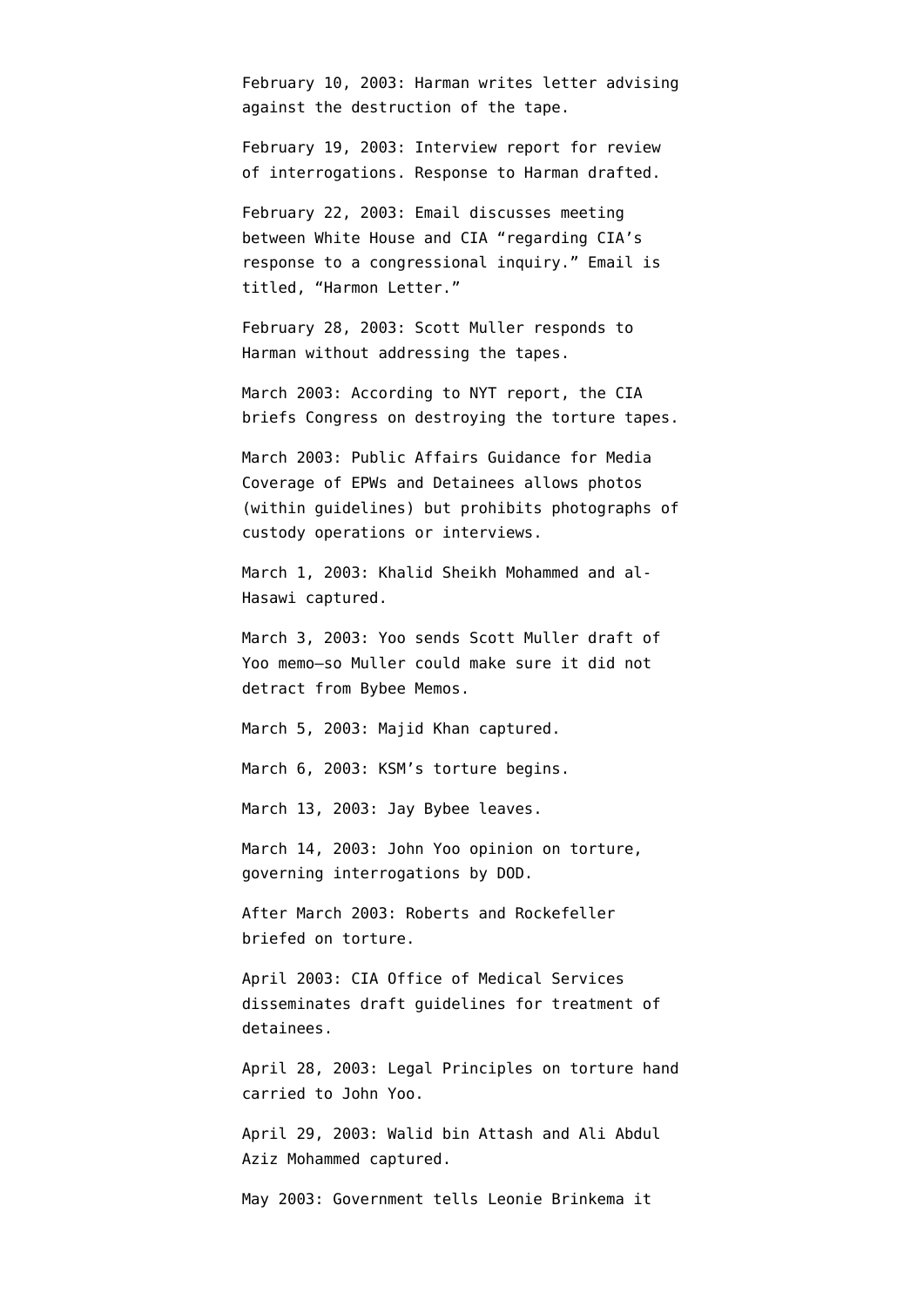has no interrogation tapes.

May 2003: CIA OIG [reviews](http://emptywheel.firedoglake.com/2008/01/13/cia-inspector-general-we-never-had-any-torture-tapes/) torture tapes at black site.

May 30, 2003: Yoo leaves OLC.

June 2003: DDO Guidelines [require](http://www.aclu.org/oigreport) that subject pose a continuing serious threat.

June 2003: Abdul Weil [dies](http://www.aclu.org/oigreport) after being interrogated by CIA.

June 2, 2003: Leahy writes Condi asking if detainees are treated humanely.

June 6, 2003: 9/11 Commission [requests](http://graphics8.nytimes.com/packages/pdf/national/20071222-INTEL-MEMO.pdf) "'all TDs and other reports" of intelligence information obtained from interrogations of forty named individuals from CIA, DOD, and FBI.

June 8, 2003: Bin Amin captured.

June 16, 2003: Legal Principles on torture [faxed](http://www.aclu.org/torturefoia/released/082409/olcremand/2004olc19.pdf) to Pat Philbin.

June 26, 2003: In speech, Bush [says](http://web.archive.org/web/20030820132648/www.whitehouse.gov/news/releases/2003/06/20030626-3.html) we will prosecute those who torture. In response, Tenet [requests and gets](http://www.washingtonpost.com/wp-dyn/content/article/2008/10/14/AR2008101403331.html?hpid=topnews) memo approving of waterboarding–giving the program "top cover."

July 13, 2003: CIA Directorate of Intelligence, *Khalid Shaykh Muhammed: Preeminent Source on Al-Qa'ida* (July 13, 2004) [created.](http://emptywheel.firedoglake.com/2009/04/24/cheney-cherry-picks-intelligence-again/)

June 16, 2003: Referring to Legal Principles, CIA MFR [says](http://emptywheel.firedoglake.com/2009/08/25/was-john-yoo-free-lancing-when-he-approved-the-legal-principles/) was "drafted in substantial party by John Yoo." (almost certainly OGC statement)

June 20, 2003: Meeting on how to respond to Leahy inquiry, attneded by Scott Muller, Deputy WHCO David Leitsch, John Bellinger, Pat Philbin, and Whit Cobb (from DOD OGC). Philbin says treatment could be consistent with CAT. Response went out under Haynes signature.

July 2003: Goldsmith offered OLC AAG.

July 29, 2003: Tenet and Muller [meet](http://www.aclu.org/oigreport) with Cheney, Condi, Ashcroft, Acting head of OLC?, DAAG, Gonzales, and Bellinger to discuss torture. Principals reaffirmed that program was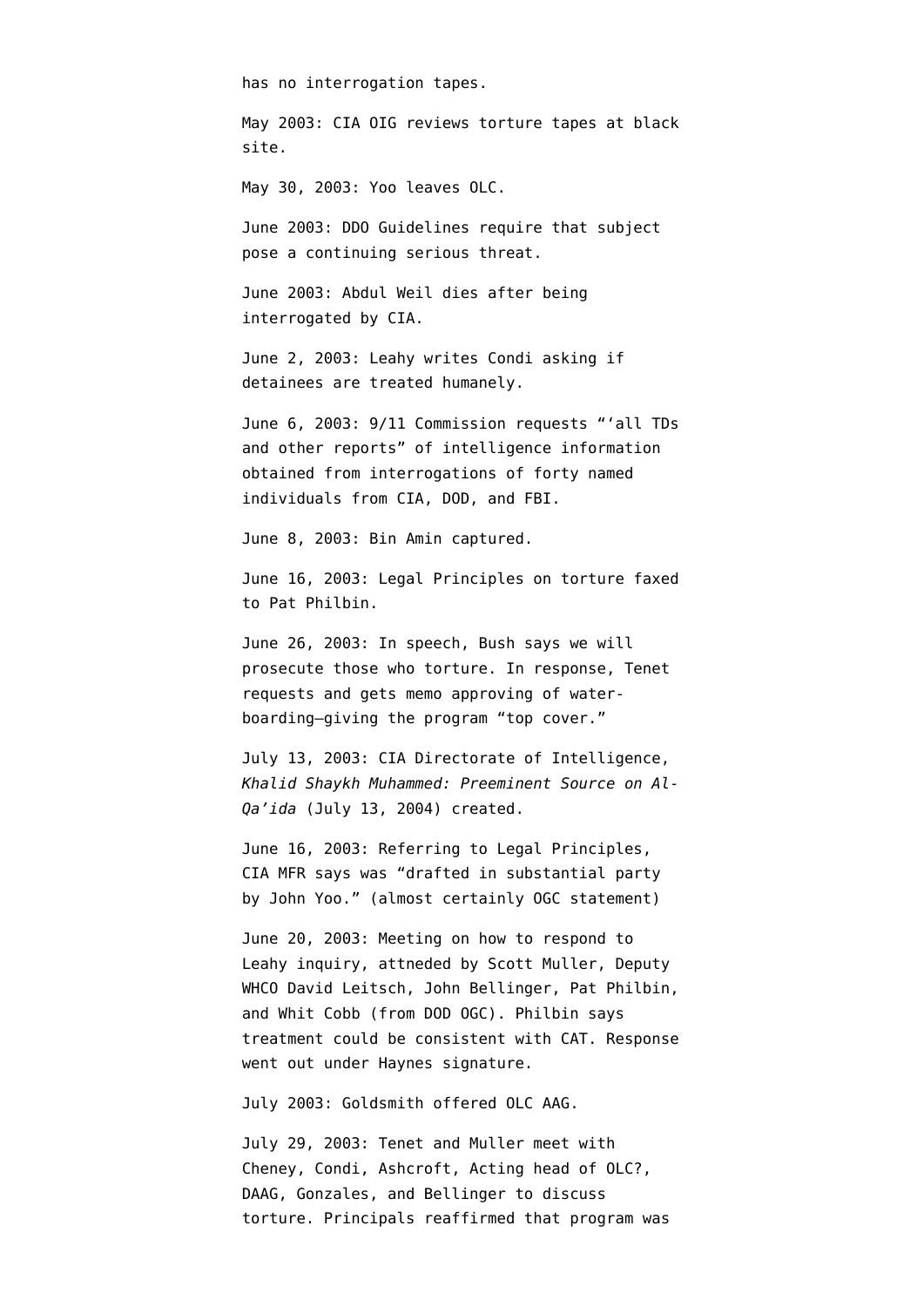lawful. CIA claims Ashcroft reaffirmed support for program, but Ashcroft contested their description of his approval. CIA [showed](http://judiciary.house.gov/hearings/pdf/OPRFirstReport081222.pdf) the "Legal principles" slide.

August 4, 2003: 13-page cable [discussing](http://www.aclu.org/files/assets/20091120_Govt_Para_4_55_Hardcopy_Vaughn_Index.pdf) "disposition of the 92 videotapes."

August 11, 2003: Bin Lep and Hambali captured.

August 13, 2003: Rumsfeld approves plan for Mohamedou Ould Slahi including sensory deprivation and "sleep adjustment."

Mid-August 2003: CJTF HQ in Iraq [requests](http://www.aclu.org/pdfs/safefree/yoo_army_torture_memo.pdf) "wish list" of interrogation techniques, stating "we want these detainees broken."

August 31 to September 9, 2003: Major General Geoffrey Miller [ordered](http://www.npr.org/iraq/2004/prison_abuse_report.pdf) to Abu Ghraib from Gitmo.

September 2003: OMS [updates](http://www.aclu.org/oigreport) guidelines for detainee treatment.

September 4, 2003: Roberts and Rockefeller [briefed;](http://static1.firedoglake.com/28/files//2009/05/2009-05-06-eit-enclosure0001.pdf) presentation compared torture with other interrogation methods.

September 4, 2003: Goss and Harman [briefed](http://static1.firedoglake.com/28/files//2009/05/2009-05-06-eit-enclosure0001.pdf); presentation compared torture with other interrogation methods.

September 10, 2003: Government [refuses t](http://www.courttv.com/trials/moussaoui/091103_judge_ap.html)o let Moussaoui question Al Qaeda witnesses.

September 16, 2003: Colin Powell and Rummy briefed on torture (CIA implied Ashcroft attended but he did not).

September 22 and September 25, 2003: 9/11 discussions with CIA about interrogation process.

October 1, 2003: Hamdi petition filed with SCOTUS.

October 6, 2003: Goldsmith sworn in.

October 7, 2003: Goldsmith read into torture.

October 7, 2003: ACLU first FOIAs documents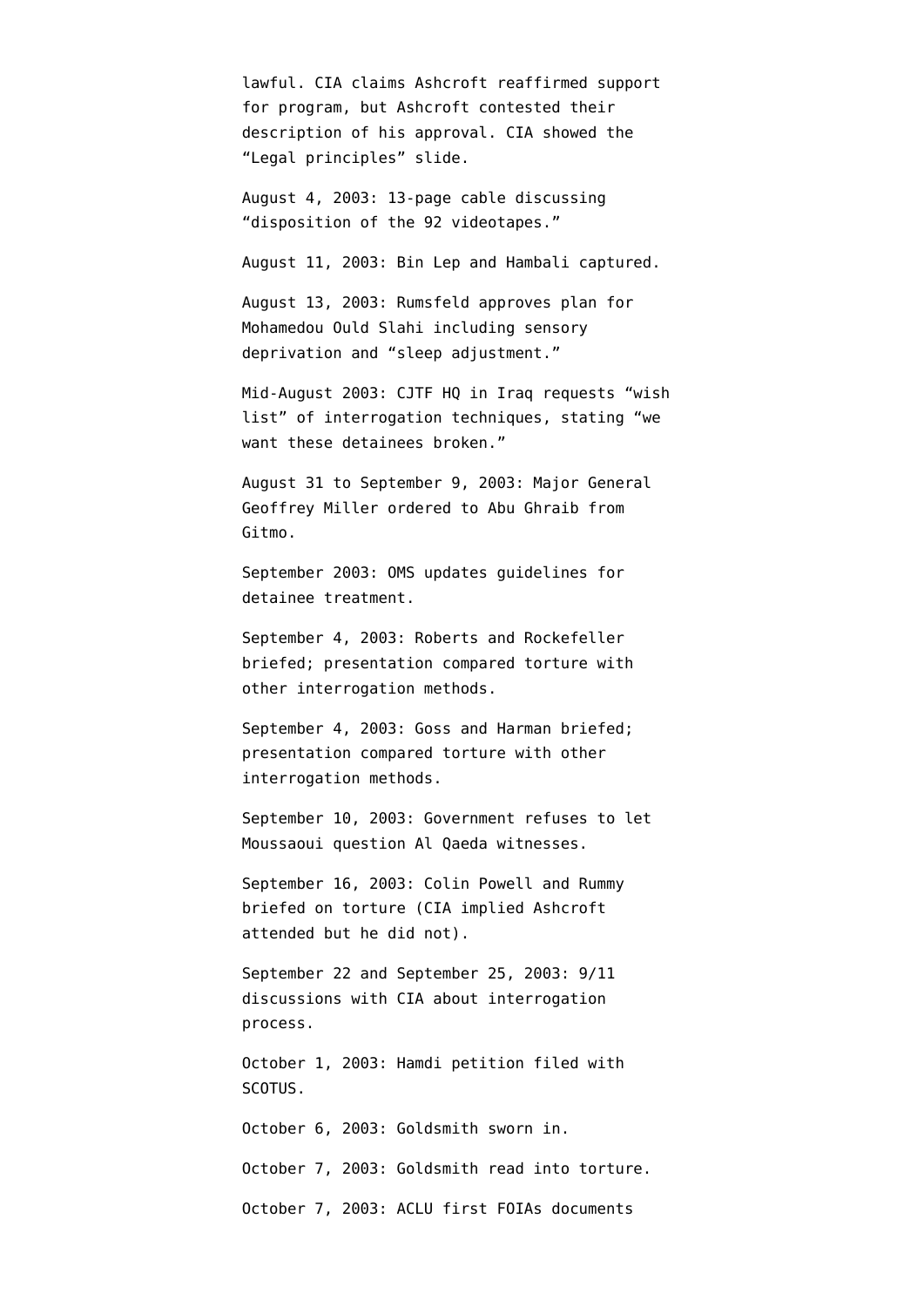pertaining to detainee interrogations.

October 14 and 16, 2003: 9/11 Commission sends questions to CIA General Counsel Scott Muller on interrogations.

October 16, 2003: Muller writes MFR claiming he told Goldsmith about "Legal Principles" when he read him into torture on October 7.

October 31 and November 7, 2003: Response to 9/11 Commission with little new information.

November 4, 2003: Manadel al-Janabi killed in Iraq.

Fall 2003: General Sanchez visits Abu Ghraib regularly.

December 2003: Jack Goldsmith tells Rummy he will withdraw March 2003 opinion on torture.

December 23, 2003: 9/11 Commission requests access from Tenet to seven detainees; Tenet says no; Lee Hamilton asks for any responsive documents.

January 5, 2004: 9/11 Commission decides CIA responses inadequate.

January 9, 2004: SCOTUS [agrees](http://www.talkleft.com/story/2004/01/09/761/35284) to hear Hamdi.

January 13, 2004: Joseph Darby gives CID a CD of images of abuse. CIA IG report 44 [pages long](http://www.aclu.org/safefree/torture/40890lgl20090831.html).

January 15, 2004: Memo to Gonzales, Muller, and Steve Cambone asking for more information on interrogations.

January 15, 2004: General Craddick [receives](http://www.newyorker.com/reporting/2007/06/25/070625fa_fact_hersh) email summary of Abu Ghraib story.

January 19, 2004: General Sanchez [requests](http://www.npr.org/iraq/2004/prison_abuse_report.pdf) investigation of allegations of abuse.

January 20, 2004: Craddick and Admiral Keating receive another notice of abuse.

January 2004: General Myers learns of Abu Ghraib abuse.

January 23, 2004: Hassan Ghul captured.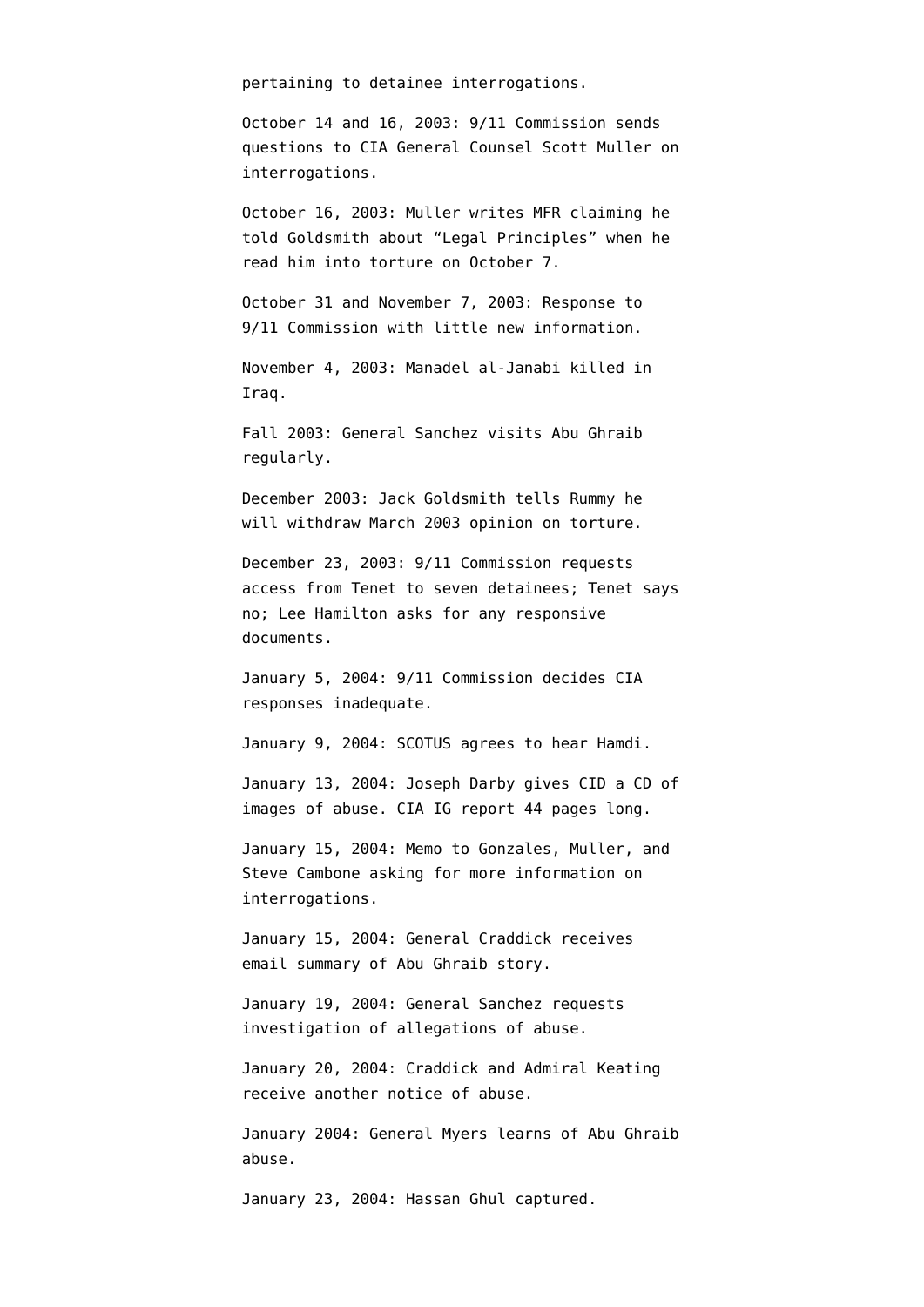January 24, 2004: FBI On Scene Commander [tells](http://www.usdoj.gov/oig/special/s0805/final.pdf) FBI Deputy Assistant Director Bald about Abu Ghraib.

January 26, 2004: After negotiations with Gonzales, Tenet, Rummy, and Christopher Wray from DOJ, 9/11 Commission accepts asking questions through intermediary.

January 31, 2004: Taguba [appointed](http://www.npr.org/iraq/2004/prison_abuse_report.pdf) to conduct investigation.

January 2004: CIA OIG Report [drafted](http://judiciary.house.gov/hearings/pdf/OPRFirstReport081222.pdf). OLC would get a copy, including CIA OGC's comments.

February 2004: Manadel al-Janadi's murder [referred](http://ccrjustice.org/files/April%202008%20release%20-%20in-parts%20Set%20A_0.pdf) to EDVA.

February 4, 2004: IG Report [drafted](http://www.aclu.org/safefree/torture/40890lgl20090831.html).

February 9, 2004: 9/11 Commission requests "all TDs and reports related to the attack on the USS Cole, including intelligence information obtained from the interrogations of Abd al Rashim al Nashiri" from CIA.

February 2 to 29, 2004: Taguba's team in Iraq, conducting investigation.

February 24, 2004: CIA OGC [submits comments](http://emptywheel.firedoglake.com/2009/08/25/was-john-yoo-free-lancing-when-he-approved-the-legal-principles/) on IG Report.

March 2, 2004: Padilla interrogation. The tape of the interrogation would later disappear. Request for reaffirmation of torture approvals [faxed](http://www.aclu.org/torturefoia/released/082409/olcremand/2004olc22.pdf) to Jack Goldsmith.OPR report [reports](http://judiciary.house.gov/hearings/pdf/OPRFirstReport081222.pdf) that Muller asked for reaffirmation of Yoo letter, Bybee One, Bybee Two, and Legal Principles. Goldsmith says this was first time he had ever seen Legal Principles, that it appeared to be CIA doc.

March 9, 2004: Taguba [submits](http://www.npr.org/iraq/2004/prison_abuse_report.pdf) his report.

March 13, 2004: Goldsmith and Philbin [go to](http://judiciary.house.gov/hearings/pdf/OPRFirstReport081222.pdf) [Comey's house](http://judiciary.house.gov/hearings/pdf/OPRFirstReport081222.pdf) to tell him they'll have to withdraw the torture memo.

Late March, 2004: 60 Minutes II starts on Abu Ghraib story.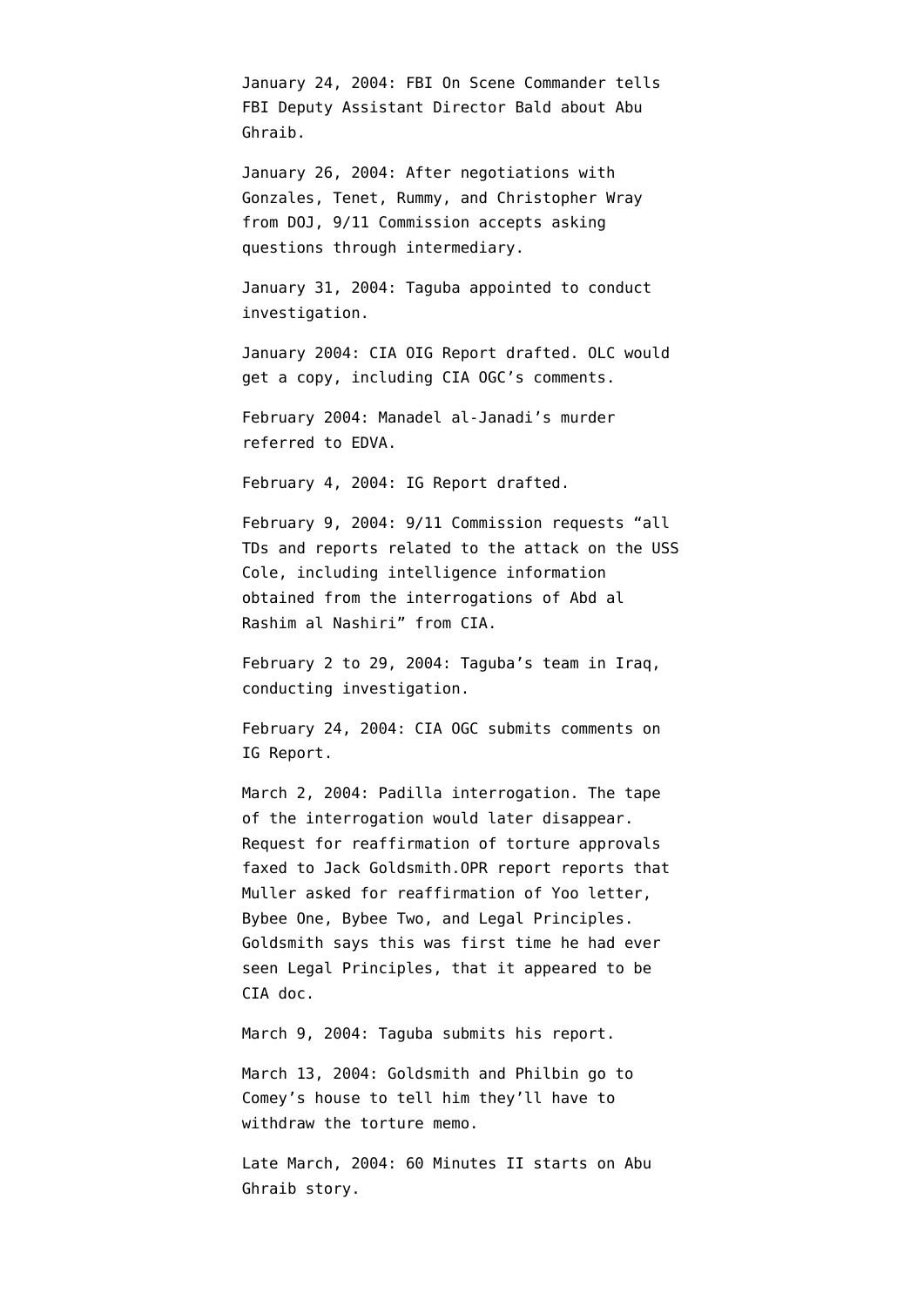April 2004: General Miller ordered to Abu Ghraib to fix problems.

April 7, 2004 (approximately): 60 Minutes II acquires photos authenticating Abu Ghraib story.

April 12, 2004: Email [discussing](http://www.aclu.org/files/assets/20091120_Govt_Para_4_55_Hardcopy_Vaughn_Index.pdf) what would make torture tapes an official record.

Mid-April, 2004: General Myers calls Dan Rather to ask him to delay story.

Mid-April, 2004: Taguba [begins](http://www.newyorker.com/reporting/2007/06/25/070625fa_fact_hersh) to brief officers on his report ("weeks" before his May 6 meeting with Rummy).

April 23, 2004: Goldsmith [approves](http://www.aclu.org/torturefoia/released/103009/cia-olc/10.pdf) four techniques for use by DOD: "verbal strategems," "Mutt and Jeff," providing/removing reward, isolation.

April 28, 2004: Hamdi and Padilla argued before SCOTUS. Paul Clement assures the Court that we don't torture. 60 Minutes breaks [Abu Ghraib](http://www.cbsnews.com/stories/2004/04/27/60II/main614063.shtml) [story](http://www.cbsnews.com/stories/2004/04/27/60II/main614063.shtml) and proves he's wrong.

May 2004 (within days after Abu Ghraib becomes public): CIA briefing for Addington, Bellinger, and Gonzales on torture tapes.

May 6, 2004: Taguba [meets](http://www.newyorker.com/reporting/2007/06/25/070625fa_fact_hersh) with Rummy, Wolfowitz, Cambone, Myers, and others

> In the meeting, the officials professed ignorance about Abu Ghraib. "Could you tell us what happened?" Wolfowitz asked.

[snip]

"Here I am," Taguba recalled Rumsfeld saying, "just a Secretary of Defense, and we have not seen a copy of your report. I have not seen the photographs, and I have to testify to Congress tomorrow and talk about this."

May 7, 2004: Rummy testifies before Congress on Abu Ghraib.

May 7, 2004: CIA OIG [draft report](http://www.aclu.org/oigreport) on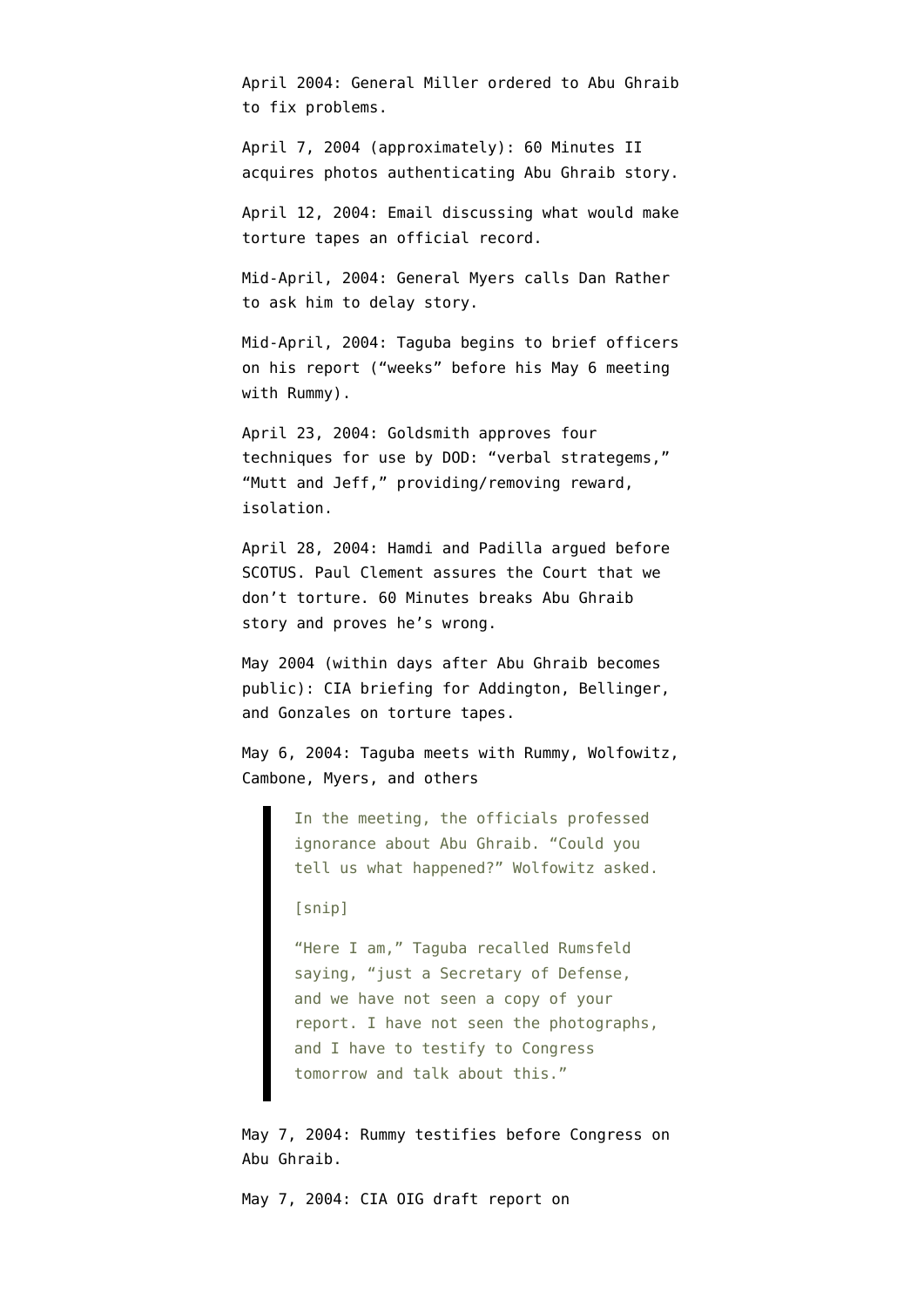interrogation techniques.

May 2004: Muller meets with Gonzales, Addington, Bellinger, and "senior DOJ officials" about the IG report.

May 10 2004: Sy Hersh's [Abu Ghraib story.](http://www.newyorker.com/archive/2004/05/10/040510fa_fact)

May 11, 2004: Goldsmith [memorializes](http://www.aclu.org/torturefoia/released/103009/cia-olc/10.pdf) approval of four techniques for use by DOD.

May 17, 2004: OMS Guideslines on torture.

May 19, 2004: FBI [reiterates](http://www.aclu.org/torturefoia/released/103009/cia-olc/14.pdf) Agents should not be involved in coercive interrogations.

May 20, 2004: 9/11 Commission asks about Abu Zubaydah reference to Saudi prince; they get no response.

May 25, 2004: In a [letter to Helgerson,](http://www.aclu.org/torturefoia/released/082409/olcremand/2004olc26.pdf) Jack Goldsmith describes having recently received the IG Report from Muller.

May 27, 2004: Goldsmith [tells](http://www.aclu.org/torturefoia/released/082409/olcremand/2004olc28.pdf) Muller to stop waterboarding.

June 3, 2004: Tenet [announces](http://www.washingtonpost.com/wp-dyn/articles/A12296-2004Jun3.html) his resignation; John McLaughlin resigns as well. SOUTHCOM Commander James Hill [traces](http://armed-services.senate.gov/Publications/Detainee%20Report%20Final_April%2022%202009.pdf) source of abusive techniques used on al-Qahtani to SERE training.

June 2004: (After announcing his resignation) Tenet [requests](http://www.washingtonpost.com/wp-dyn/content/article/2008/10/14/AR2008101403331.html?hpid=topnews) more explicit approval waterboarding.

June 7, 2004: WSJ refers to March 2003 OLC opinion.

June 8, 2004: WaPo [reports](http://www.washingtonpost.com/wp-dyn/articles/A23373-2004Jun7.html) on details of Bybee Memo.

June 9, 2004: Goldsmith [speaks to](http://judiciary.house.gov/hearings/pdf/OPRFirstReport081222.pdf) Yoo about Legal Principles.

June 10, 2004: Goldsmith [writes](http://judiciary.house.gov/hearings/pdf/OPRFirstReport081222.pdf) memorandum to the files stating that Yoo vaguely remembered giving Haynes advice on torture in late 2002. Goldsmith [tells](http://www.aclu.org/torturefoia/released/082409/olcremand/2004olc29.pdf) Muller that the Legal Principles are not an opinion of OLC, demands any more request for opinions to be in writing.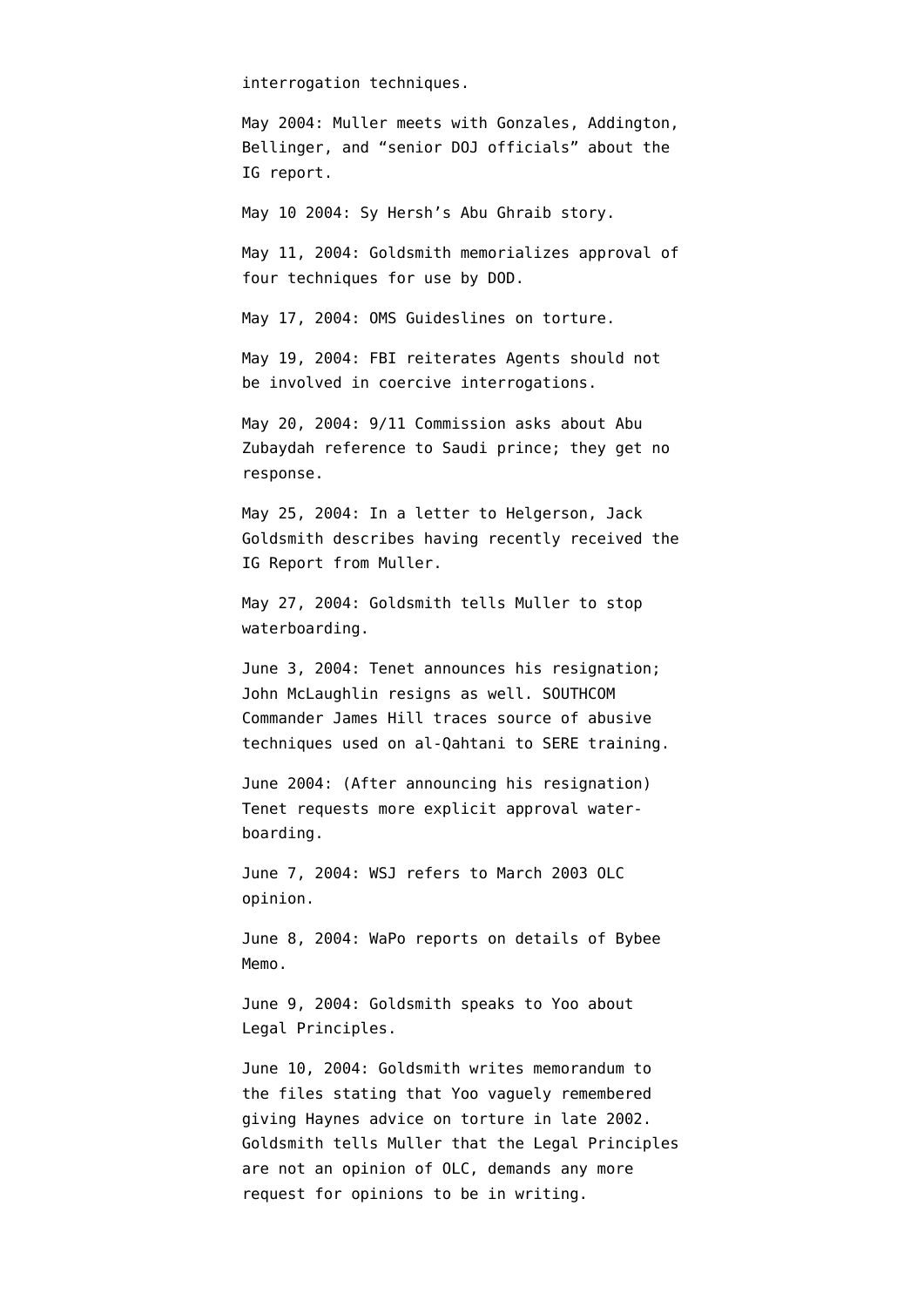June 14, 2004: Muller [writes](http://judiciary.house.gov/hearings/pdf/OPRFirstReport081222.pdf) letter to Goldsmith explaining that the Legal Principles were meant to be used with the OIG report.

June 15, 2004: Goldsmith informs Ashcroft he will withdraw Bybee Memo and resigns. This effectively leaves the CIA with no legal protection for the water-boarding it had already done.

June 16, 2004: Goldsmith [submits](http://judiciary.house.gov/hearings/pdf/OPRFirstReport081222.pdf) resignation letter, originally w/August 6 last date.

June 17, 2004: Jack Goldsmith announces his resignation.

June 18, 2004: Goldsmith [writes](http://www.aclu.org/torturefoia/released/082409/olcremand/2004olc36.pdf) Tenet telling him the IG Report mis-represents Ashcroft's statements. Goldmith [transmits](http://judiciary.house.gov/hearings/pdf/OPRFirstReport081222.pdf) comments to Helgerson, notes two areas of dispute.

June 21, 2004: Frank Wolf requests OPR investigation of Bybee Memo.

June 22, 2004: In an off-the-record briefing, Comey, Goldsmith, and Philbin renounce Bybee Memo. Rizzo [sends](http://www.aclu.org/torturefoia/released/082409/olcremand/2004olc49.pdf) Philbin copy of earlier approval from Yoo. Muller [responds](http://www.aclu.org/torturefoia/released/082409/olcremand/2004olc36.pdf) to Goldsmith saying he had forwarded the complaints to John Helgerson, but would release the IG Report that week.

June 23, 2004: Muller [transmits](http://judiciary.house.gov/hearings/pdf/OPRFirstReport081222.pdf) CIA OIG report to Roberts, Rockefeller, and staff directors, with Goldsmith's objections.

June 24, 2004: Ted Olson announces his resignation, citing frustration that he did not learn of memos justifying legal decisions.

June 28, 2004: Hamdi decision.

June 29, 2004: John McLaughlin confirms that CIA "has taken and completed all reasonable steps necessary to find the documents in its possession, custody, or control responsive" to the 9/11 Commission's formal requests and "has produced or made available for review" all such documents.

July 2004: Scott Muller [resigns](http://www.dpw.com/lawyers/bio/smuller.htm) as General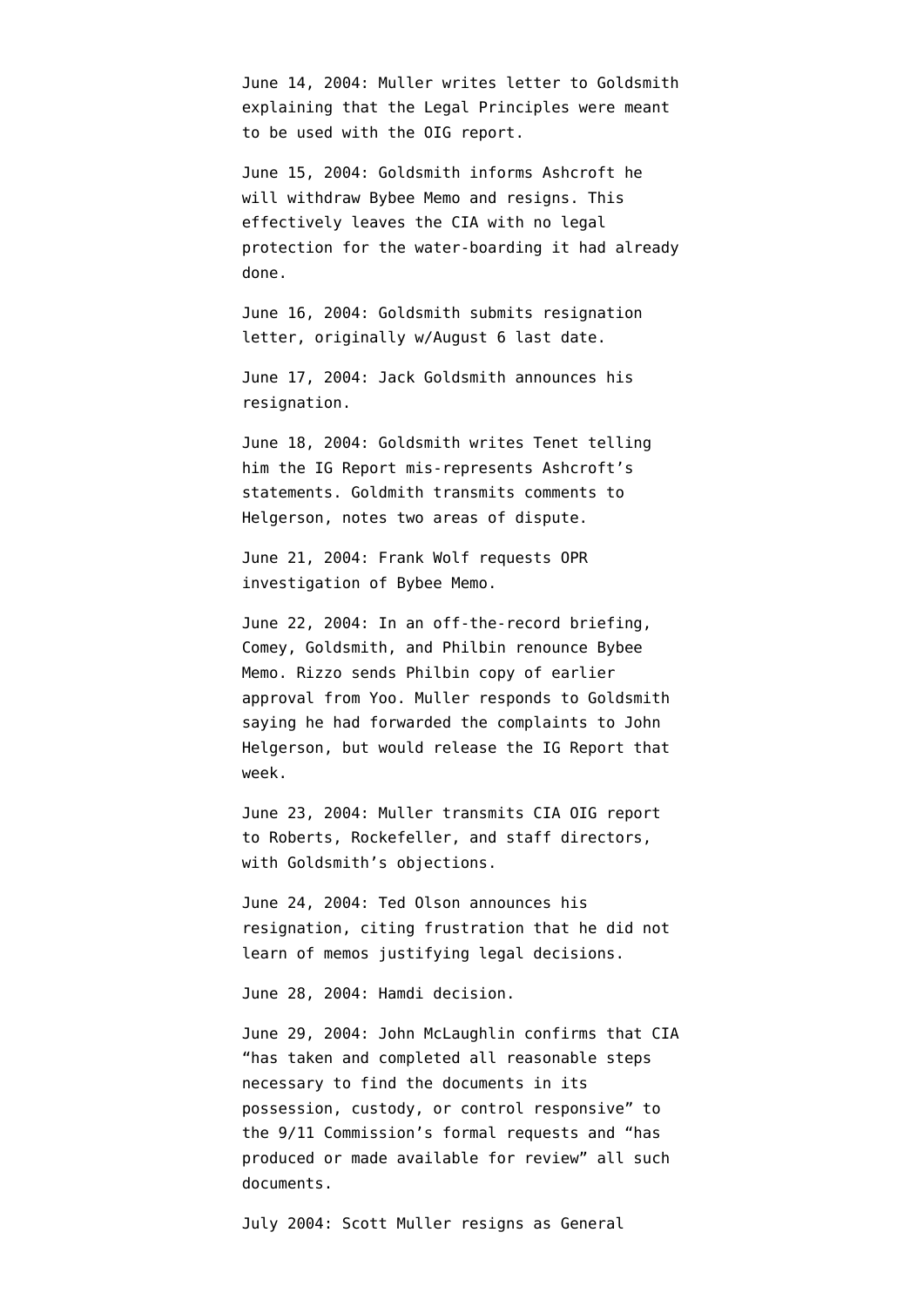Counsel of CIA.

July 2004: Principals meeting–all agree to seek new OLC memo.

July 2004: CIA briefs Roberts and Rockefeller on IG Report; CIA indicates it is determining whether program consistent with CAT.

July 2, 2004: Helgerson [responds](http://www.aclu.org/torturefoia/released/082409/olcremand/2004olc38.pdf) to Goldsmith, telling him they can't revise the Report, but will circulate corrections with the document. Bellinger, Comey, Muller meet, after which Muller [followed up](http://www.aclu.org/torturefoia/released/082409/olcremand/2004olc43.pdf) to say approved techniques included all the Bybee Memo techniques except waterboarding, and all the April 2003 DOD techniques.

July 7, 2004: Goldsmith [follows up](http://www.aclu.org/torturefoia/released/082409/olcremand/2004olc48.pdf) on July 2 conversation, making it clear this pertains to specific detainee, cautioning CIA to stick to limits in documents.

July 11, 2004: Tenet's resignation effective.

mid-July 2004: CIA [gets](http://www.washingtonpost.com/wp-dyn/content/article/2008/10/14/AR2008101403331_3.html?hpid=topnews) its more detailed authorization for water-boarding.

July 13, 2004: Porter Goss and Jane Harman [briefed](http://static1.firedoglake.com/28/files//2009/05/2009-05-06-eit-enclosure0001.pdf) on IG report and legal issues.

July 14, 2004: Associate Deputy Attorney General (?) explains Senate reservation on CAT.

July 15, 2004: Pat Roberts and Jay Rockefeller [briefed](http://static1.firedoglake.com/28/files//2009/05/2009-05-06-eit-enclosure0001.pdf) on IG report and legal issues.

July 16, 2004: Last of replacement drafts of Bybee Memo.

July 17, 2004: Goldsmith [moves up](http://judiciary.house.gov/hearings/pdf/OPRFirstReport081222.pdf) resignation date to July 17.

July 20, 2004: CIA [requests](http://ccrjustice.org/files/2008-4-21%20Declaration%20of%20Ralph%20Dimaio%20-%20Exh%20A2%20-%20CIA%20docs%20released.pdf) new legal advice from OLC (13 page letter).

July 22, 2004: Ashcroft [confirms](http://emptywheel.firedoglake.com/files/28/files//2009/08/040722-ashcroft-mclaughlin.pdf) to Acting DCI McLaughlin that all techniques except waterboarding legal under CAT. Levin [refuses](http://www.aclu.org/torturefoia/released/082409/olcremand/2004olc65.pdf) to approve waterboarding without more details.

July 23 ,2004: Bradbury meets with Marhsall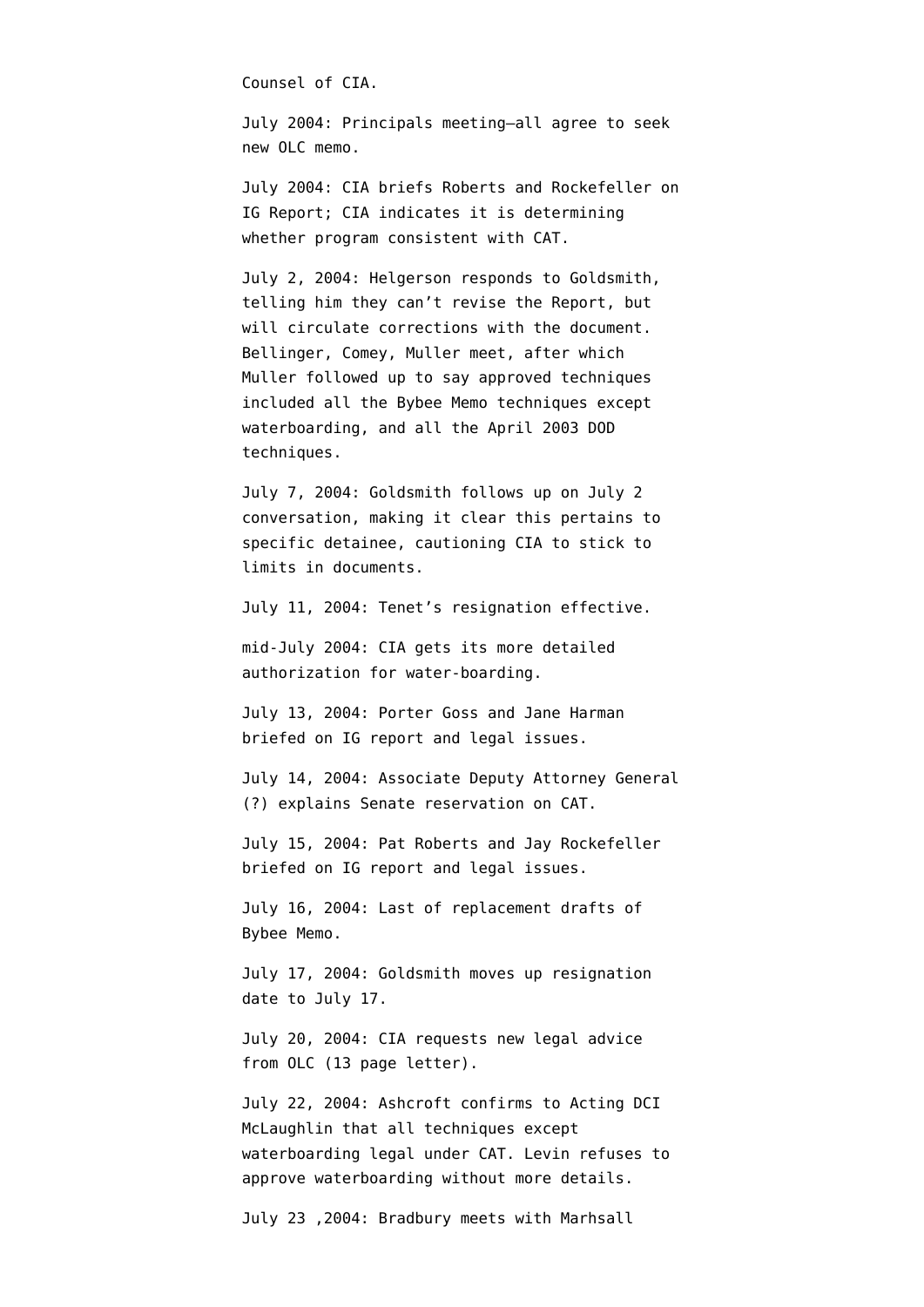Jarrett on Bybee memo, asks him not to pursue investigation. July 25, 2004: Ghailani captured. August 4, 2004: Levin and others meet with CTC about waterboarding. August 6, 2004: Daniel Levin [advises](http://www.aclu.org/torturefoia/released/082409/olcremand/2004olc74.pdf) that subject to reservations, CIA's use of waterboarding not illegal. August 9, 2004: OPR asks for more information. August 31, 2004: OPR receives more information, including materials from hard drives of those who worked on it. September 22, 2004: Porter Goss becomes DCI. Late September, 2004: CIA answers Levin's questions on waterboarding, nudity, water dousing, and sleep deprivation. October 12, 2004: CIA responds. October 25, 2004: OPR starts investigation. November 2004: Steven Kappes resigns; Jose Rodrigquez replaces him as Deputy Director of CIA for Operations. Rodriguez [is reported](http://news.google.com/news/url?sa=t&ct=us/0-0&fp=475a12b743eb15b6&ei=ThVaR8KsBJO4-QG0poCOAQ&url=http%3A//www.time.com/time/nation/article/0%2C8599%2C1692571%2C00.html&cid=1124562758) to be the person who ordered the terror tapes' destruction. November 10, 2004: Two page email [chain](http://www.aclu.org/files/assets/20091120_Govt_Para_4_55_Hardcopy_Vaughn_Index.pdf) on videotapes and OIG's open investigation. December 30, 2004: Daniel Levin writes [new](http://www.usdoj.gov/olc/18usc23402340a2.htm) [torture memo](http://www.usdoj.gov/olc/18usc23402340a2.htm) (he's the guy who waterboarded himself so he could prove it was torture); it ignores the questions about torture's compliance with the 5th, 8th, and 14th amendments under

CAT.

January 2005: Abu Gonzales renounces the Bybee Memo, [sort of](http://writ.news.findlaw.com/dean/20050114.html).

January 15, 2005: CIA sends updated CMS guideliens guidelines and comments on January 8 draft of torture memo.

January 25, 2005: Crazy Pete Hoekstra and Jane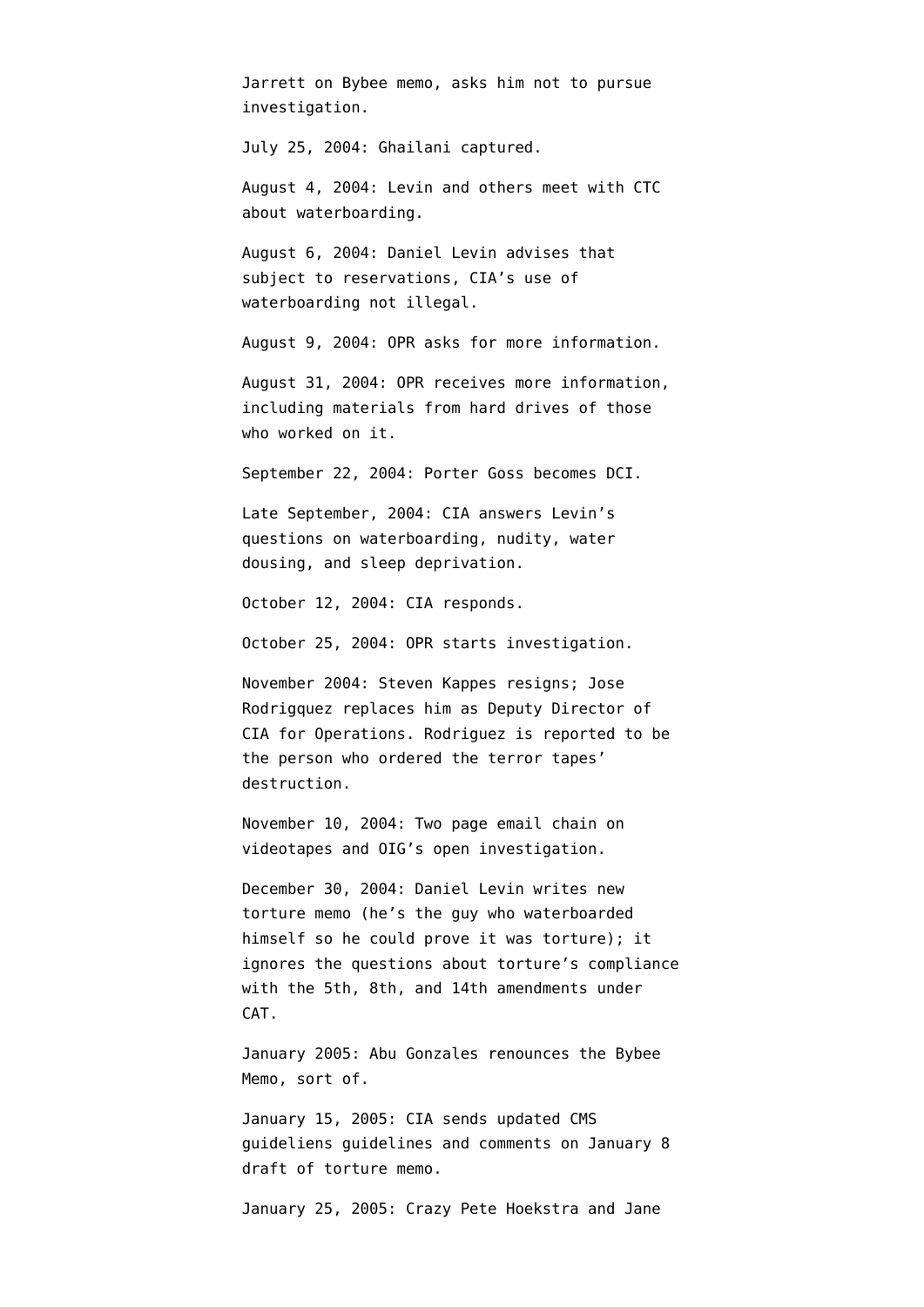Harman [briefed](http://static1.firedoglake.com/28/files//2009/05/2009-05-06-eit-enclosure0001.pdf).

February 2005: Senior CIA official provides [incomplete account](http://www.washingtonpost.com/wp-dyn/content/article/2006/05/13/AR2006051301311_pf.html) of CIA treatment of detainees at HPSCI briefing.

February 3, 2005: Gonzales confirmed.

February 4, 2005: Acting Assistant Attorney General of the OLC Daniel Levin writes to DOD General Counsel Haynes reminding him again of both Goldsmith's opinion and Philbin's testimony. He informs Haynes that the March 2003 Yoo memo has been formally withdrawn. That was his [last day](http://judiciary.house.gov/hearings/printers/110th/40743.PDF) at OLC.

February 5 to February 14, 2005: Bradbury [acting](http://judiciary.house.gov/hearings/pdf/OPRSecondReport09.pdf) AAG.

February 9, 2005: EDVA orally [declines](http://ccrjustice.org/files/April%202008%20release%20-%20in-parts%20Set%20A_0.pdf) to prosecute al-Janabi's murder.

February 14, 2005: Gonzales sworn in.

February 22, 2005: EDVA letter [declining](http://ccrjustice.org/files/April%202008%20release%20-%20in-parts%20Set%20A_0.pdf) prosecution of Manadel al-Janabi's murder.

March 2, 2005: Memorandum for Steven G. Bradbury, Principal Deputy Assistant Attorney General, Office of Legal Counsel, from [redacted], DCI Counterterrorist Center, *Re: Effectiveness of the CIA Counterintelligence Interrogation Techniques* [created](http://stream.luxmedia501.com/?file=clients/aclu/olc_05302005_bradbury.pdf&method=dl) and [provided](http://judiciary.house.gov/hearings/pdf/OPRFirstReport081222.pdf) to OLC.

March 6, 2005: NYT [reports](http://www.nytimes.com/2005/03/06/politics/06intel.html?scp=5&sq=detainee&st=nyt) on extraordinary renditions.

March 7 2005: CIA [briefs](http://static1.firedoglake.com/28/files//2009/05/2009-05-06-eit-enclosure0001.pdf) Roberts and Rockefeller on torture.

March 8, 2005: CIA and Cheney [briefs](http://static1.firedoglake.com/28/files//2009/05/2009-05-06-eit-enclosure0001.pdf) Roberts, Rockefeller, Goss, and Harman on torture.

April 8, 2005: May 10, 2005 Bradbury memos [drafted.](http://ccrjustice.org/files/2008-4-21%20Declaration%20of%20Ralph%20Dimaio%20-%20Exh%20A1%20-%20CIA%20docs%20released.pdf)

April 15, 2005: Fax from [redacted], DCI Counterterrorist Center, *Briefing Notes on the Value of Detainee Reporting* [created](http://stream.luxmedia501.com/?file=clients/aclu/olc_05302005_bradbury.pdf&method=dl).

April 20, 2005: DOJ announces Comey's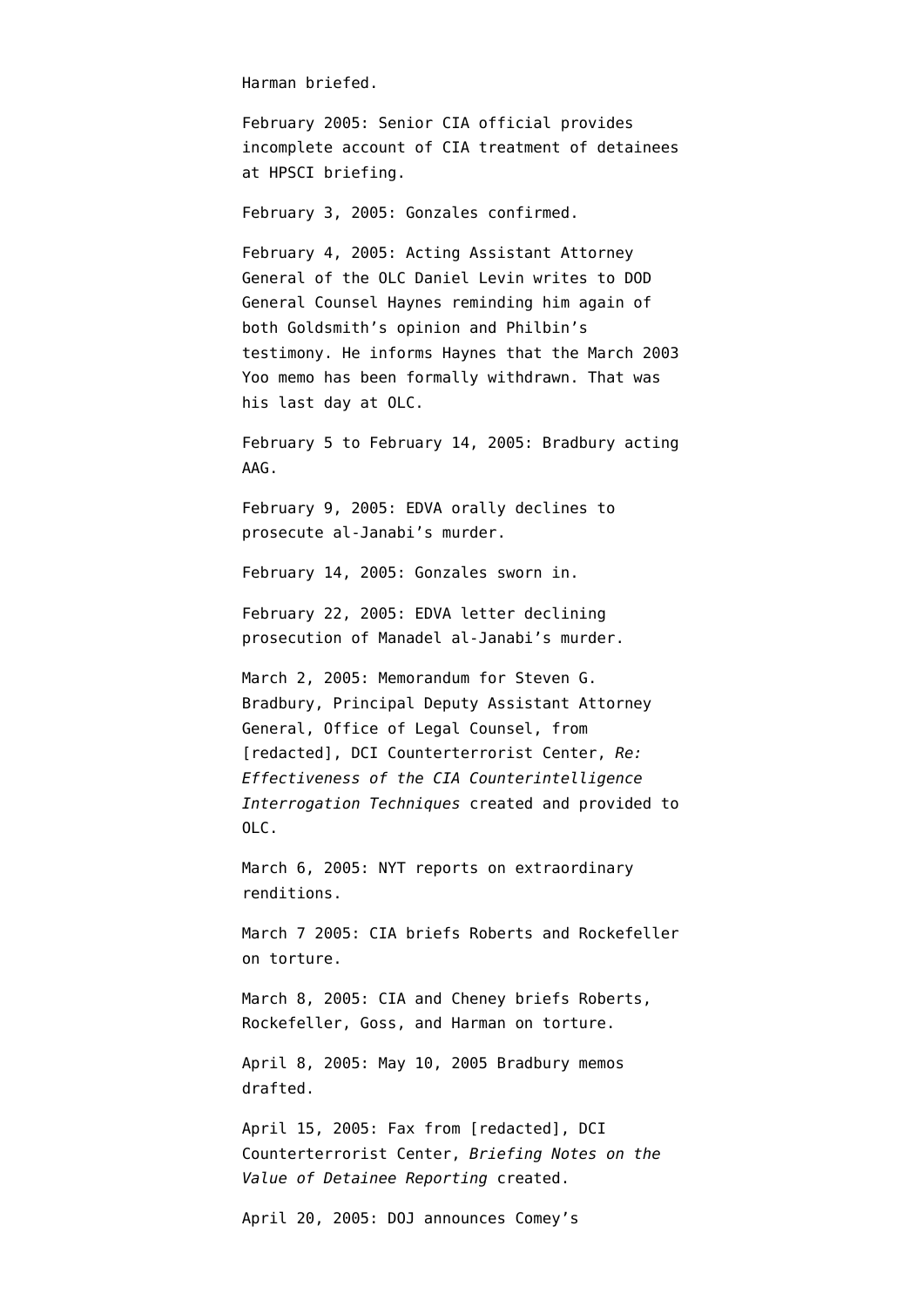resignation.

April 22, 2005: Moussaoui pleads guilty. Comey meets with AGAG, Philbin, Bradbury.

April 26, 2005: Comey meets with Gonzales

May 2005: Jello Jay Rockefeller [writes](http://www.warandpiece.com/blogdirs/006826.html#more) to CIA IG requesting terror tape investigation materials; he doesn't receive them.

May 10, 2005: DOJ produces two memos allowing CIA to torture. ([Techniques](http://stream.luxmedia501.com/?file=clients/aclu/olc_05102005_bradbury46pg.pdf&method=dl), [Combined](http://stream.luxmedia501.com/?file=clients/aclu/olc_05102005_bradbury_20pg.pdf&method=dl))

May 25, 2005: Flanigan nominated for DAG.

May 30, 2005: DOJ [produces](http://stream.luxmedia501.com/?file=clients/aclu/olc_05302005_bradbury.pdf&method=dl) another torture memo.

June 1, 2005: Cheney CYA document [created.](http://theplumline.whorunsgov.com/wp-content/uploads/2009/04/cheney-foia.pdf)

Summer 2005: Negroponte [writes a memo](http://emptywheel.firedoglake.com/2007/12/16/isikoff-to-congress-make-sure-you-ask-for-the-negroponte-memo/) to Porter Goss strongly advising him not to destroy the torture tapes.

June 2005: Senior CIA Officer [tells](http://www.washingtonpost.com/wp-dyn/content/article/2006/05/13/AR2006051301311_pf.html) SSCI the CIA does not engage in cruel or inhuman treatment.

June 23, 2005: Bradbury nominated to head OLC.

July 2, 2005: Public Affairs Guidance for High Value Individual Capture permits photographing high value detainees (within guidelines).

July 21, 2005: House passes revised version of PATRIOT Act.

July 28, 2005: CIA's attorney [provides](http://www.aclu.org/files/assets/20091120_Govt_Para_4_55_Hardcopy_Vaughn_Index.pdf) "his client" opinion "regarding DNI's position [regarding] the destruction" of the torture tapes.

July 30, 2005: Senate passes revised version of PATRIOT Act.

July 21, 2005: Cheney [attempts](http://www.washingtonpost.com/wp-dyn/content/article/2005/07/22/AR2005072201727.html) to persuade McCain and others not to restrict detention policies.

> The Bush administration in recent days has been lobbying to block legislation supported by Republican senators that would bar the U.S. military from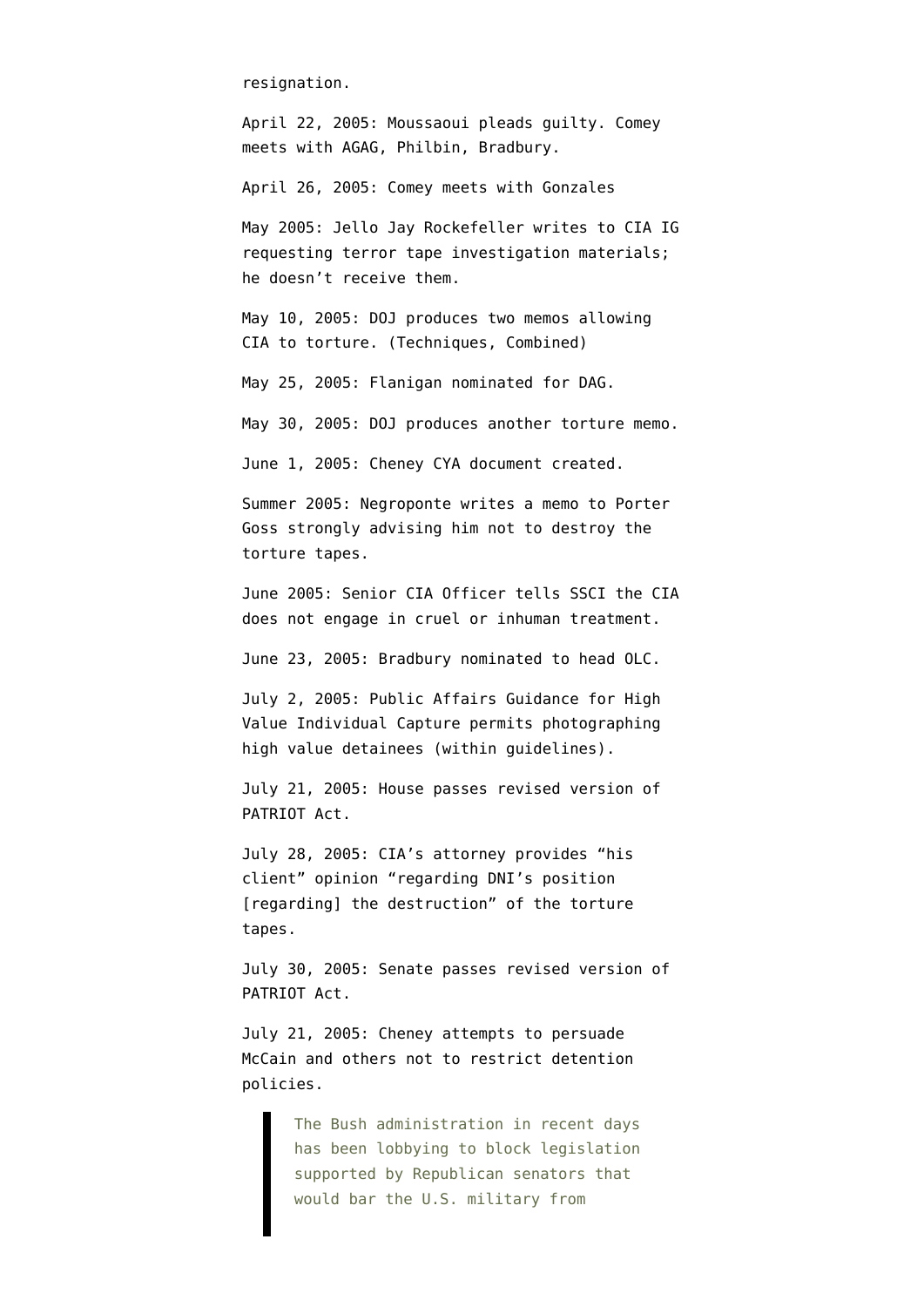engaging in "cruel, inhuman or degrading treatment" of detainees, from hiding prisoners from the Red Cross, and from using interrogation methods not authorized by a new Army field manual.

August 1, 2005: 101st Airborne Division Detention SOP states that "detainees will not be photographed, humiliated or placed in positions with sexual overtones." Division General Order Number 1 (not clear if this is part of the SOP or not) prohibits soldiers taking photographs of detainees unless conducted pursuant to official duties, which include, intelligence gathering and official investigations." [my emphasis]

August 15, 2005: Comey's Farewell Address.

October 2005: Bradbury notes in QFR that we abide by Article 16.

October 5, 2005: McCain's Detainee Treatment Act [passes](http://www.senate.gov/legislative/LIS/roll_call_lists/roll_call_vote_cfm.cfm?congress=109&session=1&vote=00249) Senate; it prohibits cruel and unusal treatment for all detainees and makes the Army Field Manual the standard for all DOD detainees.

October 7, 2005: Tim Flanigan withdraws from consideration for DAG.

October 18, 2005: Ted Stevens and Thad Cochran [briefed](http://static1.firedoglake.com/28/files//2009/05/2009-05-06-eit-enclosure0001.pdf) on torture; they were two of just 9 Senators who opposed DTA and both had already been named as conferees on bill.

October 20, 2005: The week before the House and Senate meet to resolve the bill, Cheney makes a [third attempt](http://www.washingtonpost.com/wp-dyn/content/article/2005/10/24/AR2005102402051.html) to convince McCain not to restrict the use of torture, which McCain again rejects.

October 26, 2005: CIA OIG [sends](http://ccrjustice.org/files/April%202008%20release%20-%20in-parts%20Set%20A_0.pdf) report on Manadel al-Janabi's death to EDVA.

Late October, 2005: McCain [briefed](http://static1.firedoglake.com/28/files//2009/05/2009-05-06-eit-enclosure0001.pdf) on torture–probably on October 20, 2005 meeting with Goss and Cheney.

October 22, 2005: USCENTCOM Policy Prohibiting Photographing or Filming Detainees … or Posting Visual Images Depicting Human Casualties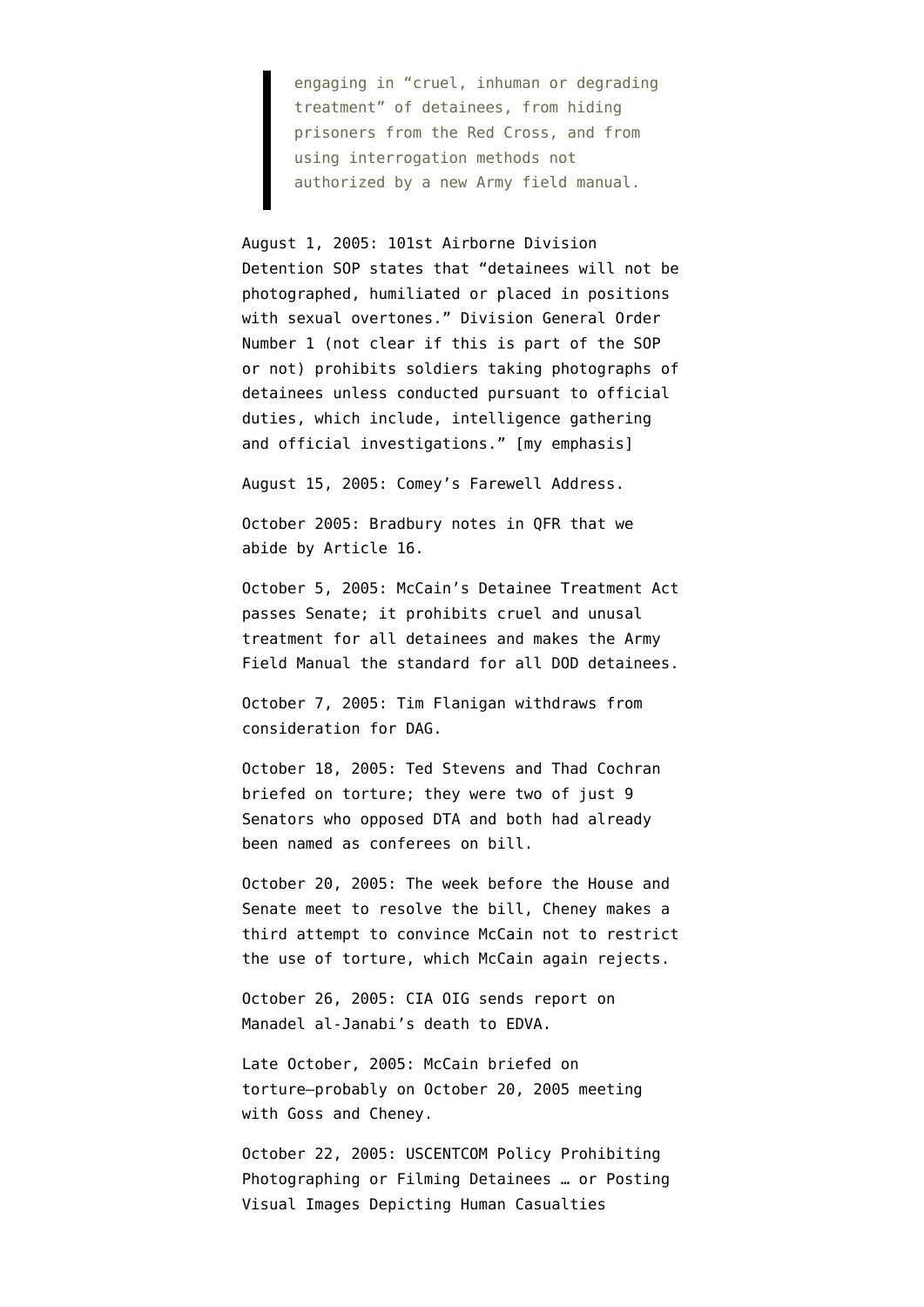prohibits photographing or filming detainees as well as the possession, distribution, transfer or position … of visual images depicting detainees." [my emphasis]

October 22, 2005: Paul McNulty–whose ED VA USA Office oversaw Moussaoui prosecution–nominated to be Deputy Attorney General.

October 31, 2005: Bill Frist [briefed](http://static1.firedoglake.com/28/files//2009/05/2009-05-06-eit-enclosure0001.pdf) on torture.

November 1, 2005: Bill Frist [briefed](http://static1.firedoglake.com/28/files//2009/05/2009-05-06-eit-enclosure0001.pdf) on torture.

November 1, 2005: Dana Priest [reveals](http://www.washingtonpost.com/wp-dyn/content/article/2005/11/01/AR2005110101644.html) the use of black sites in Europe. In response, CIA starts moving detainees from the countries in question.

November 3, 2005: Leonie Brinkema inquires whether govt has video or audio tapes of interrogations. CIA IG Report on Manadel al-Janabi's death [completed.](http://ccrjustice.org/files/April%202008%20release-in-parts%20Set%20F_0.pdf)

November 4, 2005: Member of Congress [writes](http://ccrjustice.org/files/2008-4-21%20Declaration%20of%20Ralph%20Dimaio%20-%20Exh%20A3%20-%20CIA%20docs%20released.pdf) four page letter to CIA IG.

November 7, 2005: Detention Operations at Multinational Corps-Iraq prohibits coalition and Iraqi forces from photographing detainees.

November 8, 2005: CIA [requests](http://www.aclu.org/files/assets/20091120_Govt_Para_4_55_Hardcopy_Vaughn_Index.pdf) permission to destroy torture tapes. CIA [reaffirms](http://www.nytimes.com/2005/11/09/politics/09detain.html?pagewanted=1) March 2005 statement that all interrogation methods are lawful. Duncan Hunter [briefed](http://static1.firedoglake.com/28/files//2009/05/2009-05-06-eit-enclosure0001.pdf) on torture. Pete Hoekstra [briefed](http://static1.firedoglake.com/28/files//2009/05/2009-05-06-eit-enclosure0001.pdf) on torture.

November 9, 2005: CIA [confirms](http://www.aclu.org/files/assets/20091120_Govt_Para_4_55_Hardcopy_Vaughn_Index.pdf) destruction of torture tapes. [Doug Jehl article](http://www.nytimes.com/2005/11/09/politics/09detain.html?pagewanted=1) on spring 2004 CIA IG report on interrogation methods appears.

November 10, 2005: CIA attorney [sends](http://www.aclu.org/files/assets/20091120_Govt_Para_4_55_Hardcopy_Vaughn_Index.pdf) email to CIA officers discussing torture tape destruction.

November 14, 2005: Govt tells Brinkema it has no audio or video tapes.

November 22, 2005: DOJ [brings charges](http://www.washingtonpost.com/wp-dyn/content/article/2005/11/22/AR2005112201061.html) against Padilla, avoiding an imminent hearing on the case before SCOTUS.

November 25, 2005: 3-page email chain [providing](http://www.aclu.org/files/assets/20091120_Govt_Para_4_55_Hardcopy_Vaughn_Index.pdf)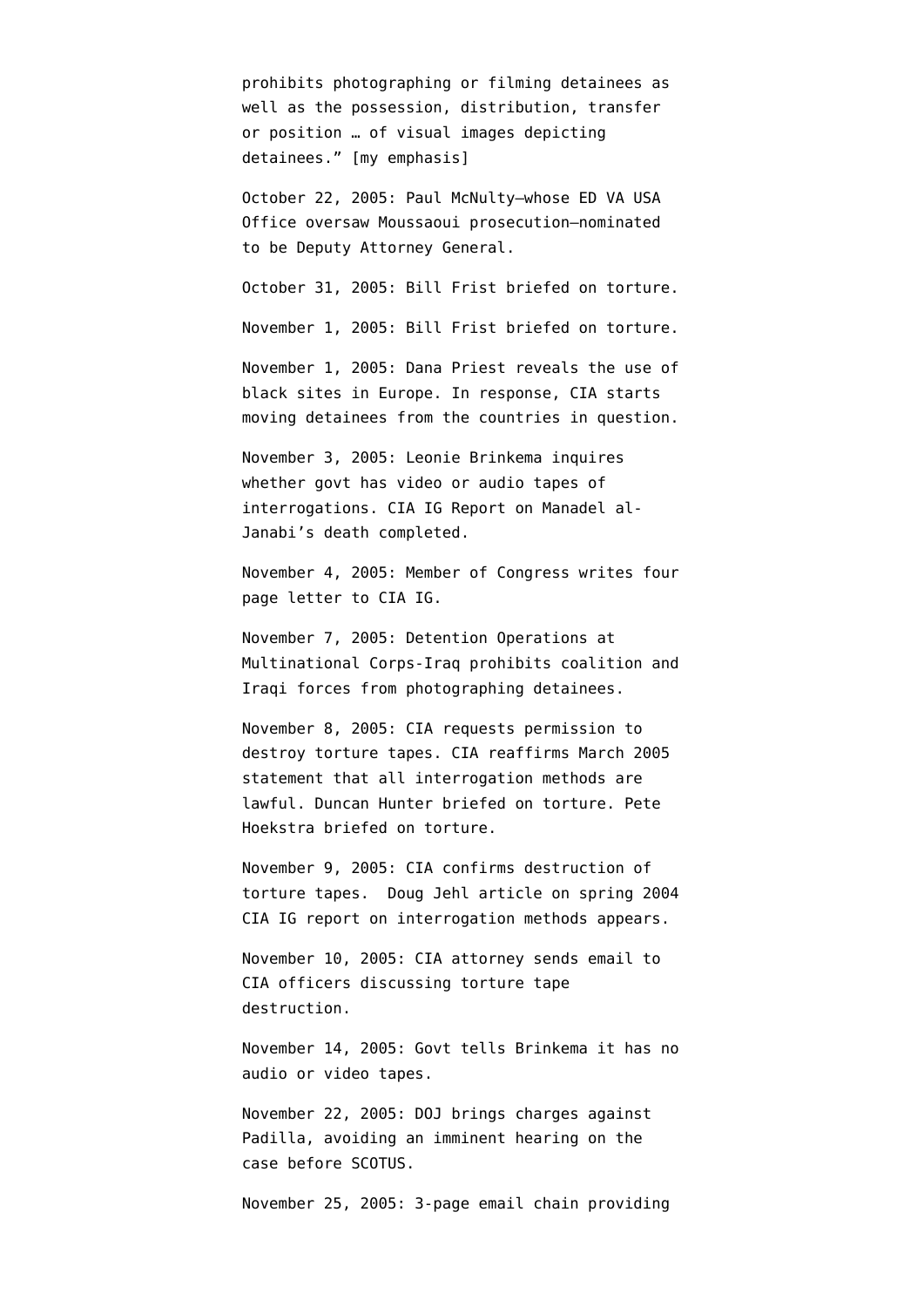background information on torture tape destruction.

December 2005: Condi and Hadley states US policy accords with Article 16.

December 13, 2005: The Army [approves](http://select.nytimes.com/search/restricted/article?res=F00B15FC34550C778DDDAB0994DD404482) new Field Manual, which seems to push the limits intended by McCain's amendment.

December 14, 2005: PATRIOT Act reauthorization comes out of conference.

December 16, 2005: Risen and Lichtblau's first story on the NSA domestic spy program. Cheney provides emergency briefings on program. PATRIOT Act reauthorization defeated in Senate.

December 19, 2005: The House passes the Conference Report on McCain torture bill.

December 20, 2005: The Administration writes document clarifying its policy on photographing detainees.

December 21, 2005: The Senate passes the Conference Report on McCain torture bill.

December 2005: Porter Goss [writes](http://www.nytimes.com/2009/05/04/us/politics/04detain.html?hp=&pagewanted=all) memo refusing to torture anymore without a new DOJ approval.

December 22, 2005: House passes one month extension of PATRIOT Act.

December 30, 2005: President Bush signs the Appropriations Bill, issuing a [signing statement](http://www.whitehouse.gov/news/releases/2005/12/20051230-8.html) "interpreting" the McCain amendment.

Christmas break, 2005-2006: Hadley [calls](http://www.nytimes.com/2009/05/04/us/politics/04detain.html?hp=&pagewanted=all) Goss to try to get him to back off memo.

April 20, 2006: Mary McCarthy fired from CIA, purportedly for leaking to Dana Priest.

May 4, 2006: Moussaoui sentenced to life in prison.

May 5, 2006: Porter Goss resigns as DCI; General Michael Hayden replaces him.

June 29, 2006: Hamdan v. Rumsfeld rules Article 3 applies to al Qaeda.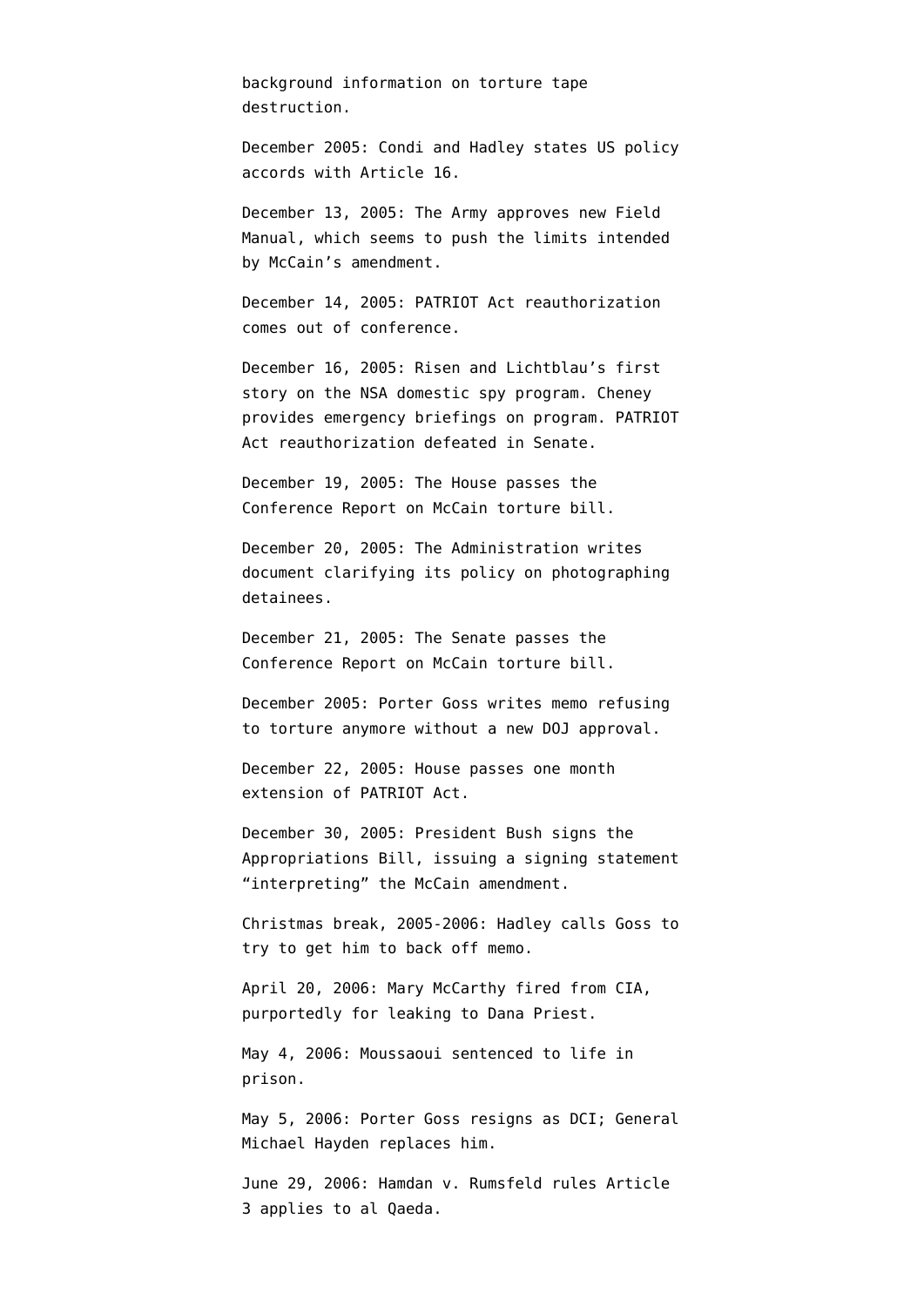Summer 2006: Condi [wins](http://www.nytimes.com/2009/05/04/us/politics/04detain.html?hp=&pagewanted=all) argument to move high value detainees to Gitmo.

July 11, 2006: Roberts and Rockefeller [briefed](http://static1.firedoglake.com/28/files//2009/05/2009-05-06-eit-enclosure0001.pdf) on "potential to revive use of the [torture] program."

July 24, 2006: Steven Kappes returns to CIA as Deputy Director.

August 2006: Opinions on Detainee Treatment Act, "interpretation" of Common Article 3, both on confinement.

September 6, 2006: Bush [admits to](http://www.whitehouse.gov/news/releases/2006/09/20060906-3.html) secret detention program for High Value Detainees. All members of SSCI [obtain](http://intelligence.senate.gov/pdfs/olcopinion.pdf) access to CIA IG Report and Bybee II Opinion. Hayden [briefs](http://static1.firedoglake.com/28/files//2009/05/2009-05-06-eit-enclosure0001.pdf) Frist and Reid. Hayden [briefs](http://static1.firedoglake.com/28/files//2009/05/2009-05-06-eit-enclosure0001.pdf) Jane Harman. Hayde [briefs](http://static1.firedoglake.com/28/files//2009/05/2009-05-06-eit-enclosure0001.pdf) full SSCI committee (less Ron Wyden). Hayden [briefs](http://static1.firedoglake.com/28/files//2009/05/2009-05-06-eit-enclosure0001.pdf) full HPSCI (Mike Rogers did not attend second briefing).

September 19, 2006: Bill Young and John Murtha [briefed](http://static1.firedoglake.com/28/files//2009/05/2009-05-06-eit-enclosure0001.pdf) (Murtha not present for torture techniques discussion).

October 6 to 10, 2006: ICRC visits High Value Detainees at Gitmo.

October 17, 2006: The Military Commissions Act signed into law.

November 2006: CIA [claims](http://www.warandpiece.com/blogdirs/006826.html#more) SSCI was informed the Al Qaeda torture tapes were destroyed; SSCI claims it has no records to back that claim.

November 16, 2006: CIA [briefs](http://static1.firedoglake.com/28/files//2009/05/2009-05-06-eit-enclosure0001.pdf) most of SSCI (Roberts, DeWine, Rockefeller, Bayh, Bond, Chambliss, Feingold, Feinstein, Levin, Lott, Mikulski, Warner).

November 16, 2006: CIA [briefs](http://static1.firedoglake.com/28/files//2009/05/2009-05-06-eit-enclosure0001.pdf) HPSCI on torture.

December 4 to 14, 2006: ICRC makes second visit to High Value Detainees.

December 19, 2006: Hayden [briefs](http://static1.firedoglake.com/28/files//2009/05/2009-05-06-eit-enclosure0001.pdf) Silvestre Reyes.

February 9, 2007: Bellinger [writes](http://judiciary.house.gov/hearings/pdf/OPRFirstReport081222.pdf) State's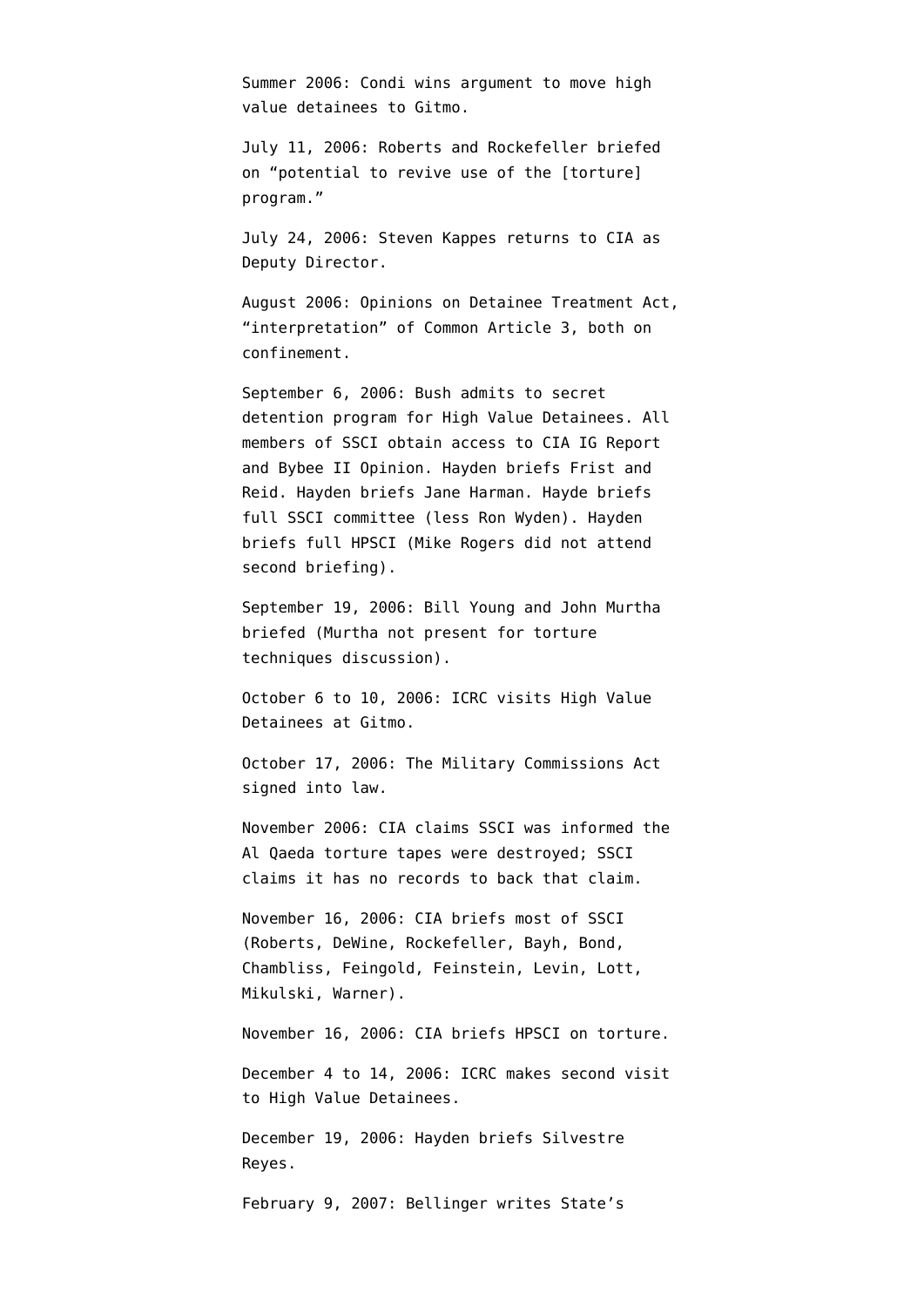objections to torture.

February 14, 2007: ICRC [completes](http://www.google.com/url?sa=t&source=web&ct=res&cd=1&url=http%3A%2F%2Fwww.nybooks.com%2Ficrc-report.pdf&ei=doXzSYaHCOCLtge098yuDw&usg=AFQjCNHXMJ6SZ1Q3LiiwnXFpNKw-jYnAiA) report on 14 High Value Detainees.

February 19, 2007: Bradbury letter [challenges](http://judiciary.house.gov/hearings/pdf/OPRFirstReport081222.pdf) Bellinger's objections.

March 9, 2007: Padilla attorneys reveal March 2, 2004 tape missing.

March 14, 2007: Hayden [briefs](http://static1.firedoglake.com/28/files//2009/05/2009-05-06-eit-enclosure0001.pdf) HPSCI.

April 12, 2007: CIA [briefs](http://static1.firedoglake.com/28/files//2009/05/2009-05-06-eit-enclosure0001.pdf) ICRC Report on torture to most of SSCI (Rockefeller, Bond, Levin, Feinstein, Burr, Hatch, Warner, Feingold, Chambliss, Nelson).

May 15, 2007: DoD [issues](http://www.salon.com/news/feature/2007/06/21/cia_sere/print.html) document preservation order for documents relating to Jessen Mitchell.

June 19, 2007: John Rizzo nomination hearing–[briefs](http://static1.firedoglake.com/28/files//2009/05/2009-05-06-eit-enclosure0001.pdf) torture to Rockefeller, Bond, Bayh, Feingold, Feinstein, Levin, Snowe, Warner, Whitehouse, Wyden.

July 2007: EO 13440 interprets Common Article 3. OLC issues legal opinion analyzing torture. Does not include analysis of anti-torture statute but refers to May 2005 opinions. Does not address waterboarding.

July 20, 2007: OLC [opinion](http://www.aclu.org/torturefoia/released/082409/olc/2007%20OLC%20opinion%20on%20Interrogation%20Techniques.pdf) on enhanced techniques.

August 2, 2007: SSCI [hearing](http://static1.firedoglake.com/28/files//2009/05/2009-05-06-eit-enclosure0001.pdf) on EO 13440, Common Article 3. (Rockefeller, Bond, Chambliss, Feingold, Feinstein, Levin, Mikulski, Nelson, Snowe, Wyden, Warner.

August 29, 2007: OPR first gets copies of Combined and CAT memos.

September 13, 2007: In the course of a different national security matter, CIA [discovers](http://graphics8.nytimes.com/packages/pdf/world/20071207_intel_letter.pdf) interrogation tapes not disclosed during the Moussaoui trial.

September 14, 2007: CIA [announces](http://www.nytimes.com/2007/09/15/washington/15cia.html) Michael Sulick will return to lead Directorate of Operations.

September 17, 2007: Michael Mukasey, who signed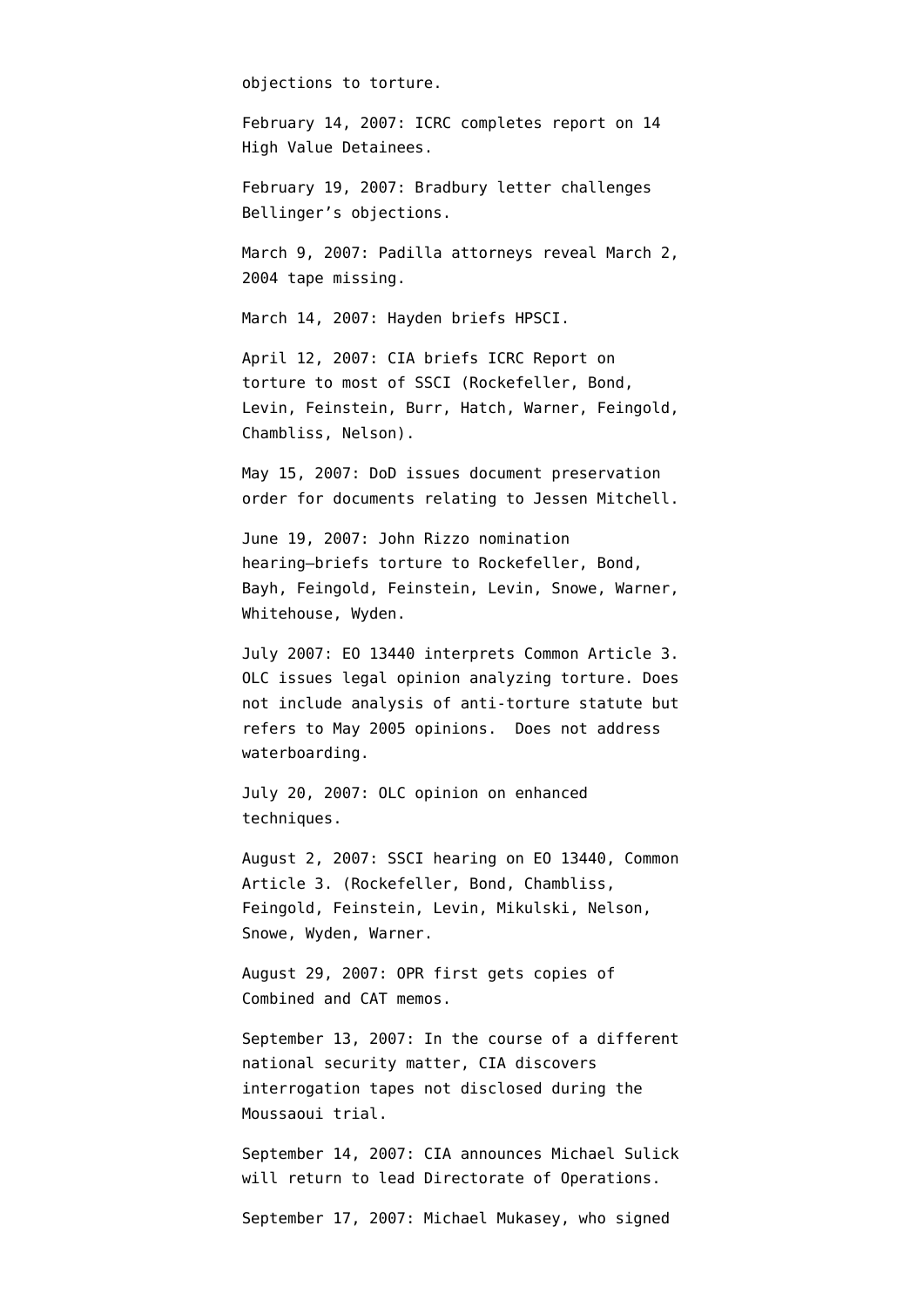off on a warrant based on the torture testimony of Abu Zubaydah, nominated to be Attorney General.

September 25, 2007: John Rizzo's nomination to be CIA General Counsel [withdrawn.](http://www.msnbc.msn.com/id/20979794/) Two page email, with attachments, [discussing](http://www.aclu.org/files/assets/20091120_Govt_Para_4_55_Hardcopy_Vaughn_Index.pdf) the review and disposition of 3video tapes.

September 30, 2007: Jose Rodriguez (purported to be the person that ordered the destruction of the tapes) retires.

October 5, 2007: Email between CIA officers [granting](http://www.aclu.org/files/assets/20091120_Govt_Para_4_55_Hardcopy_Vaughn_Index.pdf) approval to destroy tapes.

October 11, 2007: Michael Hayden [announces](http://www.nytimes.com/2007/10/11/washington/12intel.html) [investigation](http://www.nytimes.com/2007/10/11/washington/12intel.html) into CIA's IG, John Helgerson. Hayden [discusses](http://static1.firedoglake.com/28/files//2009/05/2009-05-06-eit-enclosure0001.pdf) "number of detainees subjected to" torture with John Murtha.

October 25, 2007: DOJ [informs](http://graphics8.nytimes.com/packages/pdf/world/20071207_intel_letter.pdf) Leonie Brinkema that they've discovered three interrogation tapes.

November 2, 2007: Cheney Counsel Shannen Coffin [leaves](http://www.usnews.com/blogs/news-desk/2007/11/1/cheney-lawyer-is-leaving.html), with little notice.

November 9, 2007: Bill Nelson [briefed](http://static1.firedoglake.com/28/files//2009/05/2009-05-06-eit-enclosure0001.pdf) on torture.

December 6, 2007: NYT [reports](http://www.nytimes.com/2007/12/06/washington/06cnd-intel.html?hp) that CIA destroyed tapes.

December 11, 2007: Hayden briefs SSCI on torture tapes, reading techniques used on Abu Zubaydah (including waterboarding) during hearing (Feinstein, Wyden, Bauh, Mikulski, Feingold, Nelson, Whitehouse, Levin, Warner, Hagel, Hatch, Snowe, Burr).

December 14, 2007: Michael Mukasey [refuses](http://www.washingtonpost.com/wp-dyn/content/article/2007/12/14/AR2007121401269.html) to share information on torture tape inquiry with Congress, citing the need to avoid politicization of investigation (he would later change his mind).

January 2, 2008: Mukasey [announces](http://www.usdoj.gov/opa/pr/2008/January/08_opa_001.html) criminal investigation of torture tape destruction.

January 16, 2008: John Rizzo, acting General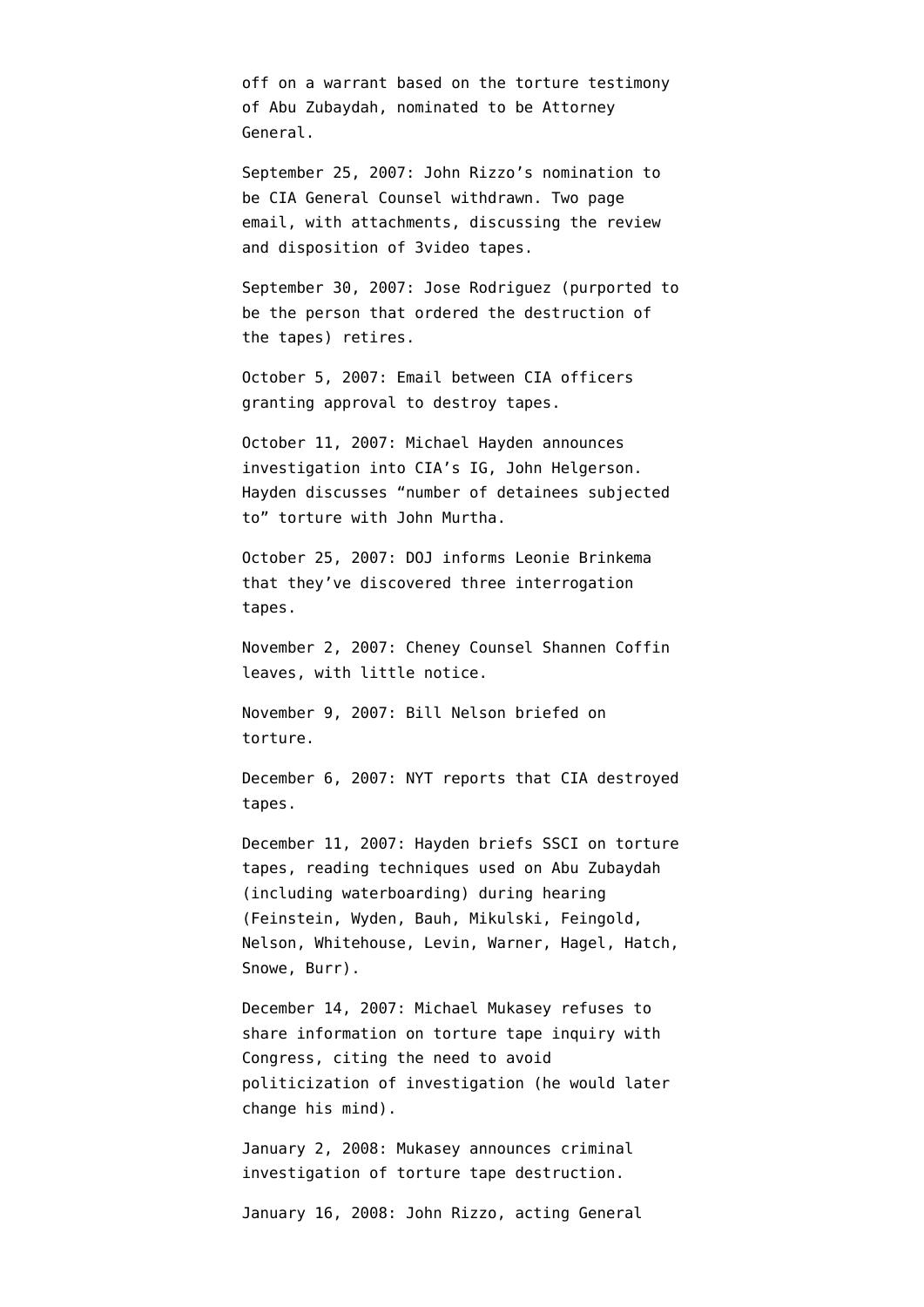Counsel for the CIA, [testifies](http://www.washingtonpost.com/wp-dyn/content/article/2008/01/16/AR2008011604031.html) before HPSCI about torture tape destruction. Jose Rodriguez refuses to testify without immunity. (Reyes, Eshoo, Hoekstra, Schakowsky, Rogers, Ruppersberger, Issa, Gallegy, Thornberry, Langevin, Cramer, Everett, Boswell, McHugh, Tiahrt, Murphy, Holt.)

January 30, 2008: Mukasey states waterboarding not used.

February 5, 2008: Michael Hayden [admits](http://static1.firedoglake.com/28/files//2009/05/2009-05-06-eit-enclosure0001.pdf) to waterboarding of three detainees at Annual SSCI Threat Assessment briefing. (Feinstein, Rockefeller, Bayh, Whitehouse, Warner, Hatch, Feingold, Snowe, Chambliss, Nelson, Bond.)

Feburary 14, 2008: HJC OLC oversight [hearing](http://static1.firedoglake.com/28/files//2009/05/2009-05-06-eit-enclosure0001.pdf). (Jerry Nadler, Trent Franks, Artur Davis, Mel Watt, Bobby Scott, Darrell Issa, John Bradbury, Keith Ellison.)

February 14, 2008: Steven Bradbury admits waterboarding "adapted from SERE."

March 31, 2008: 2003 Yoo Torture Memo declassified.

May 13, 2008: Convening Authority dismisses all charges against al-Qahtani.

May 19, 2008: Administration [makes](http://intelligence.senate.gov/pdfs/olcopinion.pdf) "all" OLC opinions "and other documents" available to SSCI.

December 22, 2008: First draft of OPR report.

April 6: NYRB posts the [Red Cross report](http://www.nybooks.com/icrc-report.pdf) on high value detainees.

April 8, 2009: Dusty Foggo [interviewed](http://emptywheel.firedoglake.com/2009/04/02/what-does-dusty-foggo-know-about-the-torture-tapes/) in torture tape case.

April 9: CIA Director Leon Panetta [bans](http://online.wsj.com/article/SB123930070735305799.html) contractors from conducting interrogations, black sites.

April 16: Obama [statement](http://emptywheel.firedoglake.com/2009/04/16/obama-on-the-olc-memo-release/) on memo release, torture memos released:

[August 1, 2002:](http://stream.luxmedia501.com/?file=clients/aclu/olc_08012002_bybee.pdf&method=dl) Memo from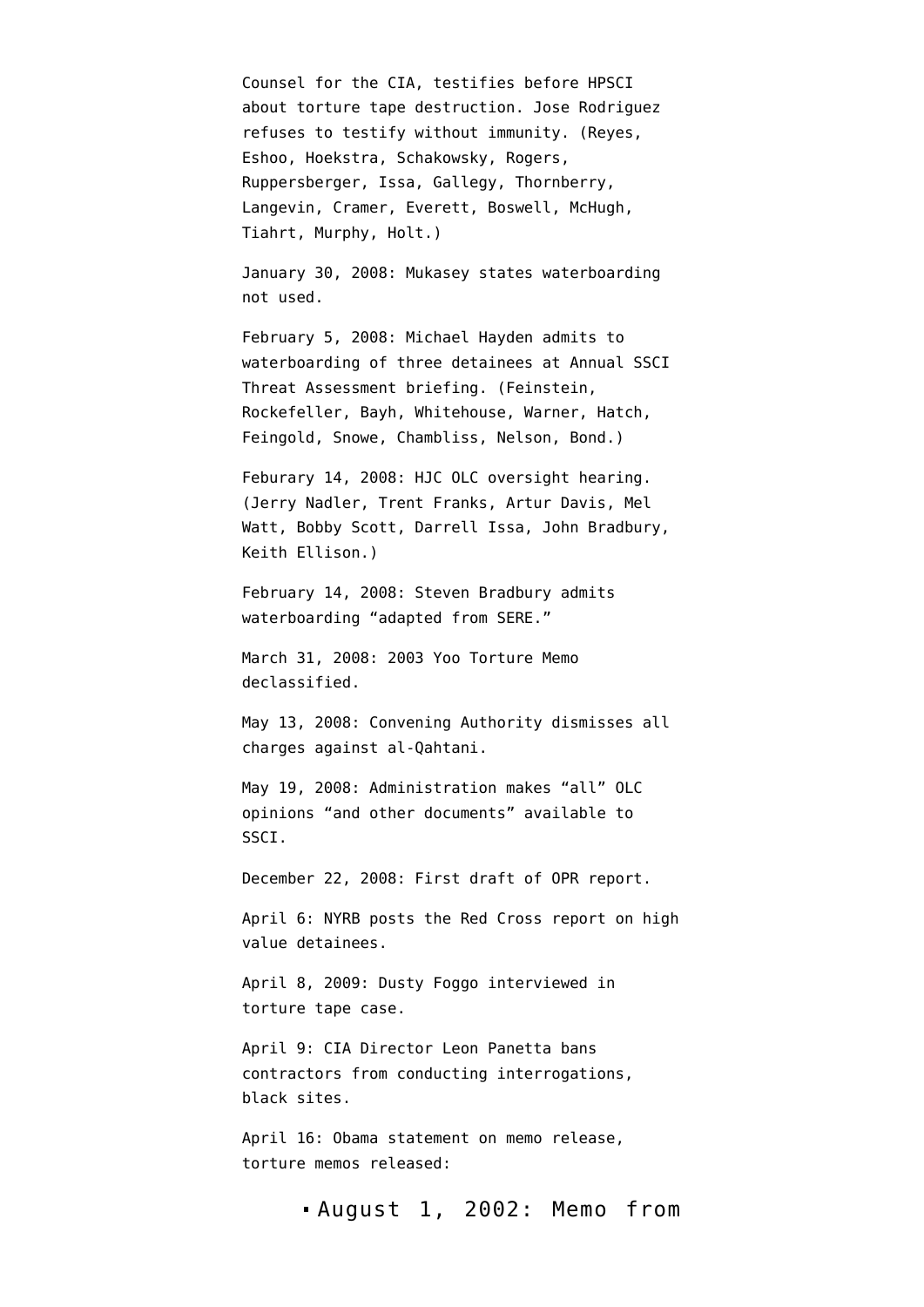Jay Bybee, Assistant Attorney General, OLC, to John A. Rizzo, General Counsel CIA

- [May 10, 2005:](http://stream.luxmedia501.com/?file=clients/aclu/olc_05102005_bradbury46pg.pdf&method=dl) Memo from Steven Bradbury, Acting Assistant Attorney General, OLC, to John A. Rizzo, General Counsel CIA ["Techniques"]
- [May 10, 2005:](http://stream.luxmedia501.com/?file=clients/aclu/olc_05102005_bradbury_20pg.pdf&method=dl) Memo from Steven Bradbury, Acting Assistant Attorney General, OLC, to John A. Rizzo, General Counsel CIA ["Combined"]
- [May 30, 2005:](http://stream.luxmedia501.com/?file=clients/aclu/olc_05302005_bradbury.pdf&method=dl) Memo from Steven Bradbury, Acting Assistant Attorney General, OLC, to John A. Rizzo, General Counsel CIA

April 21: Senate Armed Services Committee releases declassified [Inquiry into the Treatment](http://armed-services.senate.gov/Publications/Detainee%20Report%20Final_April%2022%202009.pdf) [of Detainees in US Custody.](http://armed-services.senate.gov/Publications/Detainee%20Report%20Final_April%2022%202009.pdf)

April 22: Senate Intelligence Committee releases declassified [Narrative Describing the Department](http://intelligence.senate.gov/pdfs/olcopinion.pdf) [of Justice Office of Legal Counsel's Opinions on](http://intelligence.senate.gov/pdfs/olcopinion.pdf) [the CIA's Detention and Interrogation Program](http://intelligence.senate.gov/pdfs/olcopinion.pdf) (Jello Jay's [statement](http://www.fas.org/irp/congress/2009_cr/ssci_olc.html) on the release).

April 23: Ali Soufan, FBI interrogator, publishes [NYT op-ed](http://www.nytimes.com/2009/04/23/opinion/23soufan.html?_r=1&ref=opinion) describing early interrogation of Abu Zubaydah.

April 23: DOJ [announces](http://www.aclu.org/pdfs/safefree/letter_singh_20090423.pdf) it will release a number of photos showing detainee abuse that had previously been FOIAed, along with thousands more.

April 24: In ACLU FOIA case, Judge Hellerstein [orders](http://www.aclu.org/images/torture/asset_upload_file811_39459.pdf) a more expansive response on torture tape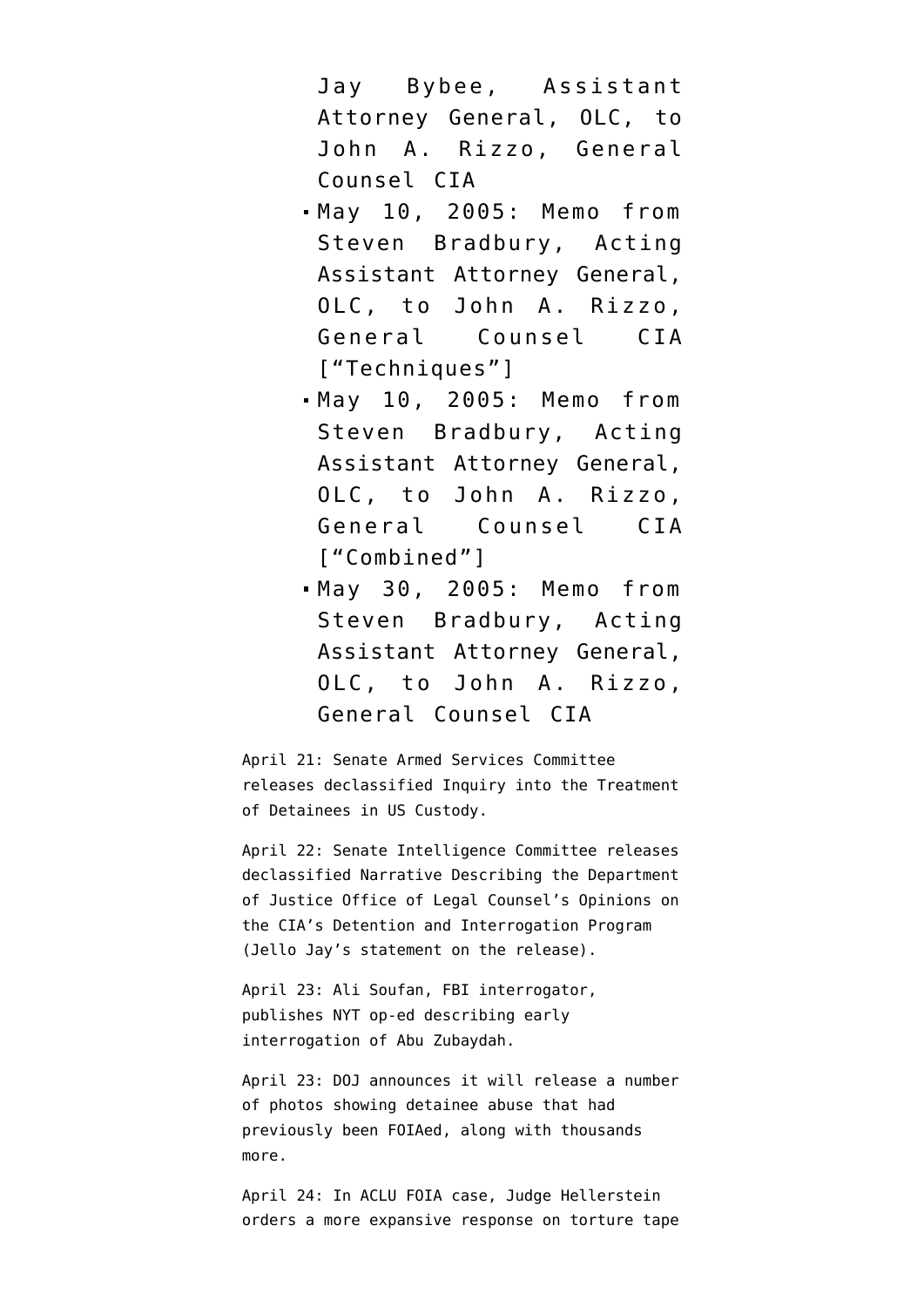documents from CIA.

April 24: WaPo [releases](http://www.washingtonpost.com/wp-dyn/content/article/2009/04/24/AR2009042403171.html?hpid=topnews&sid=ST2009042403231) [JPRA memo–](http://www.washingtonpost.com/wp-srv/nation/pdf/JPRA-Memo_042409.pdf)which had been circulated among the torture architects–using the word "torture" and warning that torture will beget false information.

May 4, 2009: Yoo submits comments on OPR report.

# **[ROBERT EATINGER,](https://www.emptywheel.net/2014/03/11/robert-eatinger-lawyer-who-approved-torture-tape-destruction-tries-to-intimidate-senate-investigators/) [LAWYER WHO](https://www.emptywheel.net/2014/03/11/robert-eatinger-lawyer-who-approved-torture-tape-destruction-tries-to-intimidate-senate-investigators/) [APPROVED TORTURE](https://www.emptywheel.net/2014/03/11/robert-eatinger-lawyer-who-approved-torture-tape-destruction-tries-to-intimidate-senate-investigators/) [TAPE DESTRUCTION,](https://www.emptywheel.net/2014/03/11/robert-eatinger-lawyer-who-approved-torture-tape-destruction-tries-to-intimidate-senate-investigators/) [TRIES TO INTIMIDATE](https://www.emptywheel.net/2014/03/11/robert-eatinger-lawyer-who-approved-torture-tape-destruction-tries-to-intimidate-senate-investigators/) [SENATE INVESTIGATORS](https://www.emptywheel.net/2014/03/11/robert-eatinger-lawyer-who-approved-torture-tape-destruction-tries-to-intimidate-senate-investigators/)**

Dianne Feinstein just gave a barn burner of a speech explaining the CIA/SSCI fight over the Torture Report. There are a lot of details I'll return to.

But one of the most important issues, in my mind, is the detail that the Acting General Counsel of the CIA, Robert Eatinger, referred the Senate Intelligence Committee investigators to DOJ for investigation. (h/t to [DocexBlog](https://twitter.com/docexblog/status/443386321059725314) for [identifying](http://www.americanbar.org/news/abanews/aba-news-archives/2013/10/cia_nsa_odni_andn.html) Eatinger) Feinstein correctly interpreted this as an attempt to intimidate her staffers as they complete the investigation.

And, as Feinstein made clear, Eatinger is a key focus of the report. Feinstein revealed that Eatinger (whom she did not name) was named, by name, (if I heard Feinstein's claim correctly) 1,600 times in the Torture Report.

At least some of those mentions surely describe CIA's decision to destroy the torture tapes, an act Eatinger [sanctioned.](http://www.washingtonpost.com/wp-dyn/content/article/2009/01/24/AR2009012401856.html?wpisrc=newsletter)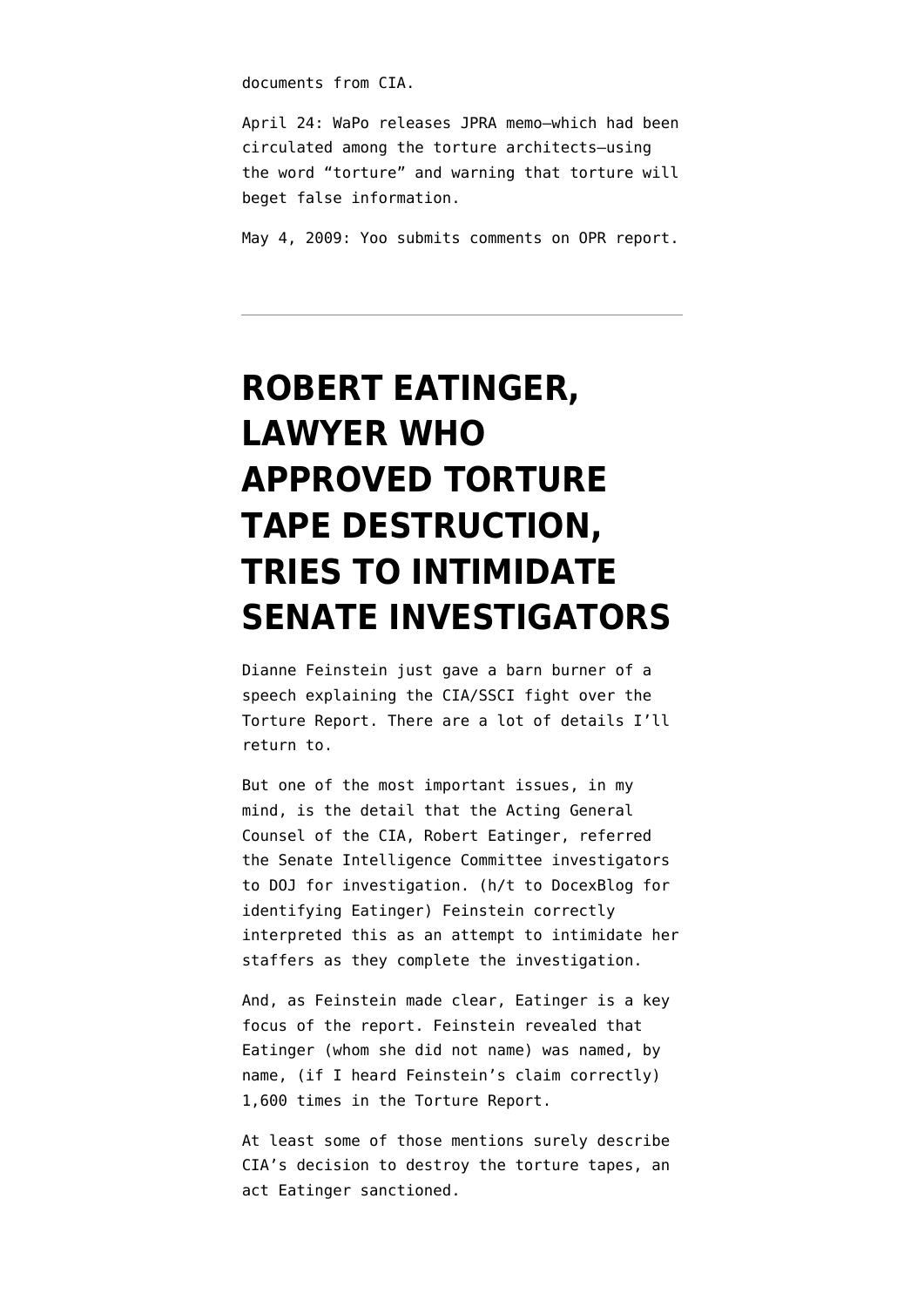Former CIA clandestine branch chief Jose A. Rodriguez Jr., who ordered the destruction of the tapes, has said through his attorney that he based his decision on legal advice from agency lawyers. The lawyers, Steven Hermes and Robert Eatinger, did not endorse the tapes' destruction but rather concluded there was "no legal impediment" to disposing of them, according to sources briefed on their advice.

Hermes and Eatinger, who only recently were interviewed by Durham, continue to work at the agency and have retained counsel, the sources said.

Feinstein described Eatinger's key role as the Counterterrorism Center's chief lawyer (presumably after Jonathan Fredman left). Some things CTC lawyers did [were](http://www.emptywheel.net/2013/04/02/pulling-weeds-for-think-tank-employees-my-response-to-wittes-response/):

- Approved the use of sleep deprivation before DOJ considered the question
- Altered the record of the original briefing to Nancy Pelosi and Porter Goss
- Used a John Yoo freelanced memo as the basis of advice to CIA on torture
- Collaborated with John Yoo to write a "Legal Principles" document that authorized otherwise unauthorized torture techniques

Lawyers probably associated with CTC also [lied](http://www.emptywheel.net/2014/01/09/the-senate-torture-report-and-cias-lies-about-hassan-ghuls-2004-torture/) about the treatment of Hassan Ghul in 2004.

Eatinger also [contributed to a CIA cover-up](http://www.emptywheel.net/2009/07/20/cia-fraud-in-state-secrets-assertions/) attempt in a key State Secrets case.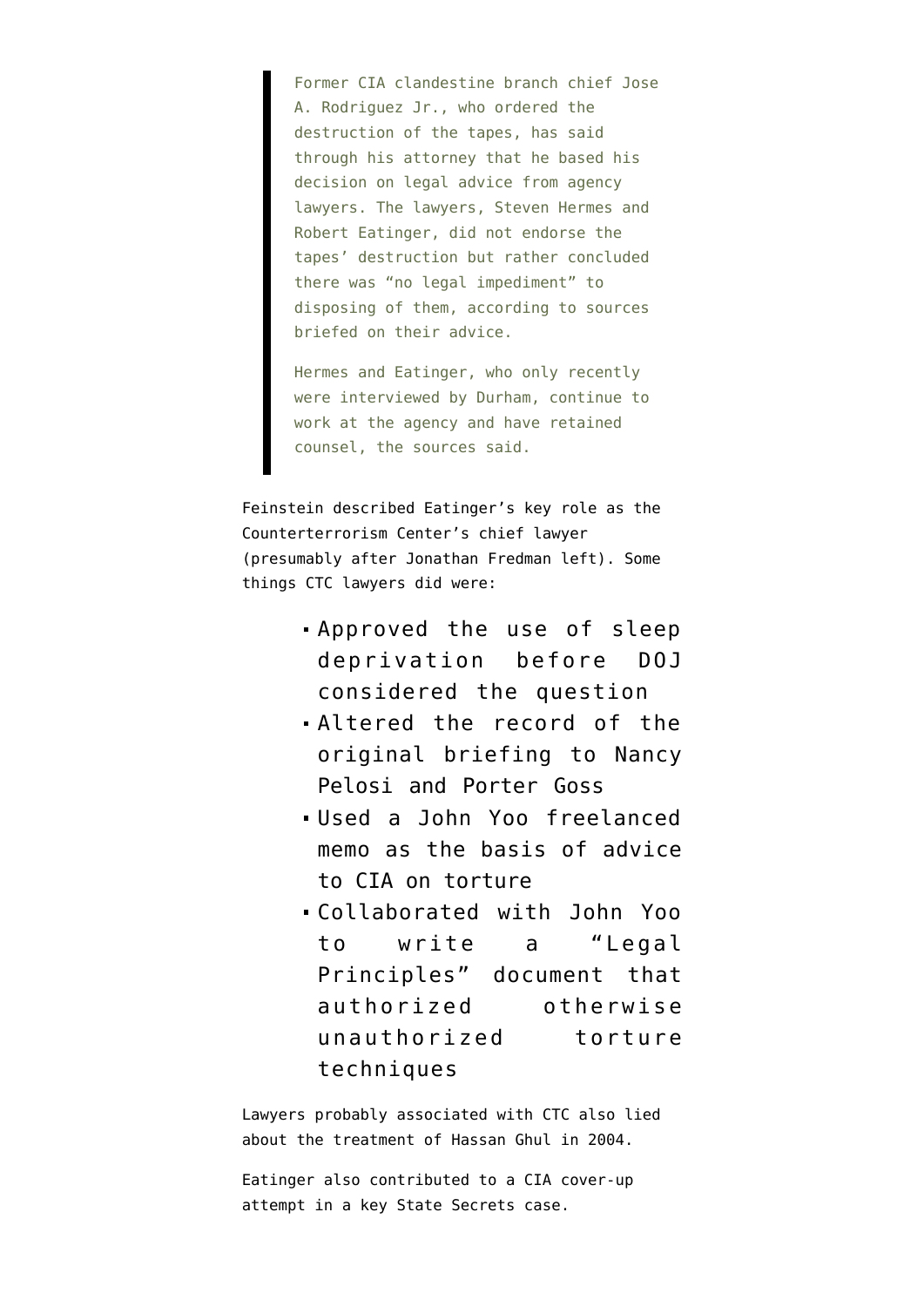There's a lot that's amazing about this story. But I find it particularly telling that a lawyer trying to protect his own ass — trying to hide details of the 1,600 mentions of his name in the Torture Report — has targeted Senate Intelligence Committee staffers.

Update: Given that Eatinger is apparently the person who referred the Senate staffers, it is significant that Feinstein [started her speech](http://blogs.rollcall.com/wgdb/feinsteins-full-speech-on-the-cia/) by raising the torture tape destruction.

> The origin of this study: The CIA's detention and interrogation program began operations in 2002, though it was not until September 2006, that Members of the Intelligence Committee, other than the Chairman and Vice Chairman, were briefed. In fact, we were briefed by then-CIA Director Hayden only hours before President Bush disclosed the program to the public.

A little more than a year later, on December 6, 2007, a New York Times article revealed the troubling fact that the CIA had destroyed videotapes of some of the CIA's first interrogations using so-called "enhanced techniques." We learned that this destruction was over the objections of President Bush's White House Counsel and the Director of National Intelligence.

After we read about the tapes' destruction in the newspapers, Director Hayden briefed the Senate Intelligence Committee. He assured us that this was not destruction of evidence, as detailed records of the interrogations existed on paper in the form of CIA operational cables describing the detention conditions and the day-to-day CIA interrogations.

The CIA director stated that these cables were "a more than adequate representation" of what would have been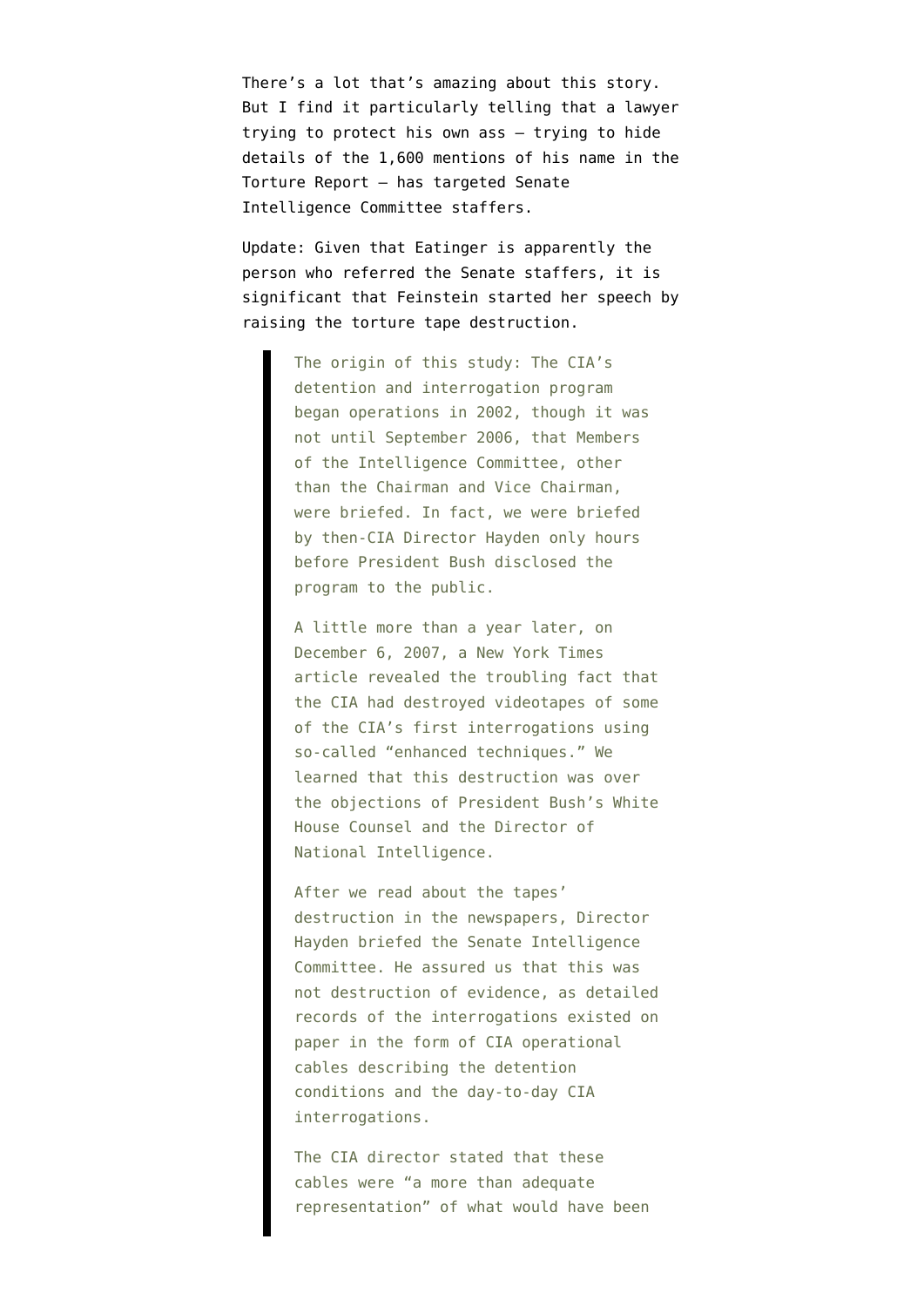on the destroyed tapes. Director Hayden offered at that time, during Senator Jay Rockefeller's chairmanship of the committee, to allow Members or staff to review these sensitive CIA operational cables given that the videotapes had been destroyed.

# **[BRENNAN CEDES TO](https://www.emptywheel.net/2013/05/07/brennan-cedes-to-feinstein-on-torture-tape-destroyer-but-defiant-on-torture-report/) [FEINSTEIN ON TORTURE](https://www.emptywheel.net/2013/05/07/brennan-cedes-to-feinstein-on-torture-tape-destroyer-but-defiant-on-torture-report/) [TAPE DESTROYER BUT](https://www.emptywheel.net/2013/05/07/brennan-cedes-to-feinstein-on-torture-tape-destroyer-but-defiant-on-torture-report/) ["DEFIANT" ON TORTURE](https://www.emptywheel.net/2013/05/07/brennan-cedes-to-feinstein-on-torture-tape-destroyer-but-defiant-on-torture-report/) [REPORT](https://www.emptywheel.net/2013/05/07/brennan-cedes-to-feinstein-on-torture-tape-destroyer-but-defiant-on-torture-report/)**

The WaPo [reports](http://www.washingtonpost.com/world/national-security/cia-selects-new-head-of-clandestine-service-passing-over-female-officer-tied-to-interrogation-program/2013/05/07/c43e5f94-b727-11e2-92f3-f291801936b8_story.html) that the woman who helped Jose Rodriguez destroy the torture tapes will not as had been floated — officially lead the Clandestine Services.

> A female CIA officer who was the first woman to lead the agency's clandestine service, but was also closely tied to the agency's interrogation program, will not get to keep that job as part of a management shake-up announced Tuesday by CIA Director John O. Brennan, U.S. officials said.

The report (sourced to "US officials," which can be code for members of Congress or staffers) emphasizes that the intervention of members of Congress — and Dianne Feinstein specifically played in key role in persuading John Brennan such an appointment would be a problem.

> But the woman, who remains under cover, faced opposition from senior lawmakers over her ties to an interrogation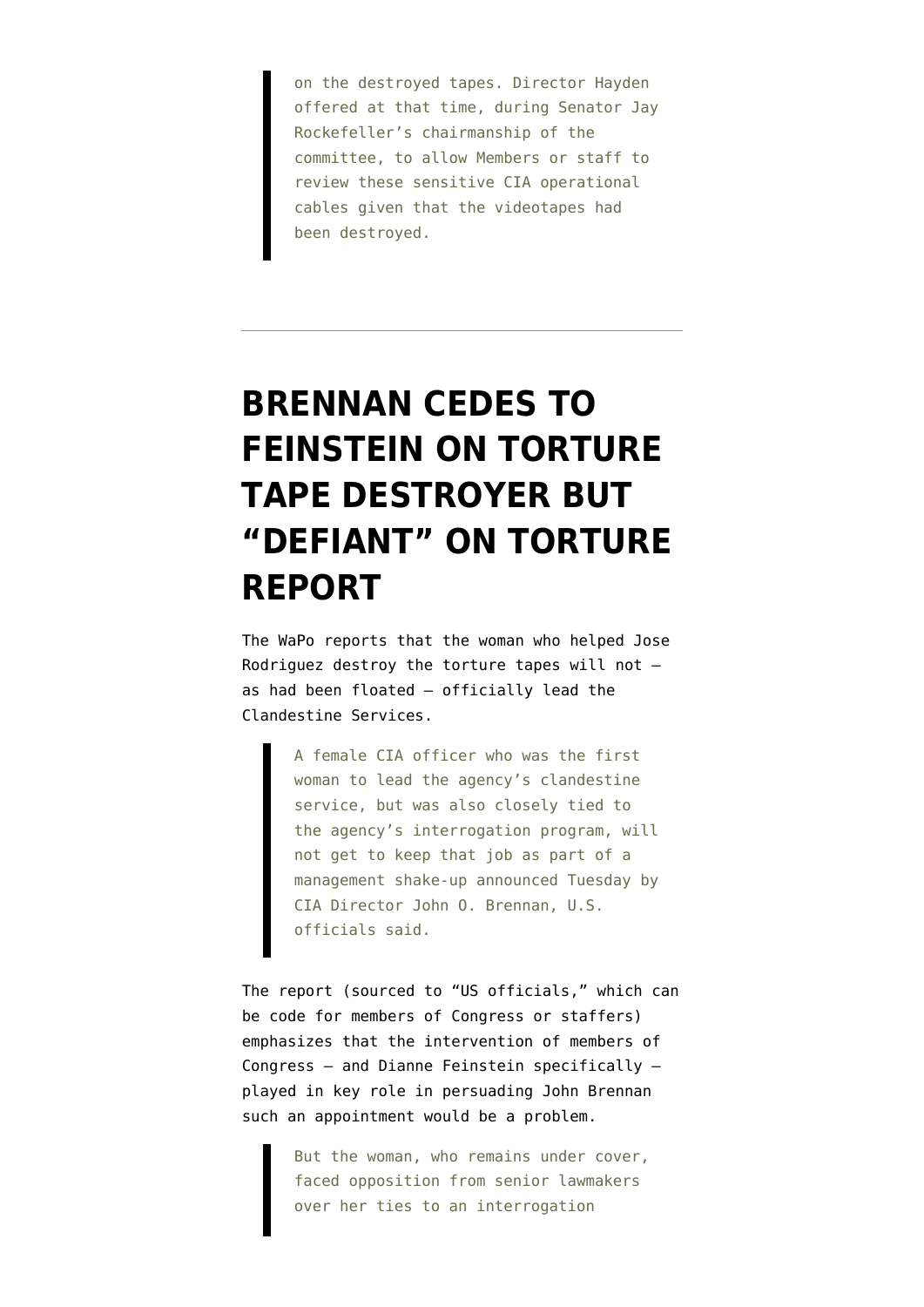program that critics have said employed torture to get information from al-Qaeda captives after the Sept. 11, 2001, attacks.

### [snip]

Sen. Dianne Feinstein (D-Calif.), the chairwoman of the Senate Intelligence Committee, had called Brennan to express concern over the possibility that someone so closely linked to the program would be put in position to lead the agency's spying service.

Kudos to DiFi for what appears to be successful oversight.

The only problem is the same article notes that Brennan is preparing to blow off DiFi's torture report.

> The transition comes at a time when the agency is assembling what is said to be a defiant response to a recently completed report by the Senate Intelligence Committee that is sharply critical of the interrogation program and its results.

As I have [noted in the past](http://www.emptywheel.net/2013/05/01/mark-udall-to-obama-you-can-force-john-brennan-to-excise-the-demons/) and [elaborated on at](http://www.salon.com/2013/05/06/why_is_obama_withholding_secret_torture_report_from_americans/) [Salon](http://www.salon.com/2013/05/06/why_is_obama_withholding_secret_torture_report_from_americans/) yesterday, Brennan's "defiance" should not matter. Ultimately, the White House has the authority to release the report.

But it's trying to dodge the issue.

And now, in spite of Panetta's claims that the White House originally made torture a SAP, the White House has done nothing to accelerate the release of a report that — according to Democrats on the committee and John McCain — will correct many misconceptions about the torture program.

Of course, as president, Obama would have the authority to order John Brennan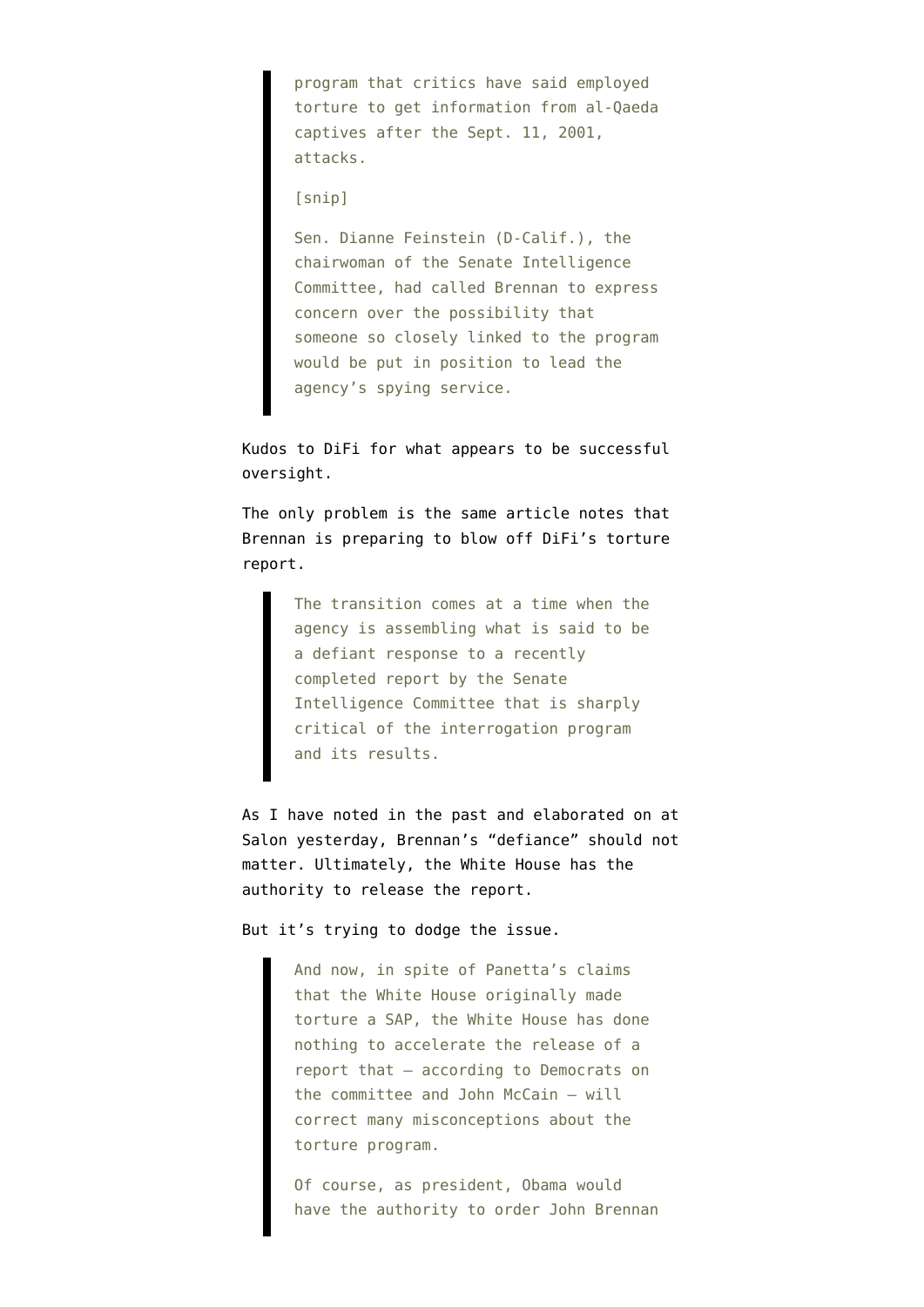to declassify the report in any case. But the White House seems unwilling to acknowledge whether it possesses the sole authority over this decision. In response to a question whether — as Panetta's statement indicates — the White House has classification authority over the program, NSC spokesperson Caitlin Hayden didn't answer.

Instead, she used the same kind of stalling technique as the CIA:

> The Administration is currently reviewing the full 6,000 page report at the invitation of the SSCI and we look forward to working with the Committee once that review is complete.

I suspect the White House will use Brennan's "defiance" as cover for keeping the report hidden.

What Brennan does in personnel decisions that remain hidden won't get the CIA out of the torture business. Only real transparency on it will.

Update: The Cable [published](http://thecable.foreignpolicy.com/posts/2013/05/07/cias_new_clandestine_service_chief_remains_undercover) the entire letter announcing the personnel changes at CIA. It ends with this claim about the woman passed over at Clandestine Services.

> The assertion she was not chosen because of her affiliation with the CT mission is absolutely not true.

I guess for the CIA, destroying evidence of torture is considered "the [counterterrorism] mission."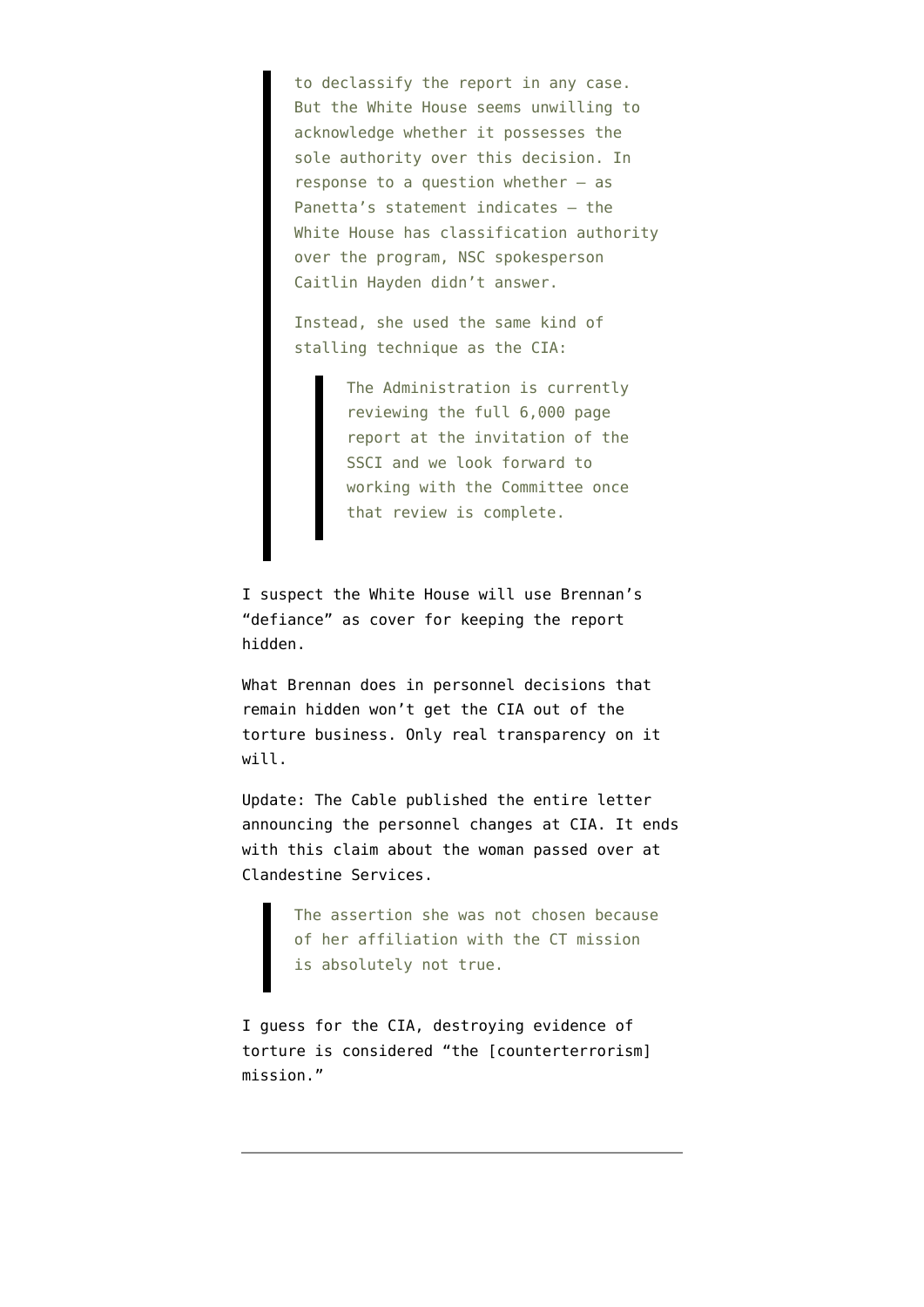## **[DURHAM TORTURE TAPE](https://www.emptywheel.net/2010/11/09/durham-torture-tape-case-dies-us-duplicity-in-geneva-the-press-snoozes/) [CASE DIES, US](https://www.emptywheel.net/2010/11/09/durham-torture-tape-case-dies-us-duplicity-in-geneva-the-press-snoozes/) [DUPLICITY IN GENEVA &](https://www.emptywheel.net/2010/11/09/durham-torture-tape-case-dies-us-duplicity-in-geneva-the-press-snoozes/) [THE PRESS SNOOZES](https://www.emptywheel.net/2010/11/09/durham-torture-tape-case-dies-us-duplicity-in-geneva-the-press-snoozes/)**

Just how inattentive and asleep at the wheel does the government think the American media and citizenry are, to brazenly engage in the simultaneous duplicity of relying on the Durham investigation in Geneva for the UN UPR On Human Rights at the same moment it was using the Durham investigation to bleed out the statute of limitation on the primary jurisdiction of the investigation at home? Well, they think the media and people are completely asleep and, sadly, they are quite correct.

# **[LETTER TO DOJ AND](https://www.emptywheel.net/2010/11/04/letter-to-doj-and-john-durham-re-torture-tape-crimes-expiring/) [JOHN DURHAM RE:](https://www.emptywheel.net/2010/11/04/letter-to-doj-and-john-durham-re-torture-tape-crimes-expiring/) [TORTURE TAPE CRIMES](https://www.emptywheel.net/2010/11/04/letter-to-doj-and-john-durham-re-torture-tape-crimes-expiring/) [EXPIRING](https://www.emptywheel.net/2010/11/04/letter-to-doj-and-john-durham-re-torture-tape-crimes-expiring/)**

As we have heard absolutely nothing from Eric Holder, John Durham, the DOJ or the Obama Administration in relation to indictments or other results of the investigation Mr. John Durham has been conducting since January 8, 2008, nearly three years, I thought a letter was in order asking just exactly what their status was. Here is that letter.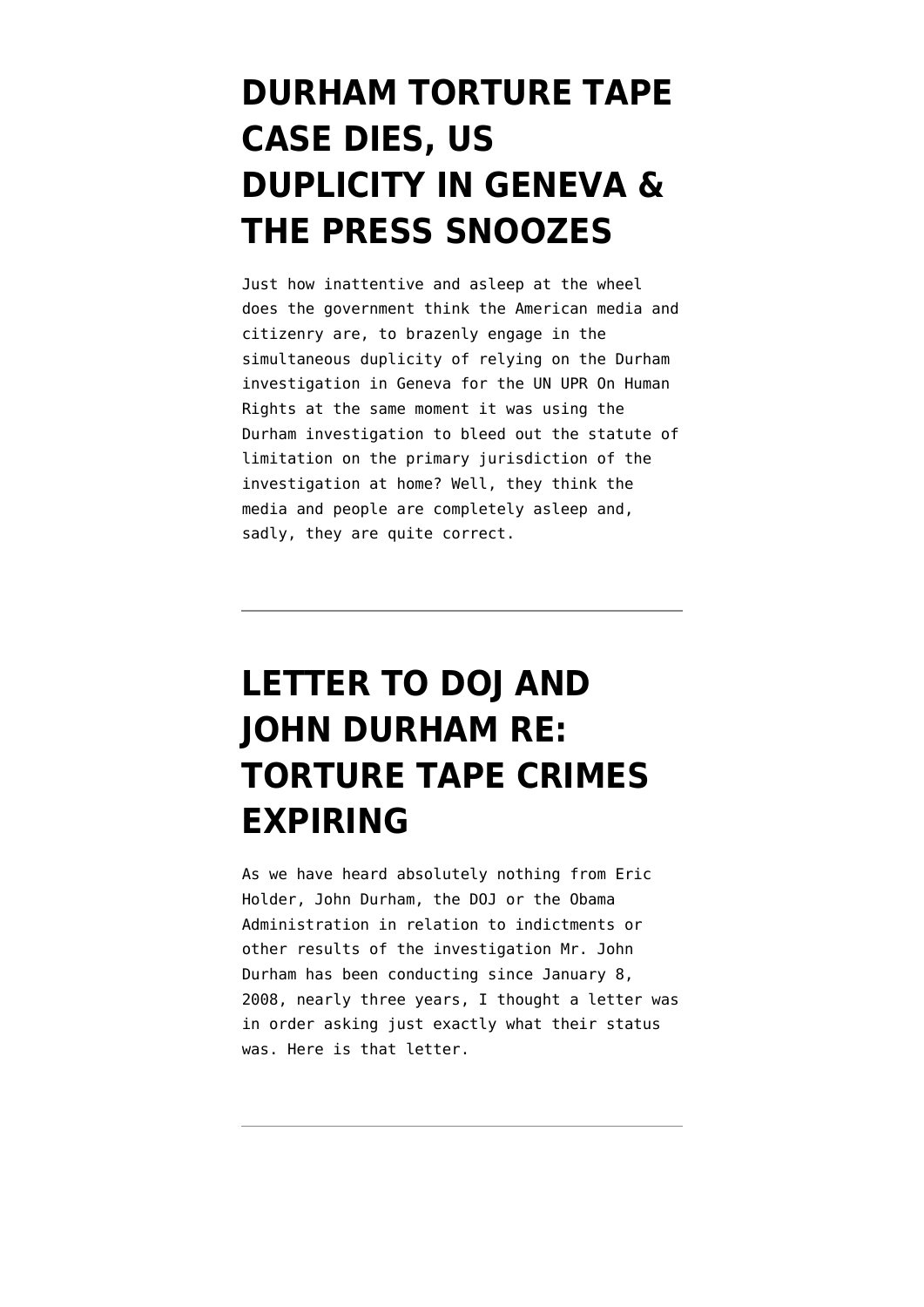## **[CIA STORES THEIR](https://www.emptywheel.net/2010/08/17/cia-stores-their-torture-tape-the-same-place-judy-miller-does/) [TORTURE TAPE THE](https://www.emptywheel.net/2010/08/17/cia-stores-their-torture-tape-the-same-place-judy-miller-does/) [SAME PLACE JUDY](https://www.emptywheel.net/2010/08/17/cia-stores-their-torture-tape-the-same-place-judy-miller-does/) [MILLER DOES!](https://www.emptywheel.net/2010/08/17/cia-stores-their-torture-tape-the-same-place-judy-miller-does/)**

Remember how Judy Miller stored the notes showing that the Vice President's lackey had leaked Valerie Plame's identity to her under her desk in a shopping bag? Remember how we mocked that kind of record keeping? Well, the AP [reports](http://m.apnews.com/ap/db_8559/contentdetail.htm?contentguid=mqWph6Pd) that the CIA uses the same archival system as Judy:

> The two videotapes and one audiotape are believed to be the only remaining recordings made within the clandestine prison system.

> The tapes depict Binalshibh's interrogation sessions at a Moroccan-run facility the CIA used near Rabat in 2002, several current and former U.S. officials told The Associated Press. They spoke on the condition of anonymity because the recordings remain a closely guarded secret.

> When the CIA destroyed its cache of 92 videos of two other al-Qaida operatives, Abu Zubaydah and Abd al-Nashiri, being waterboarded in 2005, officials believed they had wiped away all of the agency's interrogation footage. But in 2007, a staffer discovered a box tucked under a desk in the CIA's Counterterrorism Center and pulled out the Binalshibh tapes.

I look forward to learning whether this particular box of torture tapes once belonged to Jose Rodriguez, who when the tapes were discovered had just retired as head of Clandestine Services but who was head of CTC when the tapes were made, or whether someone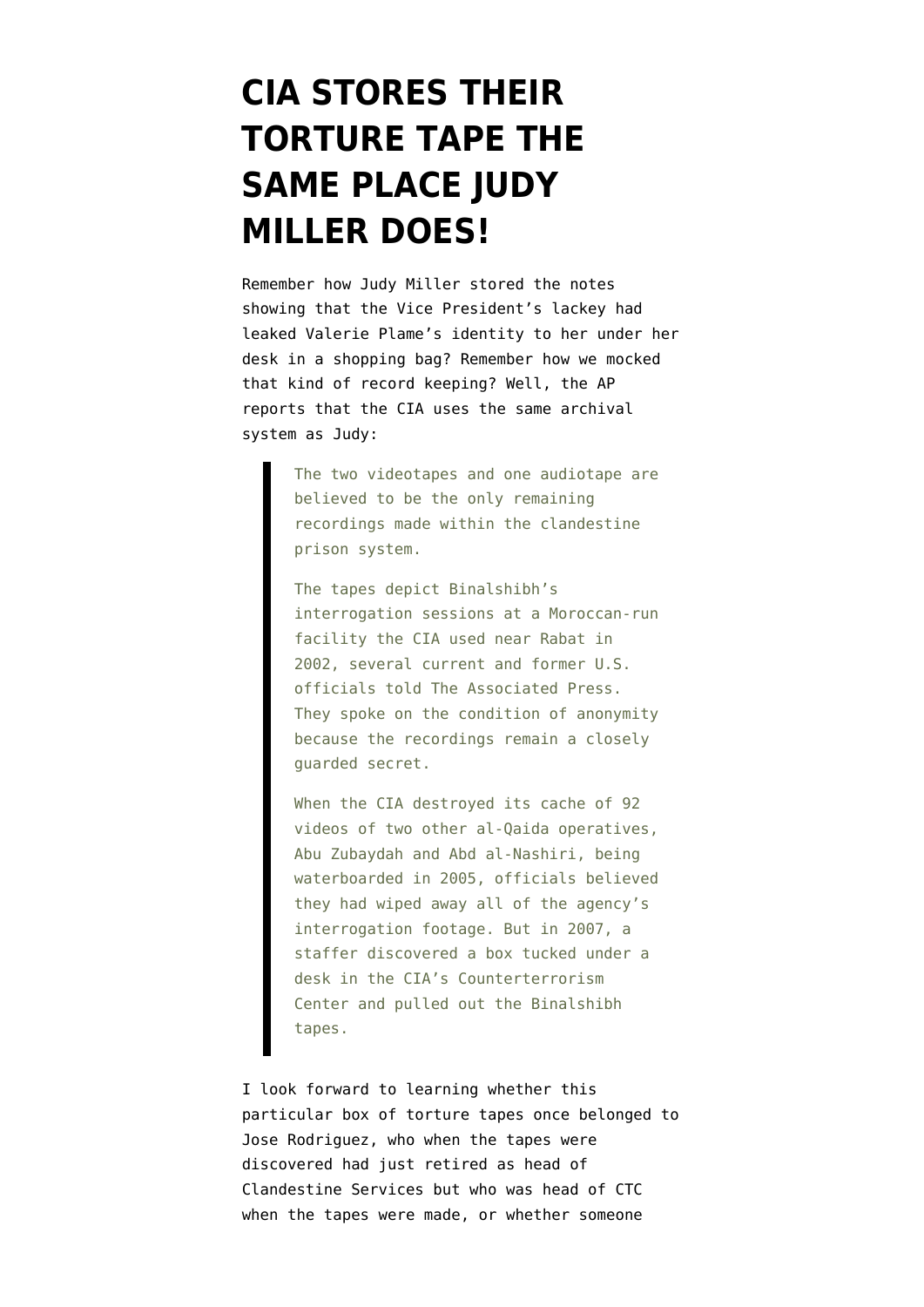else is a Judy Miller-style packrat.

Now, elsewhere in the AP story they make it clear that–as I have suspected–the tapes first revealed to Leonie Brinkema in 2007 were of Ramzi bin al-Shibh. That's particularly significant because Brinkema [had specifically](http://emptywheel.firedoglake.com/2007/12/07/was-ramzi-bin-al-shibh-the-second-al-qaeda-detainee/) [given](http://emptywheel.firedoglake.com/2007/12/07/was-ramzi-bin-al-shibh-the-second-al-qaeda-detainee/) Zacarias Moussaoui permission to question al-Shibh in January 2003. So when the government told Brinkema they had no tapes (the AP says that since Morocco maintained control of the prison at which al-Shibh was held, CIA claimed it wasn't "part" of the CIA program), they were denying evidence she had permitted to Moussaoui by name.

And this discovery has implications not just for Moussaoui, and for al-Shibh himself (the AP suggests the tapes may show that al-Shibh's mental state declined very quickly after he was taken into custody; he had a pending competence assessment order in military commissions that–when al-Shibh was slotted for civilian trial–was thus negated), but also for Binyam Mohamed.

Mohamed, after all, has long [claimed](http://www.cnn.com/2010/WORLD/europe/02/10/britain.us.torture/index.html) that the worst torture he suffered–the scalpels to his genitals–occurred while in that same Morocco prison in roughly the same time frame (though Mohamed was in Morocco longer). Mohamed [made it](http://www.dailymail.co.uk/news/article-1160238/How-MI5-colluded-torture-Binyam-Mohamed-claims-British-agents-fed-Moroccan-torturers-questions--WORLD-EXCLUSIVE.html) [clear](http://www.dailymail.co.uk/news/article-1160238/How-MI5-colluded-torture-Binyam-Mohamed-claims-British-agents-fed-Moroccan-torturers-questions--WORLD-EXCLUSIVE.html) the British were feeding questions to the US to ask while in Morocco (in interrogations, remember, they claim they weren't running). Subsequently, documents showed that a member of MI5 [visited](http://www.guardian.co.uk/world/2009/jul/31/binyam-mohamed-new-evidence-guantanamo) Morocco while Mohamed was there. So Mohamed's evidence refutes US claims that they–and their ally the UK–weren't in charge of the interrogations. But at the same time, the videos may provide video evidence of the kind of treatment used in Morocco.

Now, the AP's sources these tapes show "no harsh methods … like waterboarding."

> But current and former U.S. officials say no harsh interrogation methods, like the simulated drowning tactic called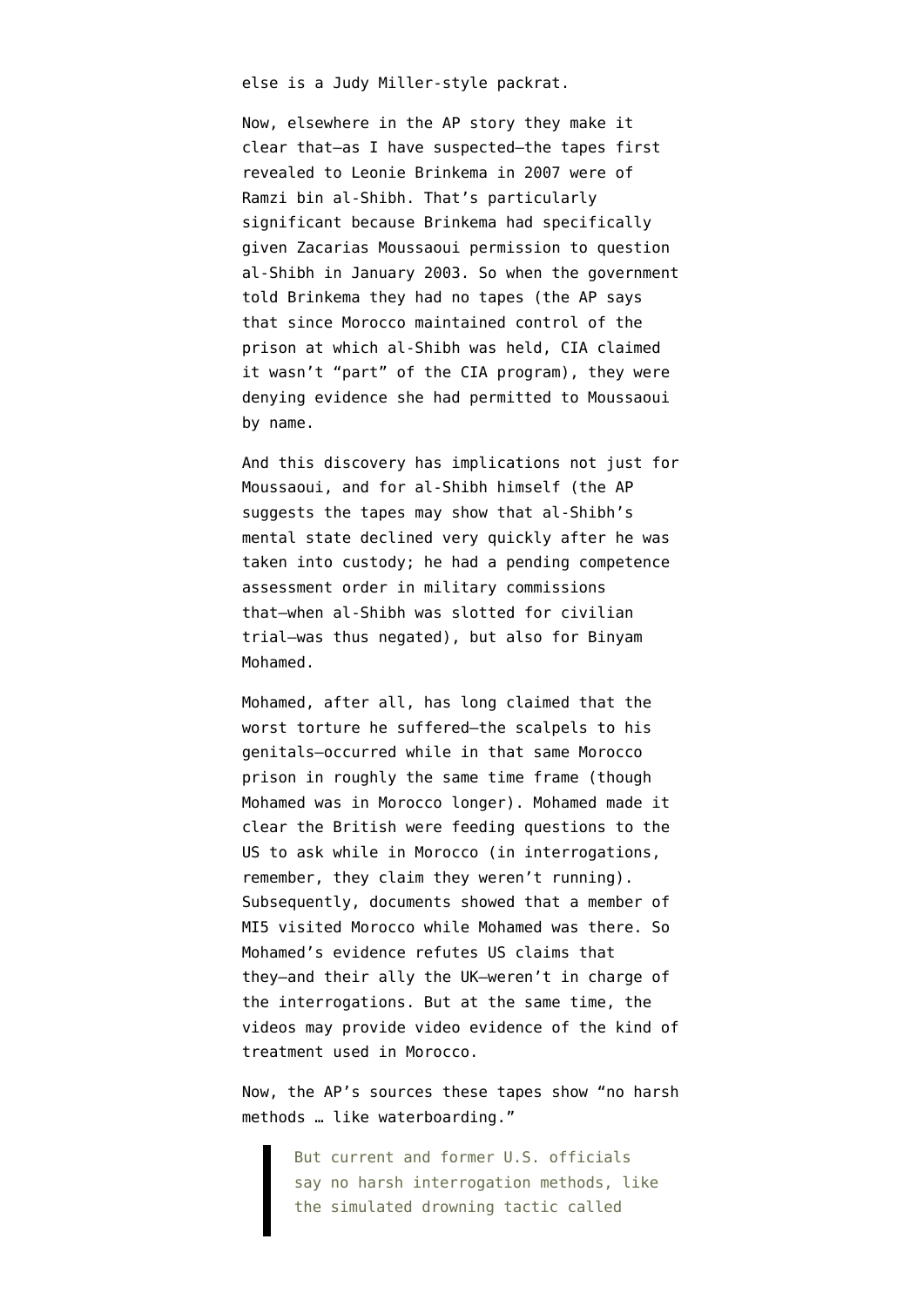waterboarding, were used in Morocco. In the CIA's secret network of undisclosed "black prisons," Morocco was just way station of sorts, a place to hold detainees for a few months at a time.

"The tapes record a guy sitting in a room just answering questions," according to a U.S. official familiar with the program.

But as I noted, al-Shibh would have been in Morocco at the same time that Mohamed was, during which time he was cut and beaten. What are the chances that the Moroccans acting as our proxy treated al-Shibh much differently than they treated Mohamed?

These tapes may well undo at least three of the lies the government told to cover up its torture and its counterterrorism mistakes. If John Durham–who the AP notes has expanded his investigation to include possible obstruction tied to these tapes–does anything with the tapes.

Update: All you timeline aficianados should [check out this cool timeline/map](http://hosted.ap.org/specials/interactives/wdc/binalshibh/) of where Ramzi bin al-Shibh was when.

### **[JAY ROCKEFELLER AND](https://www.emptywheel.net/2010/07/27/jay-rockefeller-and-the-torture-tape-investigation/) [THE TORTURE TAPE](https://www.emptywheel.net/2010/07/27/jay-rockefeller-and-the-torture-tape-investigation/) [INVESTIGATION](https://www.emptywheel.net/2010/07/27/jay-rockefeller-and-the-torture-tape-investigation/)**

I've been [writing](http://emptywheel.firedoglake.com/2010/07/26/the-aps-most-complete-published-account-that-leaves-out-torture/) a lot about the way [CIA gamed](http://emptywheel.firedoglake.com/2010/06/14/briefing-congress-and-destroying-torture-tapes/) [briefings](http://emptywheel.firedoglake.com/2010/06/14/briefing-congress-and-destroying-torture-tapes/) with Congress so they could destroy evidence of torture: how they created potentially misleading records about the September 2002 briefings with destroying the torture tapes in mind, how they created a record of Pat Roberts' approval for destroying the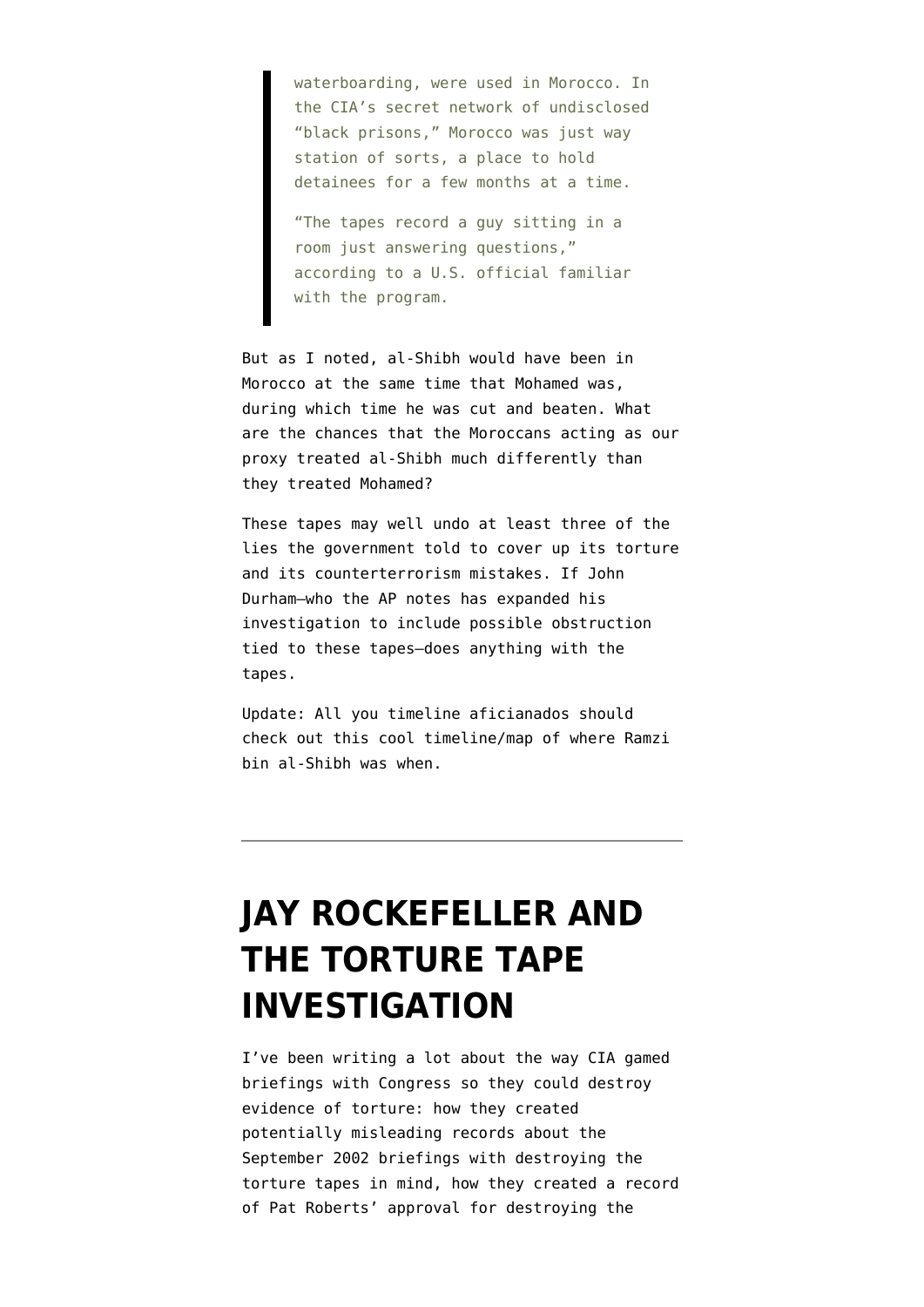torture tapes in February 2003 but not Harman's disapproval of them, and how Crazy Pete Hoekstra got a really suspicious briefing the morning the torture tapes were destroyed.

But I've been neglecting the role Jay Rockefeller may play in all this.

Yesterday's [AP-hosted CIA spin](http://news.yahoo.com/s/ap/20100726/ap_on_go_ca_st_pe/us_cia_tapes;_ylt=A0wNdPVymk1Mi2oBgQms0NUE;_ylu=X3oDMTNnZnN0MGRyBGFzc2V0A2FwLzIwMTAwNzI2L3VzX2NpYV90YXBlcwRjY29kZQNtb3N0cG9wdWxhcgRjcG9zAzYEcG9zAzMEcHQDaG9tZV9jb2tlBHNlYwN5bl9oZWFkbGluZV9saXN0BHNsawNrZXlvbWlzc2lvbmk-) made a big deal of Harriet Miers' early 2005 order that CIA not destroy the torture tapes.

> In early 2005, Rizzo received a similar order from the new White House counsel, Harriet Miers. The CIA was not to destroy the tapes without checking with the White House first.

It's in that context where they list all the requests that might cover the videotapes and explain why they weren't legally binding on the CIA: three judges orders and the 9/11 Commission request.

But that narrative left out a few more data points. Oddly, the AP seems to make nothing of [John Negroponte's warning to Porter Goss–](http://emptywheel.firedoglake.com/2009/11/27/the-negroponte-warning/)issued on or before July 28, 2005–not to destroy the torture tapes. Maybe that's because it reveals that months after Rizzo got the order from Harriet Miers, the Director of CIA was still actively discussing destroying the tapes. Maybe that's because, given Goss' apparent happiness with Rodriguez' destruction of the tapes in November 2005, the evidence that Goss was considering destroying them three months earlier suggests complicity.

Now consider the [two requests from Jay](http://www.warandpiece.com/blogdirs/006826.html#more) [Rockefeller](http://www.warandpiece.com/blogdirs/006826.html#more) for John McPherson's report on the torture tapes.

> In May 2005, I wrote the CIA Inspector General requesting over a hundred documents referenced in or pertaining to his May 2004 report on the CIA's detention and interrogation activities. Included in my letter was a request for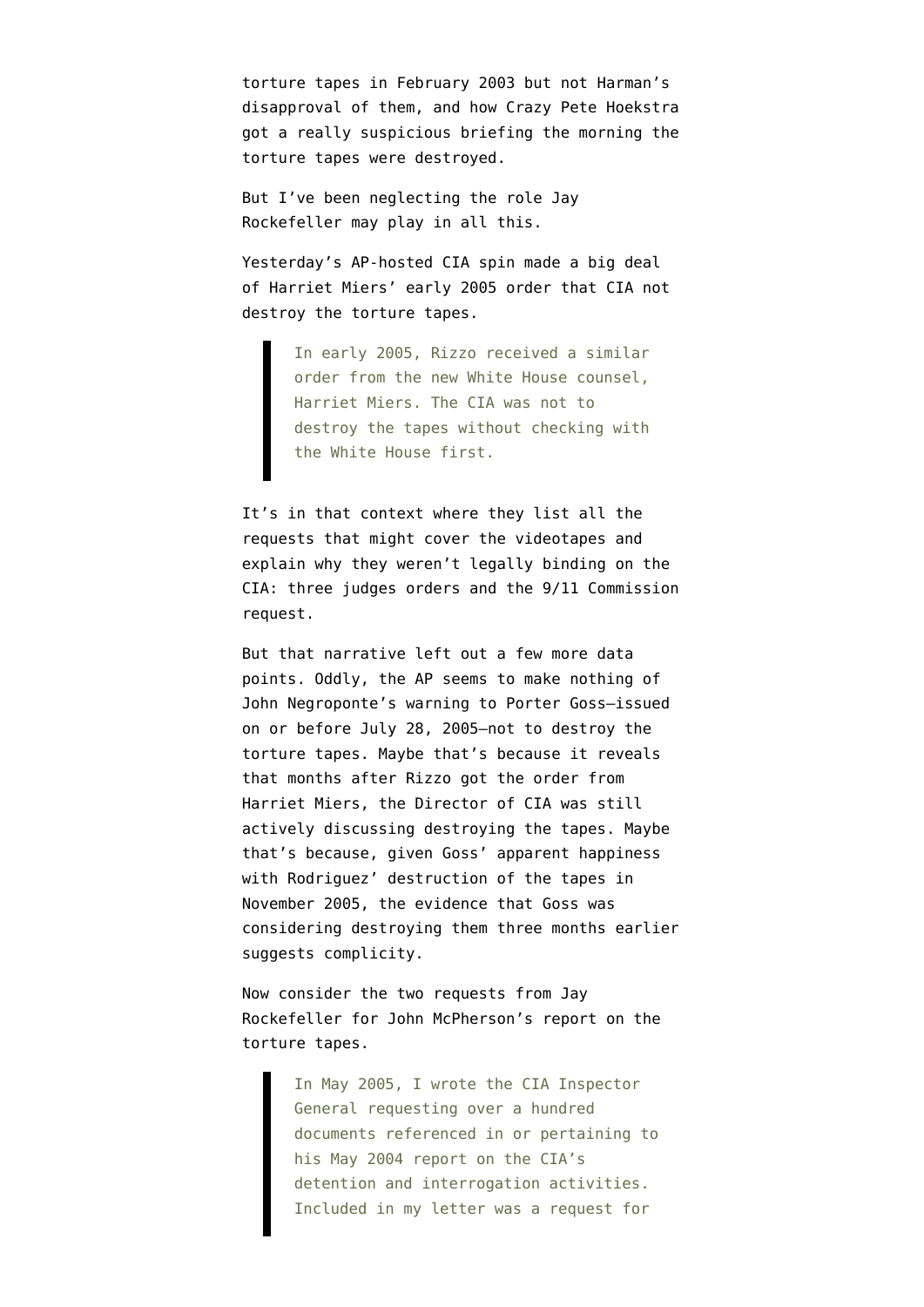the CIA to provide to the Senate Intelligence Committee the CIA's Office of General Counsel report on the examination of the videotapes and whether they were in compliance with the August 2002 Department of Justice legal opinion concerning interrogation. The CIA refused to provide this and the other detention and interrogation documents to the committee as requested, despite a second written request to CIA Director Goss in September 2005.

It was during this 2005 period that I proposed without success, both in committee and on the Senate floor, that the committee undertake an investigation of the CIA's detention and interrogation activities. In fact, all members of the congressional intelligence committees were not fully briefed into the CIA interrogation program until the day the President publicly disclosed the program last September. [my emphasis]

So in May 2005, Rockefeller asked John Helgerson for McPherson's report. Then in September 2005, Rockefeller asked Porter Goss for the report directly. And Porter Goss–the guy who was actively considering destroying the torture tapes in July 2005 and who ultimately applauded Rodriguez' success in destroying them–completely blew off Rockefeller's request.

Mind you, Rockefeller asked for the report on the tapes, not the tapes themselves. But we [now](http://emptywheel.firedoglake.com/2010/04/16/cias-lawyer-did-not-record-destroyed-tapes/) [know](http://emptywheel.firedoglake.com/2010/04/16/cias-lawyer-did-not-record-destroyed-tapes/) that the report lacked any mention of the things noted in the IG Report: descriptions of the broken and blank tapes. We also know that the report didn't do what is was purportedly intended to do: review whether the torturers had followed guidelines on torture.

Had Rockefeller gotten that report in 2005–in response to either his request of Helgerson or his request directly of Goss–he would have had good reason to at least suspect that the CIA had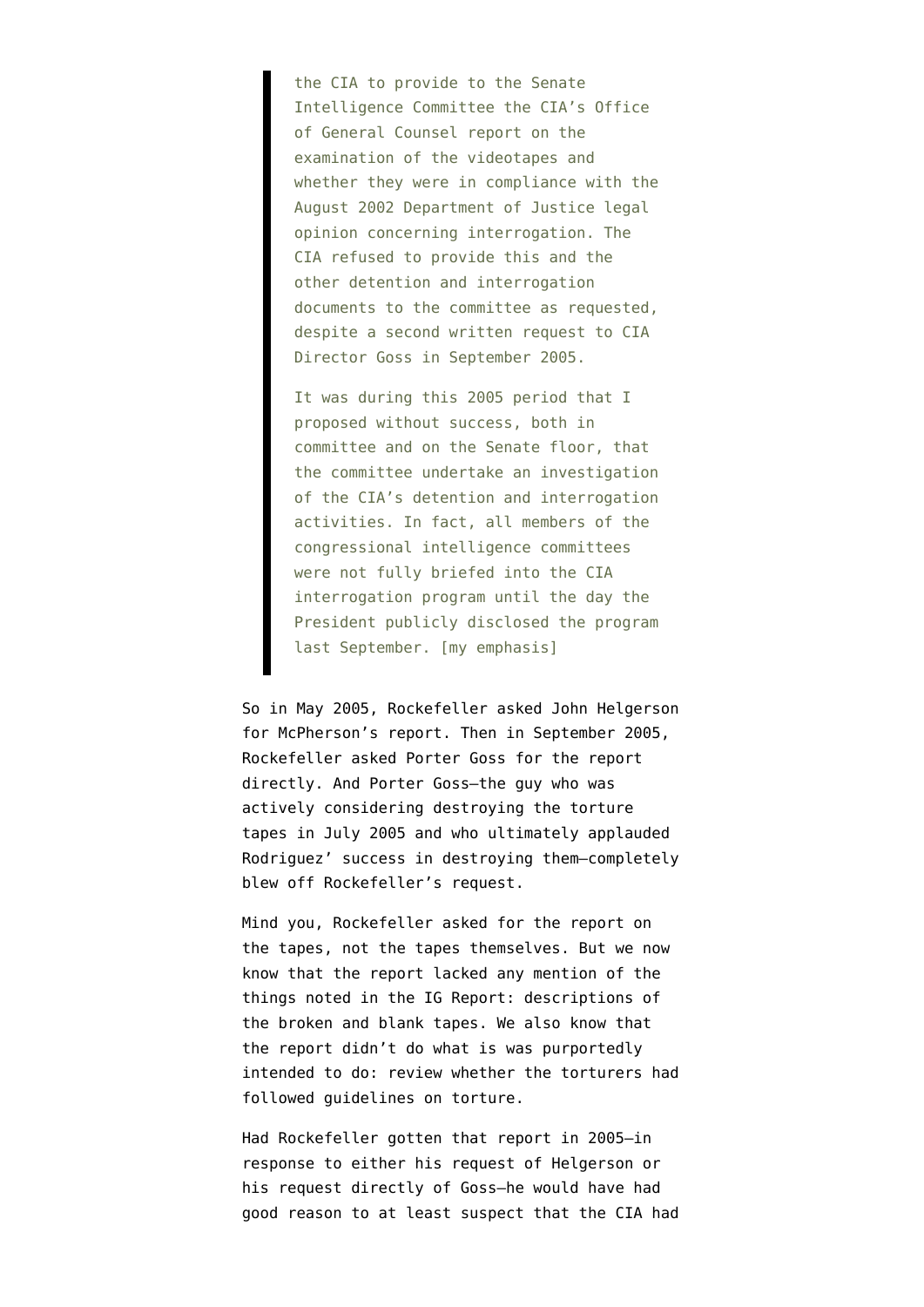been engaging in a cover-up in November 2002 to January 2003, when it claimed to have reviewed whether Abu Zubaydah's torturers followed DOJ guidelines but really did no such thing. He would have had reason to wonder why a lawyer, having reviewed tapes with abundant evidence of tampering, hadn't even bothered to mention that tampering.

Which probably would have led him to ask for the tapes.

Mind you, like the 9/11 Commission, Rockefeller didn't subpoena the report (as he noted, his push for a torture investigation was thwarted, presumably by then SSCI Chair Pat Roberts, the guy who had signed off on destroying the tapes).

But for some reason the CIA doesn't want to admit it had this request pertaining to the torture tapes, in addition to all the requests from judges.

## **[BRIEFING CONGRESS](https://www.emptywheel.net/2010/06/14/briefing-congress-and-destroying-torture-tapes/) [AND DESTROYING](https://www.emptywheel.net/2010/06/14/briefing-congress-and-destroying-torture-tapes/) [TORTURE TAPES](https://www.emptywheel.net/2010/06/14/briefing-congress-and-destroying-torture-tapes/)**

As I mentioned in [this post](http://emptywheel.firedoglake.com/2010/06/13/they-changed-the-pelosi-briefing-description-after-deciding-to-destroy-torture-tapes/), I've been weeding through the documents [released under FOIA to](http://www.judicialwatch.org/news/2010/jun/judicial-watch-obtains-additional-top-secret-records-detailing-congressional-briefings) [Judicial Watch](http://www.judicialwatch.org/news/2010/jun/judicial-watch-obtains-additional-top-secret-records-detailing-congressional-briefings) last week. I think they suggest there's a much closer relationship between the [CIA misrepresentations on Congressional](http://emptywheel.firedoglake.com/2009/05/19/the-cias-comedy-of-briefing-list-errors/) [Briefings](http://emptywheel.firedoglake.com/2009/05/19/the-cias-comedy-of-briefing-list-errors/) and the destruction of the torture tapes than we've known before.

Nancy Pelosi Was Proved Fucking Right

As you might recall, Judicial Watch pursued this FOIA because they thought they were going to catch Nancy Pelosi in a lie.

After the torture memos were released, the torture apologists tried to claim that Congress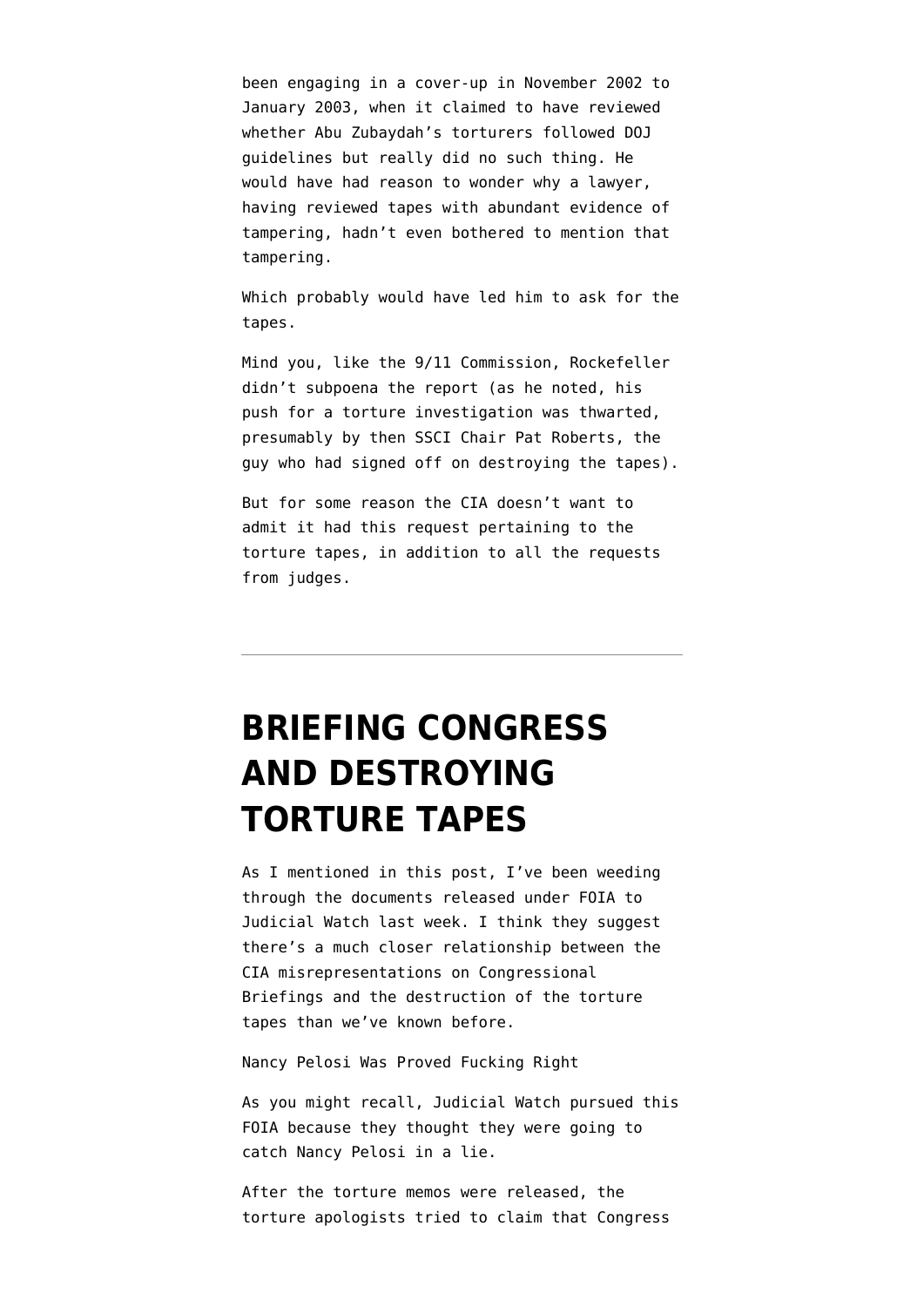had been briefed on–and had approved–of torture. But Pelosi pointed out that when CIA briefed her in September 2002, [they did not tell her](http://emptywheel.firedoglake.com/2009/05/14/pelosi-cia-told-us-waterboarding-was-not-being-employed/) and Goss that CIA had already gotten into the torture business. In spite of the fact that that was [completely consistent with Porter Goss'](http://emptywheel.firedoglake.com/2009/05/21/goss-wont-elaborate-on-torture-techniques-that-were-to-be-employed/) [tales](http://emptywheel.firedoglake.com/2009/05/21/goss-wont-elaborate-on-torture-techniques-that-were-to-be-employed/) of Congressional briefing, the press took Pelosi's story as an accusation that the CIA had lied. So the right wing transparency group Judicial Watch FOIAed the records of Congressional briefings, with a focus on proving that Pelosi had lied about having been briefed about the torture that had already happened.

Perhaps in response to this hullabaloo, the CIA's Inspector General started a review of Congressional–particularly Pelosi–briefings on June 2, 2009. After about six weeks of reviewing their documentation, they came to the following conclusion (starting on [PDF 27\)](http://www.judicialwatch.org/files/documents/2010/CIApart5-06042010.pdf):

- Pelosi was briefed on April 2002, before CIA started torturing Abu Zubaydah, and in September 2002, in the briefing under discussion.
- CIA's own records regarding the September 4, 2002 briefing are so erroneous they show Jane Harman, not Pelosi, received the briefing.
- The only CIA record on the content of the September 4, 2002 briefing is the set of cables between Jose Rodriguez, (probably) Jonathan Fredman, and one other CTC person; this is the cable altered after the fact.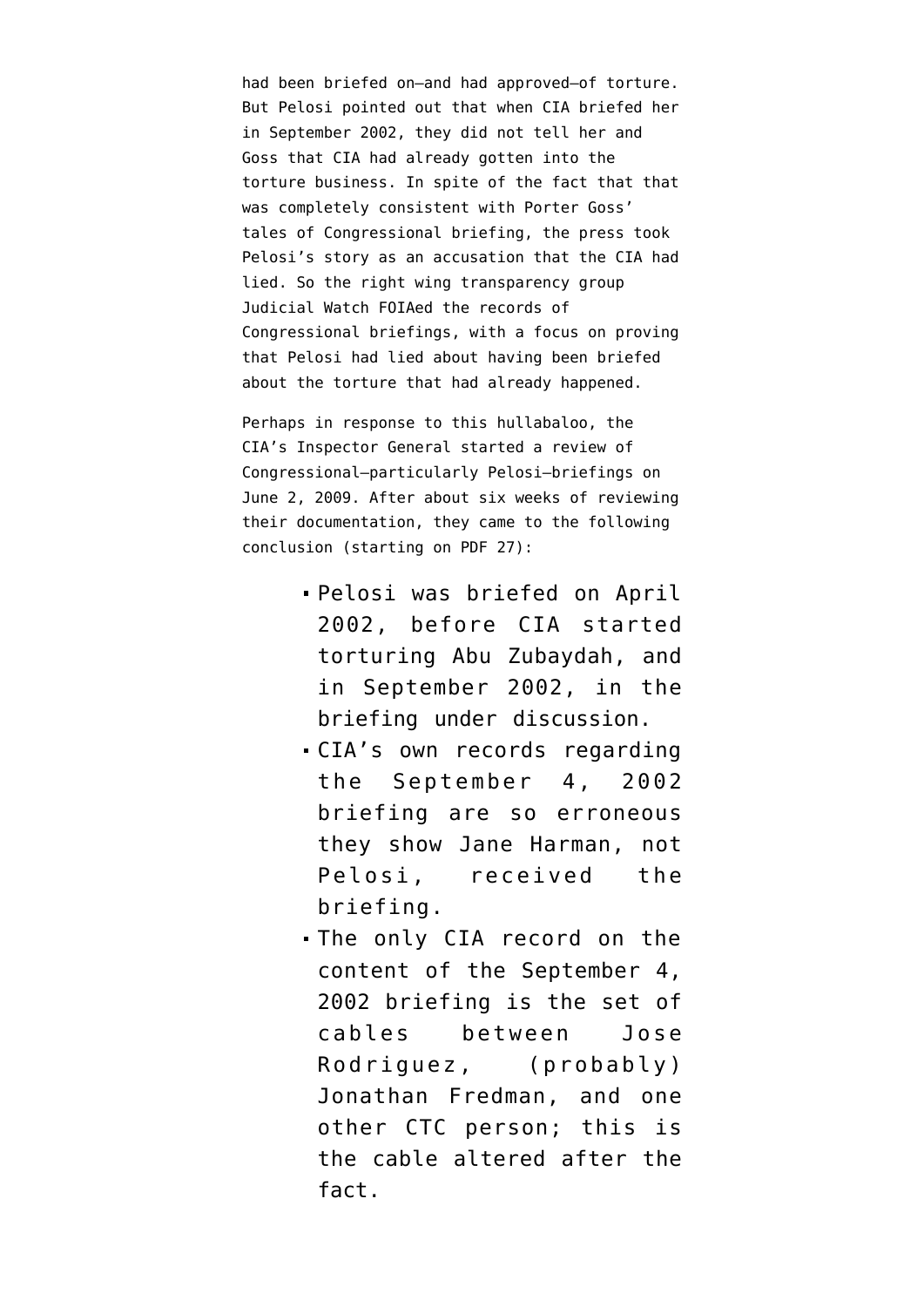People from the Directorate of Operations, and James Pavitt personally, repeatedly made claims about the content of the Pelosi briefing over the years, yet none of that sourced any first-hand knowledge or documentation.

That is, [as is the case with CIA's other](http://emptywheel.firedoglake.com/2010/03/16/cia-documents-prove-cia-claims-about-briefing-congress-on-torture-were-fabrications/) [briefings on torture](http://emptywheel.firedoglake.com/2010/03/16/cia-documents-prove-cia-claims-about-briefing-congress-on-torture-were-fabrications/), they have no fucking clue what they briefed to Pelosi.

Which leaves [Pelosi and Goss' consistent claim](http://emptywheel.firedoglake.com/2009/05/21/goss-wont-elaborate-on-torture-techniques-that-were-to-be-employed/) that CIA didn't even tell them they had already waterboarded Abu Zubaydah 83 times by the time they briefed them.

Creating the Illusion of Congressional Oversight

But the bigger news, as I [pointed out earlier](http://www.emptywheel.net/2010/06/13/they-changed-the-pelosi-briefing-description-after-deciding-to-destroy-torture-tapes/), is that the CIA appears to have been crafting a record of Congressional Briefing in conjunction with their efforts to destroy the torture tapes.

As my earlier post laid out, Jose Rodriguez briefed Pelosi and Goss on September 4, 2002. That was the the day before–according to an October 25, 2002 cable (see [PDF 3\)](http://www.aclu.org/files/assets/cia_release20100415_p01-09.pdf)–folks at CIA HQ started talking in earnest about the danger of the torture tapes. The following day, the briefers altered their record of the meeting (see [PDF 84](http://www.judicialwatch.org/files/documents/2010/CIApart2-06042010.pdf) and [PDF 11-12\)](http://www.judicialwatch.org/files/documents/2010/CIApart5-06042010.pdf), though we don't know what the change entailed. No official Memorandum for the Record was ever made of the briefing and there is no record of Stan Moskowitz weighing in on the accuracy of CTC's version of the meeting (though he did receive a BCC of it). In other words, CTC made a record of the briefing at the same time as they were laying a plan to destroy the torture tapes, and CIA deviated from standard policy by not making any other record of the briefing (though not completing MFRs of torture briefings appears to have become a habit).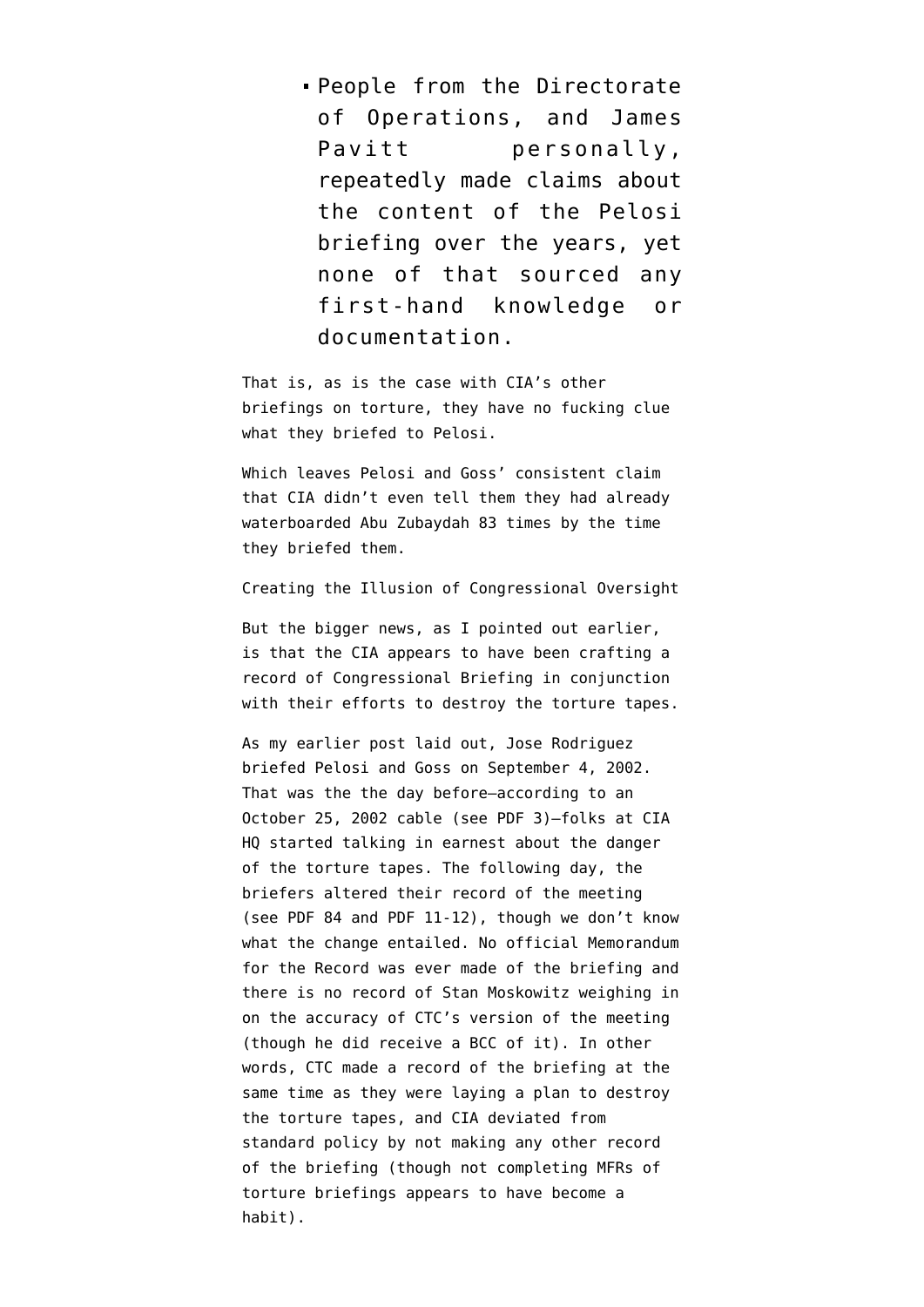As a side note, I'm not certain, but I believe Jonathan Fredman is one of the other two people involved–along with Jose Rodriguez–in this. On [PDF 7 of this set,](http://www.judicialwatch.org/files/documents/2010/CIApart5-06042010.pdf) the IG investigation into Pelosi's briefings describe the last set of documents in its possession as one that someone turned over to DNI leadership on March 23, 2009. On that date, [Jonathan Fredman worked at DNI](http://washingtonindependent.com/40110/key-player-in-enhanced-interrogations-still-at-cia), making him a likely person to have been asked for his documentation on briefing Congress. The description notes that "he, Director (D)/CTC [Jose Rodriguez]" and someone else did the briefing. PDF 11 of the same set quotes from that email: "On 4 September, D/CTC, C/CTC/LGL, and [redacted] provided notification…" which I believe means Fredman–C/CTC/LGL–was the second of three people in the briefing. [PDF 84 of this](http://www.judicialwatch.org/files/documents/2010/CIApart2-06042010.pdf) [set](http://www.judicialwatch.org/files/documents/2010/CIApart2-06042010.pdf) shows the actual email. This notes that the third person at the briefing was a CTC/Reports person. If I'm right and Fredman had to turn over his documentation, the notice of the "BCC" to Stan Moskowitz would mean that he wrote the email (because otherwise the BCC wouldn't show up). A later description says someone–whom I believe to be Fredman, given the CTC/LGL return address–showed it to Rodriguez who determined it to be "short and sweet." In other words, Fredman, one guy on the hook for translating (or mistranslating) DOJ's limits to the torturers in the field, may have been the guy helping Rodriguez to tweak that record of the briefing.

But the alteration of the email on the Pelosi-Goss briefing is not the only temporal tie between the destruction of the tapes and the claims about Congressional briefings. As the exchange of emails from [PDF 77-81](http://www.judicialwatch.org/files/documents/2010/CIApart6-06042010.pdf) makes clear, it took almost a month for the CIA to get around to finalizing a cable describing what happened when they briefed Bob Graham and Richard Shelby on September 27. In an email exchange dated October 24, there was some discussion about what should be included, with one email asking "Why not include the names–we did in the HPSCI cable." It appears that this person wanted Graham, Shelby, and their staffers named by name in the CIA's records (the draft of the cable at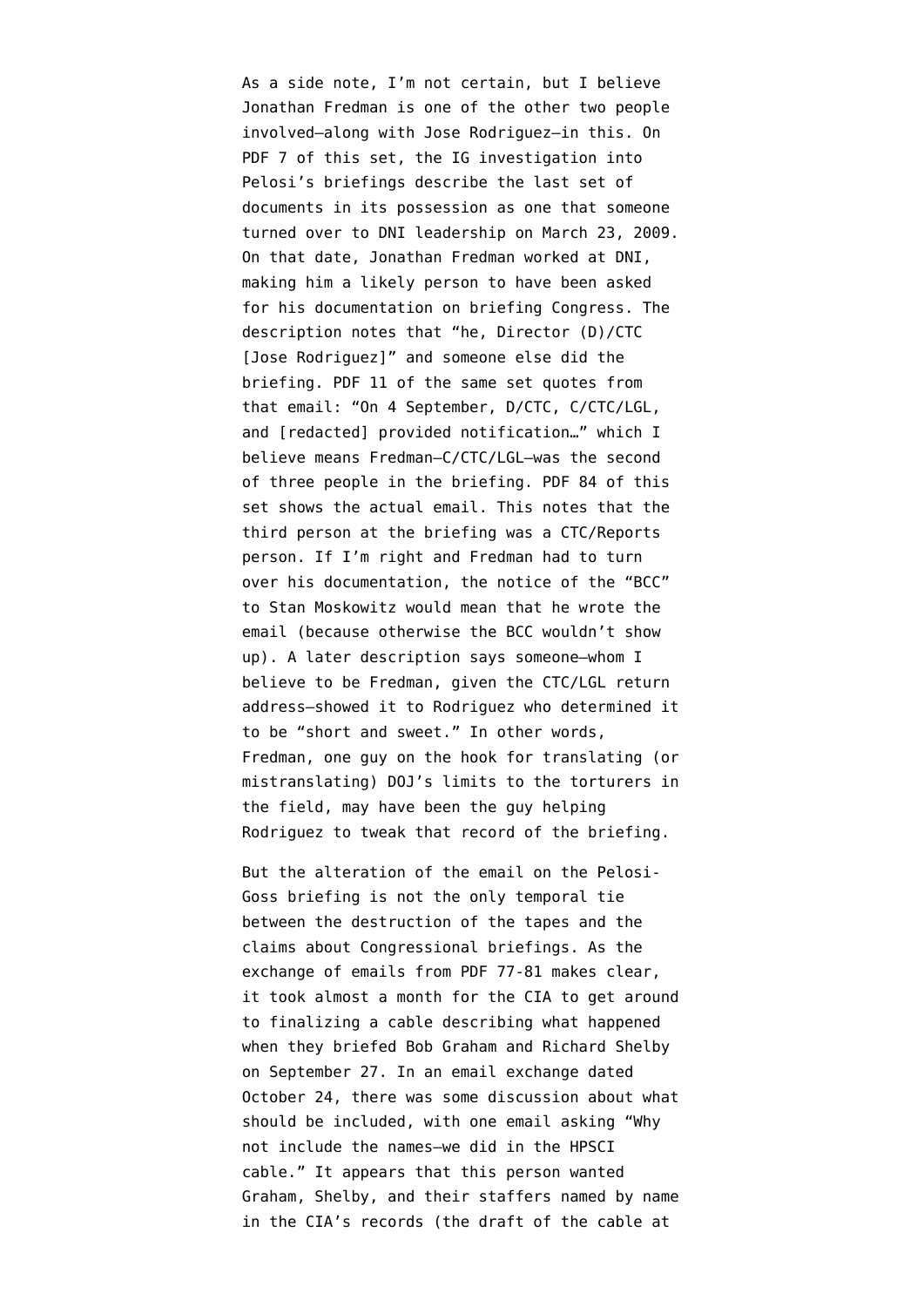that point referred to them only by title, whereas later versions of the cable–see [PDF](http://www.judicialwatch.org/files/documents/2010/CIApart2-06042010.pdf) [88–](http://www.judicialwatch.org/files/documents/2010/CIApart2-06042010.pdf)include Graham and Shelby's names, and presumably those of their staffers). This exchange–the effort to tailor the record of Congressional notification–took place the day before CIA HO tried to authorize the taping over of videotapes each day (see [PDF 3\)](http://www.aclu.org/files/assets/cia_release20100415_p01-09.pdf).

The pattern of discussion about Congressional briefing continued as CTC kept up its efforts to destroy the torture tapes. Just [two days before](http://emptywheel.firedoglake.com/2010/04/18/the-timeline-of-torture-tape-destruction-in-john-durhams-documents/) a meeting with George Tenet about destroying the torture tapes held on January 10, 2003, someone from CTC/LGL (perhaps Jonathan Fredman) forwarded the altered version of the cable recording CTC's version of the Pelosi briefing; the invite to the meeting with Tenet ([see PDF](http://www.aclu.org/files/assets/cia_release20100415_p19-27.pdf) [36\)](http://www.aclu.org/files/assets/cia_release20100415_p19-27.pdf) directs CTC to put together a report detailing, among other things, CTC's "plan to ensure that both the Hill and NSC will support the decision." (See [PDF 104-105\)](http://www.judicialwatch.org/files/documents/2010/CIApart6-06042010.pdf) And that email was forwarded again by CTC/LGL on June 27, 2003, [between the time](http://emptywheel.firedoglake.com/2010/04/18/the-timeline-of-torture-tape-destruction-in-john-durhams-documents/) CIA's Inspector General had interviewed John McPherson about the contents of the torture tapes on June 18 and when, on July 18, 2003, operatives in the Field asked for instructions to destroy media again (recall that CIA had told Jane Harman they would destroy the torture tapes after the Inspector General concluded its review).

In other words, CTC kept pointing back to that cable–the one they had altered–purportedly recording the September 4, 2002 briefing as they made repeated attempts to destroy the torture tapes.

### Crazy Pete's Timely Briefing

Which brings us back to Crazy Pete Hoekstra's role in all of this. As you might recall, Crazy Pete is the guy who set off the witch hunt against Pelosi last year when–in response to widespread horror about the torture memos[–he](http://online.wsj.com/article/SB124044188941045415.html) [wrote a WSJ op-ed](http://online.wsj.com/article/SB124044188941045415.html) insisting that Congress was briefed on and had approved the torture.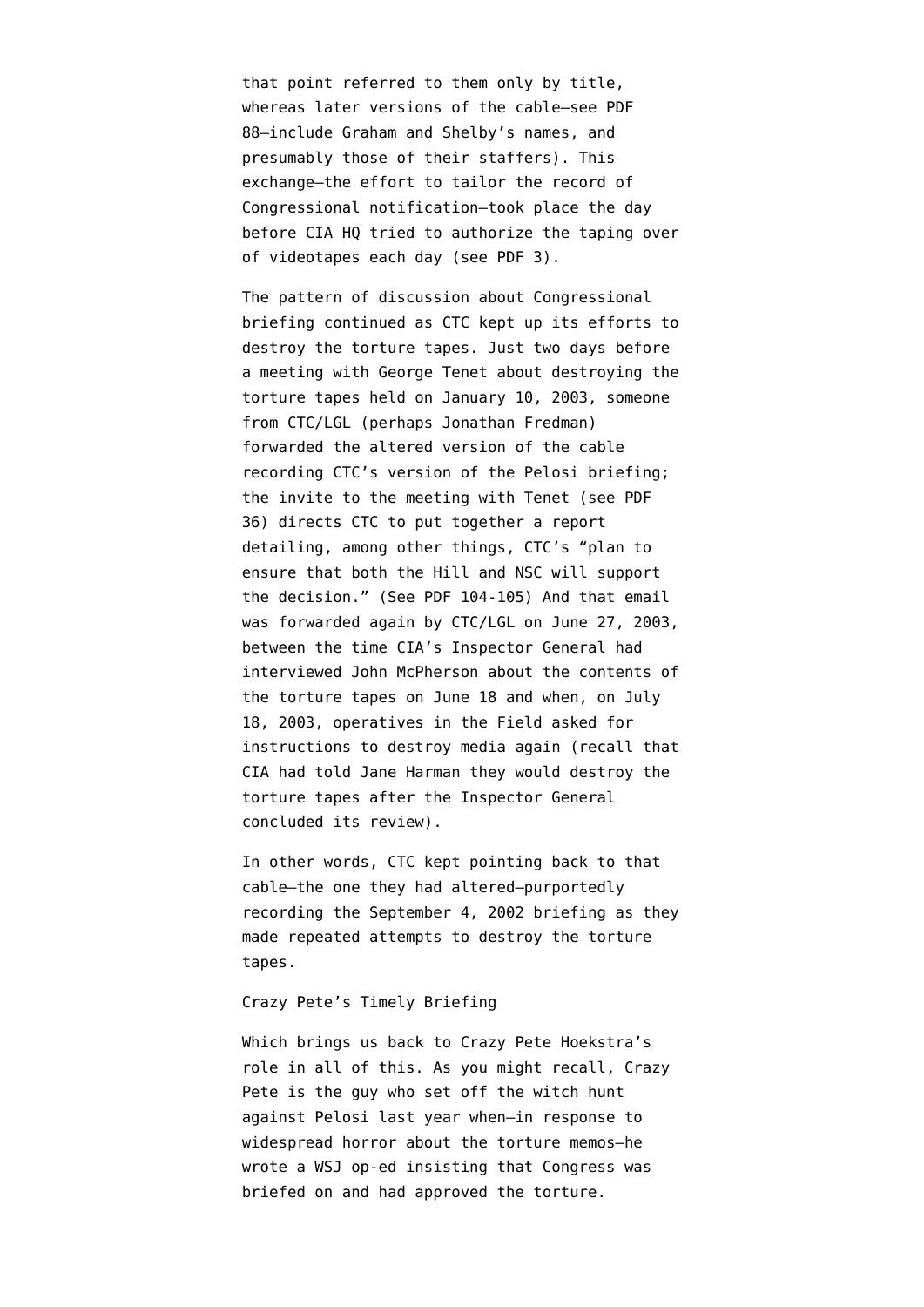It was not necessary to release details of the enhanced interrogation techniques, because members of Congress from both parties have been fully aware of them since the program began in 2002. We believed it was something that had to be done in the aftermath of the 9/11 terrorist attacks to keep our nation safe. After many long and contentious debates, Congress repeatedly approved and funded this program on a bipartisan basis in both Republican and Democratic Congresses.

### [snip]

Members of Congress calling for an investigation of the enhanced interrogation program should remember that such an investigation can't be a selective review of information, or solely focus on the lawyers who wrote the memos, or the low-level employees who carried out this program. I have asked Mr. Blair to provide me with a list of the dates, locations and names of all members of Congress who attended briefings on enhanced interrogation techniques.

Any investigation must include this information as part of a review of those in Congress and the Bush administration who reviewed and supported this program.

Presumably, when he made this and subsequent claims about who had been briefed, he at least had some basis for the assertion that Democrats and Republicans in Congress had been briefed and had approved of the torture going back to 2002. He wasn't at those early briefings. So where did his (mistaken) certainty come from?

That leads me to a somewhat related question. What went on at Crazy Pete's briefing–a briefing for Crazy Pete alone, without his counterpart Jane Harman, who had long expressed opposition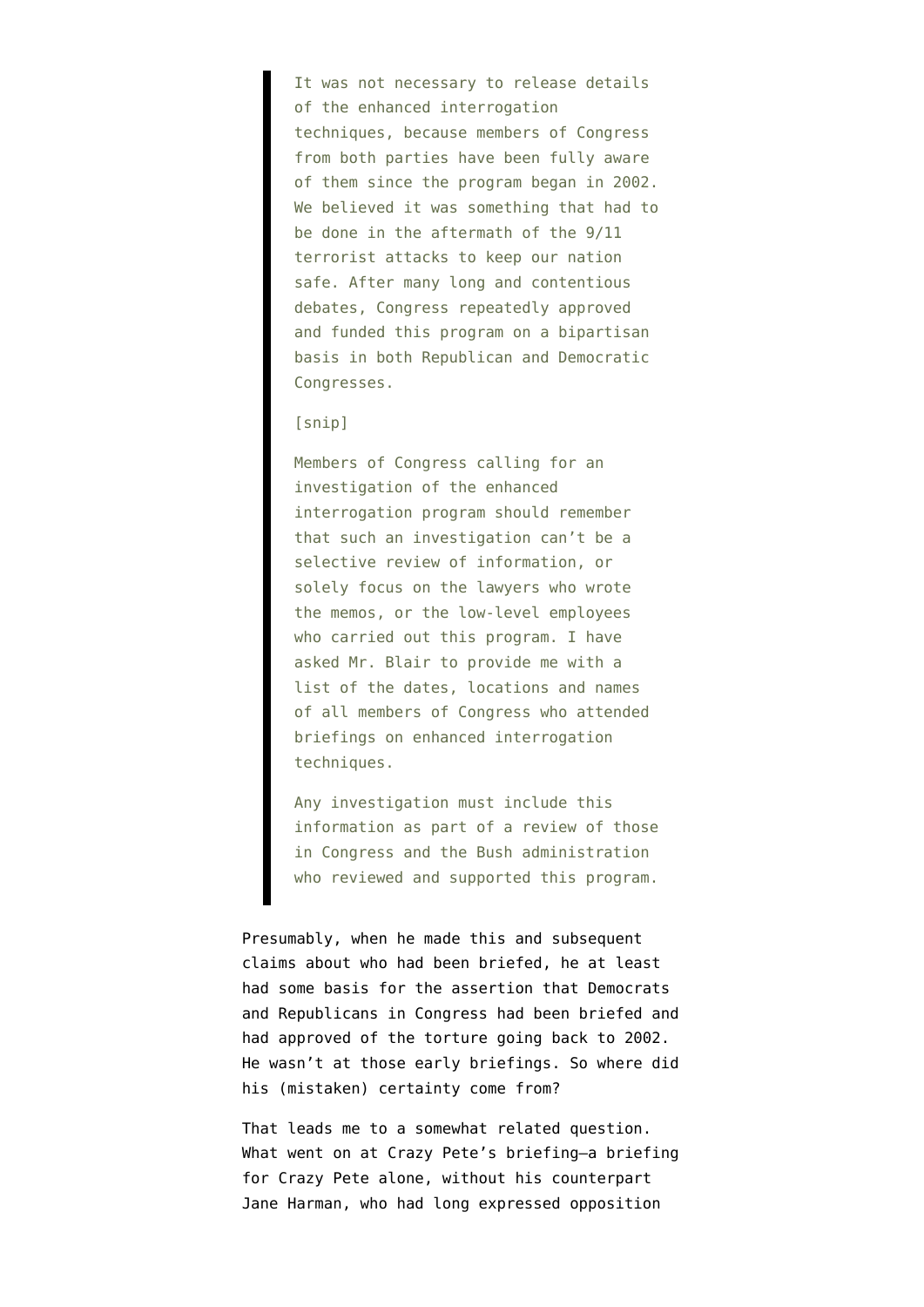to destroying the torture tapes, or his own staff–on the very day CIA destroyed the torture tapes?

That's right. As I have noted in the past, Crazy Pete Hoekstra (and Duncan Hunter, in a separate briefing) got a "complete brief" on the torture program on November 8, 2005, the day the torture tapes were destroyed.

An MFR lacking real detail (see [PDF 32\)](http://www.judicialwatch.org/files/documents/2010/CIApart5-06042010.pdf) at least reveals that Office of Congressional Affairs head Joe Wippl and C/CTC/LGL (who I believe would still be Jonathan Fredman) gave the briefing. A number of chronologies on Member Briefings included in this FOIA set note that no staffers attended these two briefings (see, for example, [page 100 of this PDF](http://www.judicialwatch.org/files/documents/2010/CIApart2-06042010.pdf)), and those appear to be the only briefings for which CIA noted that no staffers attended. And note, minimal as the MFR on this is, it is one of just five or six briefings in the years before the torture tapes were destroyed for which CIA actually did do an MFR (one of the others is the briefing at which Pat Roberts okayed the destruction of the torture tapes).

In other words, this was one of the few torture briefings CIA's Office of Congressional Affairs saw fit to memorialize. They don't say what was briefed, really, but they've got proof that two men from the CIA briefed Crazy Pete and just Crazy Pete on something related to the torture program the day CIA destroyed the torture tapes.

It's not definitive they were talking about the torture tapes, mind you; after all, the torture apologists were in full court press trying to prevent McCain's Detainee Treatment Act from taking away all the torture toys.

But one more thing suggests there may be a connection. On the evening of the same day Crazy Pete got this briefing, the same day CIA destroyed the torture tapes, someone sent an email with a list of *all* Congressional briefings related to the torture program ([see page 90-92](http://www.judicialwatch.org/files/documents/2010/CIApart2-06042010.pdf) [of the second PDF\)](http://www.judicialwatch.org/files/documents/2010/CIApart2-06042010.pdf). It says only, "Per your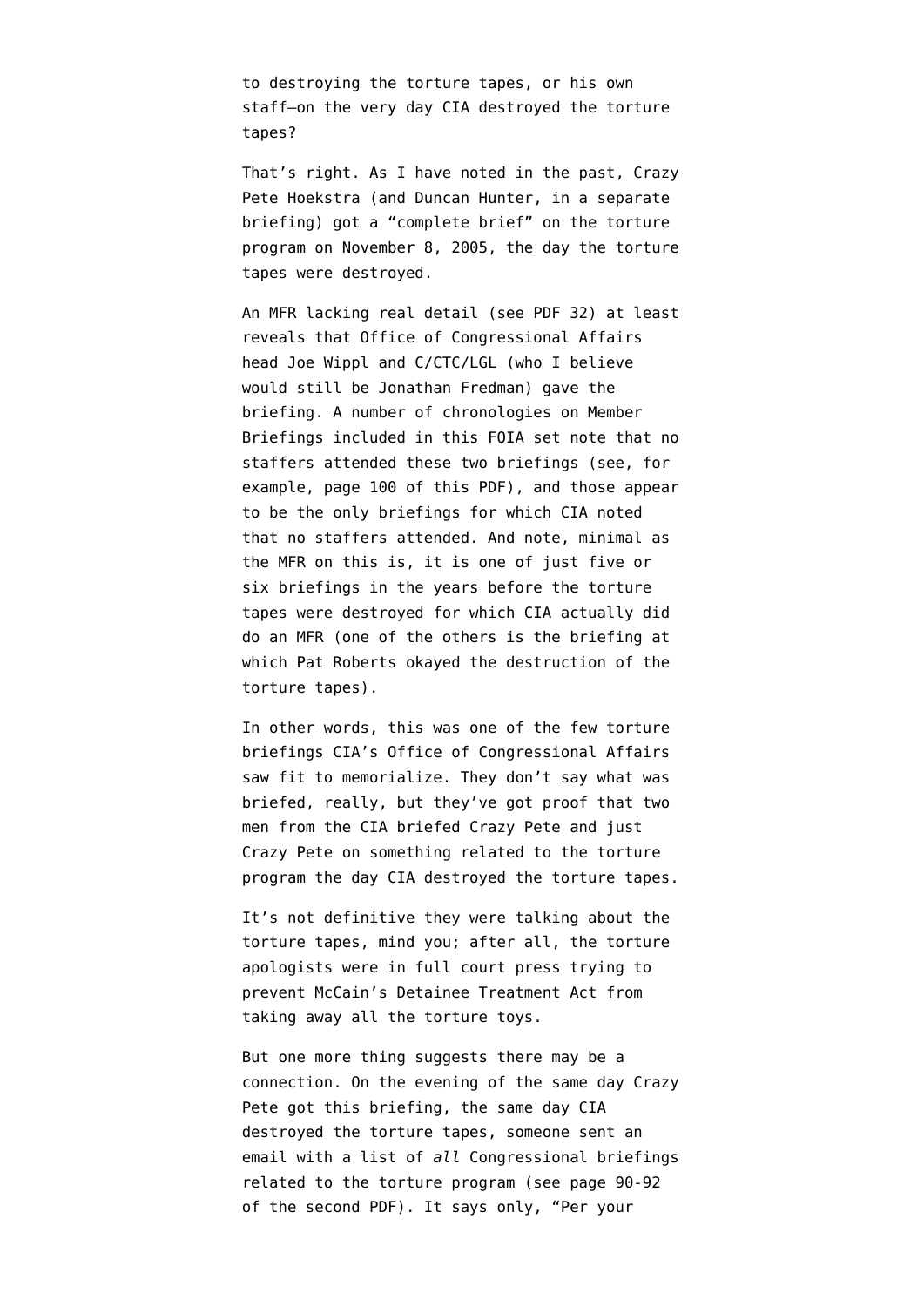request please find attached List of Members who have been briefed and a couple of other categories." The list is interesting for two reasons. First, because the email forwarded a list with some key errors, in that it listed Harman, not Pelosi, as having been briefed at the first torture briefing in September 2002 (with a handwritten note, "error, it is Pelosi per 145166″). It also includes an error that remained in the CIA's own records until last year, showing Goss, not Crazy Pete, as the Chair in a meeting in March 2005 (it's unclear the meeting with Harman happened; what appears to have happened instead is an extra briefing with Dick Cheney for Pat Roberts and Jay Rockefeller).

More interestingly, the Crazy Pete and Hunter briefings–which had taken place that very day–were already in the Excel spreadsheet showing all the briefings. It's as if they briefed Crazy Pete and Hunter just so they could print this out as part of a CYA attempt to say that Congress had approved the torture tape destruction. And maybe Crazy Pete and Hunter did just that.

The Briefings and John Durham's Investigation

All of which leads me to wonder whether the false claims about CIA's briefing of Congress plays into the investigation of the torture tape destruction.

One thing that suggests there might be a connection between these Congressional briefing issues and the torture tape destruction is the release of documents–for the first time–points to Jose Rodriguez directly. In the same way the [last major document dump appears to have been](http://emptywheel.firedoglake.com/2010/04/18/the-timeline-of-torture-tape-destruction-in-john-durhams-documents/) [tied to John McPherson's testimony](http://emptywheel.firedoglake.com/2010/04/18/the-timeline-of-torture-tape-destruction-in-john-durhams-documents/) before the grand jury (and therefore seemed to be triggered by events in Durham's investigation), this one seems to be triggered, at least partly, from a willingness on the part of CIA or DOJ to release documents on Jose Rodriguez.

And they name Rodriguez directly, not just by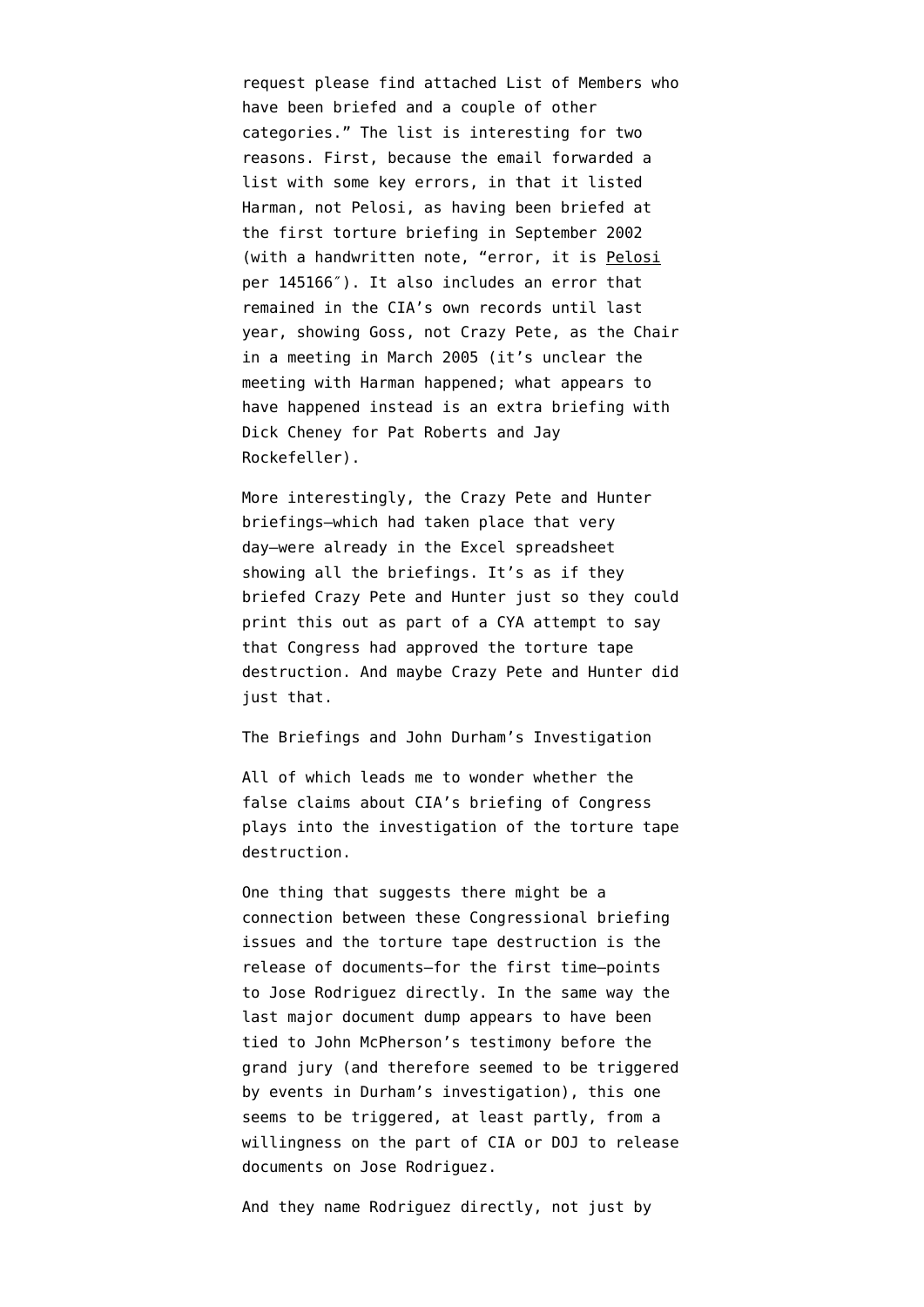title. I find that particularly odd, because his role in briefing Pelosi has been religiously guarded over the last year, even from reporters with great ties to CIA.

Then there's this other detail. The email and briefing list from November 8, 2005–recording Crazy Pete and Duncan Hunter's briefings–has a [Bates stamp in a form that several of the last](http://static1.firedoglake.com/28/files/2010/06/100421-Bates-Stamps.pdf) [big torture FOIA documents did,](http://static1.firedoglake.com/28/files/2010/06/100421-Bates-Stamps.pdf) reading 5/12/08 TCG 145226-145228. The Bates number is stamped roughly 12,000 numbers–and 11 days–after the "Timeline Regarding Destruction of Abu Zubaydah Videotapes" (see [PDF 38-39\)](http://www.aclu.org/files/assets/cia_release20100415_p19-27.pdf). Mind you, I've just guessed that those TCG numbers are a Durhamrelated Bates, but the date shows an interest from someone in 2008. And it must be an interest in one original copy, since all show the correction regarding Pelosi's briefing (though, curiously, at least three copies of this very document appear in the FOIA set, suggesting it was circulated after the stamp was attached).

None of that is definitive, of course. But the picture of alterations and errors in Congressional briefing, along with the way in which some of those events coincided with others known events in the torture tape destruction, suggests there may be a connection.

# **[CIA CHANGED THE](https://www.emptywheel.net/2010/06/13/they-changed-the-pelosi-briefing-description-after-deciding-to-destroy-torture-tapes/) [PELOSI BRIEFING](https://www.emptywheel.net/2010/06/13/they-changed-the-pelosi-briefing-description-after-deciding-to-destroy-torture-tapes/) [DESCRIPTION AFTER](https://www.emptywheel.net/2010/06/13/they-changed-the-pelosi-briefing-description-after-deciding-to-destroy-torture-tapes/) [DECIDING TO DESTROY](https://www.emptywheel.net/2010/06/13/they-changed-the-pelosi-briefing-description-after-deciding-to-destroy-torture-tapes/) [TORTURE TAPES](https://www.emptywheel.net/2010/06/13/they-changed-the-pelosi-briefing-description-after-deciding-to-destroy-torture-tapes/)**

I'm working on some deep weeds for a post later on Monday (hopefully).

But as a preliminary to them, I wanted to point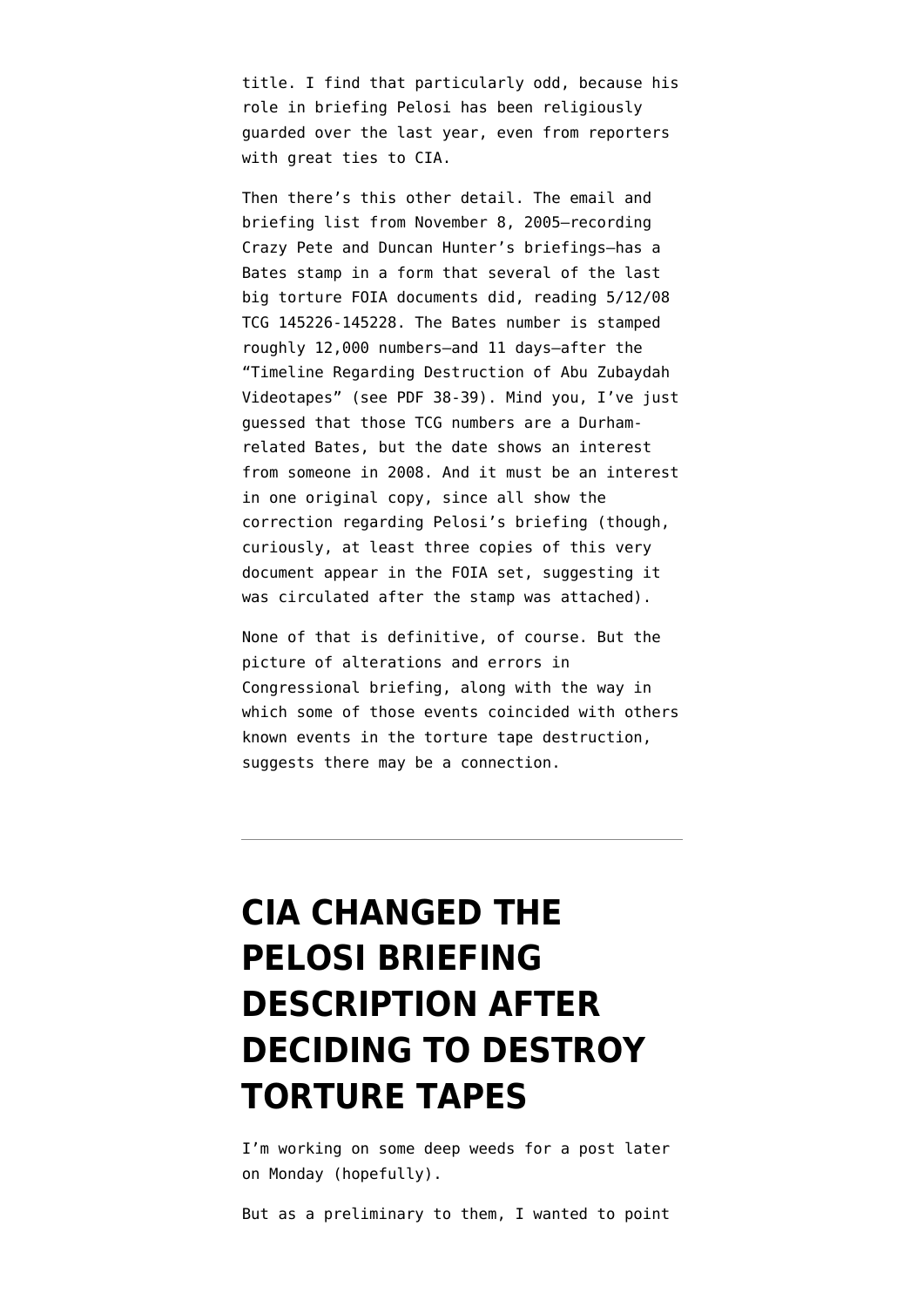out a minor–but very critical–bit of timing.

As I pointed out in [the comments to this thread,](http://emptywheel.firedoglake.com/2010/06/07/jose-rodriguez-briefed-pelosi-and-goss-in-deceptive-abu-zubaydah-briefing/) someone (I'll show in my new weedy post why it might be then-Counterterrorism Center Legal Counsel Jonathan Fredman) changed the initial description of the briefing that Jose Rodriguez and two others (I believe Fredman was one of the two) gave to Porter Goss and Nancy Pelosi on September 4, 2002. To see the documents showing discussing the alteration (but not the content of it), [see PDF 84](http://www.judicialwatch.org/files/documents/2010/CIApart2-06042010.pdf) of this set and [PDF 11-12 of](http://www.judicialwatch.org/files/documents/2010/CIApart5-06042010.pdf) [this set.](http://www.judicialwatch.org/files/documents/2010/CIApart5-06042010.pdf)

That's suspicious enough. But as the email discussions of destroying the torture tape show (see [PDF 3\)](http://www.aclu.org/files/assets/cia_release20100415_p01-09.pdf), the briefing and the alteration to the briefing record happened the day before and the day after–respectively–the day "HQS elements" started talking seriously about destroying the torture tapes.

> On 05 September 2002, HQS elements discussed the disposition of the videotapes documenting interrogation sessions with ((Abu Zubaydah)) that are currently being stored at [redacted] with particular consideration to the matters described in Ref A Paras 2 and 3 and Ref B para 4. As reflected in Refs, the retention of these tapes, which is not/not required by law, represents a serious security risk for [redacted] officers recorded on them, and for all [redacted] officers present and participating in [redacted] operations.

### [snip]

Accordingly, the participants determined that the best alternative to eliminate those security and additional risks is to destroy these tapes [redacted]

#### So here's what this looks like in timeline form:

September 4, 2002: Jose Rodriguez, C/CTC/LGL (probably Fredman) and a CTC